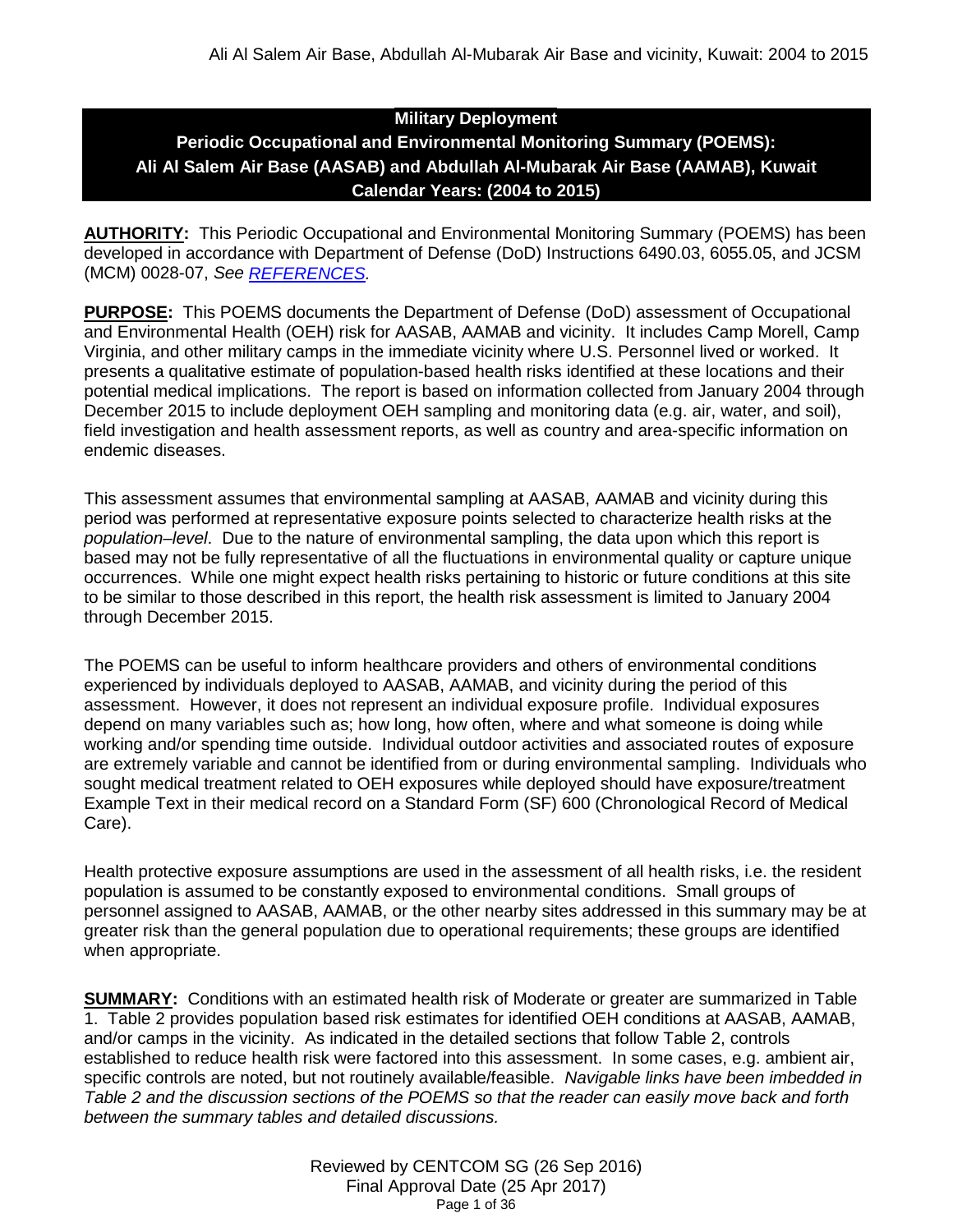## **POEMS Table 1: Summary of Occupational and Environmental Conditions with MODERATE or Greater Health Risk**

## *Short-term health risks & medical implications:*

Exposures associated with the following environmental stressors may be associated with potential acute health effects in some personnel during deployment at AASAB, AAMAB and local vicinity that includes Camp Morell and Camp Virginia:

Food/Waterborne Diseases: For personnel that consume non-approved local food, ice or water, there is a varying potential for food/waterborne diseases, (e.g., bacterial diarrhea, hepatitis A, typhoid fever, diarrhea-protozoal, brucellosis). The health effects of these diseases can temporarily incapacitate personnel (diarrhea) or result in prolonged illness (hepatitis A, typhoid fever, hepatitis E). Risks from food/waterborne diseases should be reduced with preventive medicine controls and mitigation, which includes hepatitis A and typhoid fever vaccinations and only drinking from approved water sources and eating from approved food sources in accordance with standing CENTCOM policy.

Endemic Diseases: (cutaneous/visceral leishmaniasis, sandfly fever, typhus-fleaborn, west nile fever, sindbis, leptospirosis, Tuberculosis (TB), meningococcal meningitis, rabies, Q fever, H5N1 fever);

Vector-Borne Endemic Diseases:(cutaneous leishmaniasis, sandfly fever, typhus-fleaborn, west nile fever, sindbis) These diseases may constitute a significant risk due to exposure to biting vectors; risk reduced to low by proper wear of the treated uniform, application of repellent to exposed skin and bed net, efforts by Pest Management to minimize the biting vectors, and appropriate chemoprophylaxis.

Water Contact Diseases: (leptospirosis) Activities involving extensive contact with surface water increase risk.

Respiratory Diseases: (tuberculosis, meningococcal meningitis) Personnel in close-quarter conditions could have been at risk for person-to-person spread.

Animal Contact Diseases: (rabies, Q fever, H5N1 fever) Pose year-round risk. For venomous animals (vipers, scorpions) and insects, effects of venom vary with species from mild localized swelling to potential lethal effects; risks reduced by avoiding contact and proper and timely treatment.

Heat Stress: Risk can be greater for susceptible persons including those older than 45, of low fitness level, unacclimatized, or with underlying medical conditions. Risks from heat stress may be reduced with preventive medicine controls, work-rest cycles, and mitigation.

Air Quality: Exposures may result in mild to more serious short-term health effects (e.g., eye, nose or throat and lung irritation, increased cough and phlegm) in some personnel while at this site. Certain subgroups of the deployed forces (e.g., those with pre-existing asthma/cardio-pulmonary conditions) are at greatest risk of developing notable health effects.

#### *Long-term health risks & medical implications:*

Exposures associated with the following environmental stressors may be associated with potential chronic health effects in some personnel during deployment at AASAB, AAMAB and local vicinity that includes Camp Morell and Camp Virginia:

Food/Waterborne Diseases: The long-term effects of foodborne/waterborne diseases are still not fully understood. New findings unfold as research is performed. Illnesses caused by bacteria also increase the risk of developing irritable bowel syndrome. Other potential long-term effects include reactive arthritis and listeria monocytogenes.

Endemic Diseases: Mucosal leishmaniasis usually becomes clinically evident within several years (sometimes as long as decades) of the original cutaneous lesions. Several studies have shown that a relatively large group of patients suffer from persistent fatigue after acute Q-fever. This illness is also known as Post Q-fever Fatigue Syndrome, of which symptoms can last for as long as 10 years.

Water Contact Diseases: (leptospirosis) In approximately 10% of cases, there can be long-term effects after leptospirosis. If the acute phase was not properly diagnosed, the long-term effects may not become apparent until later medical treatment. These effects may be due to leptospires persisting in protected regions of the body (i.e., the eyes and brain).

> Reviewed by CENTCOM SG (26 Sep 2016) Final Approval Date (25 Apr 2017) Page 2 of 36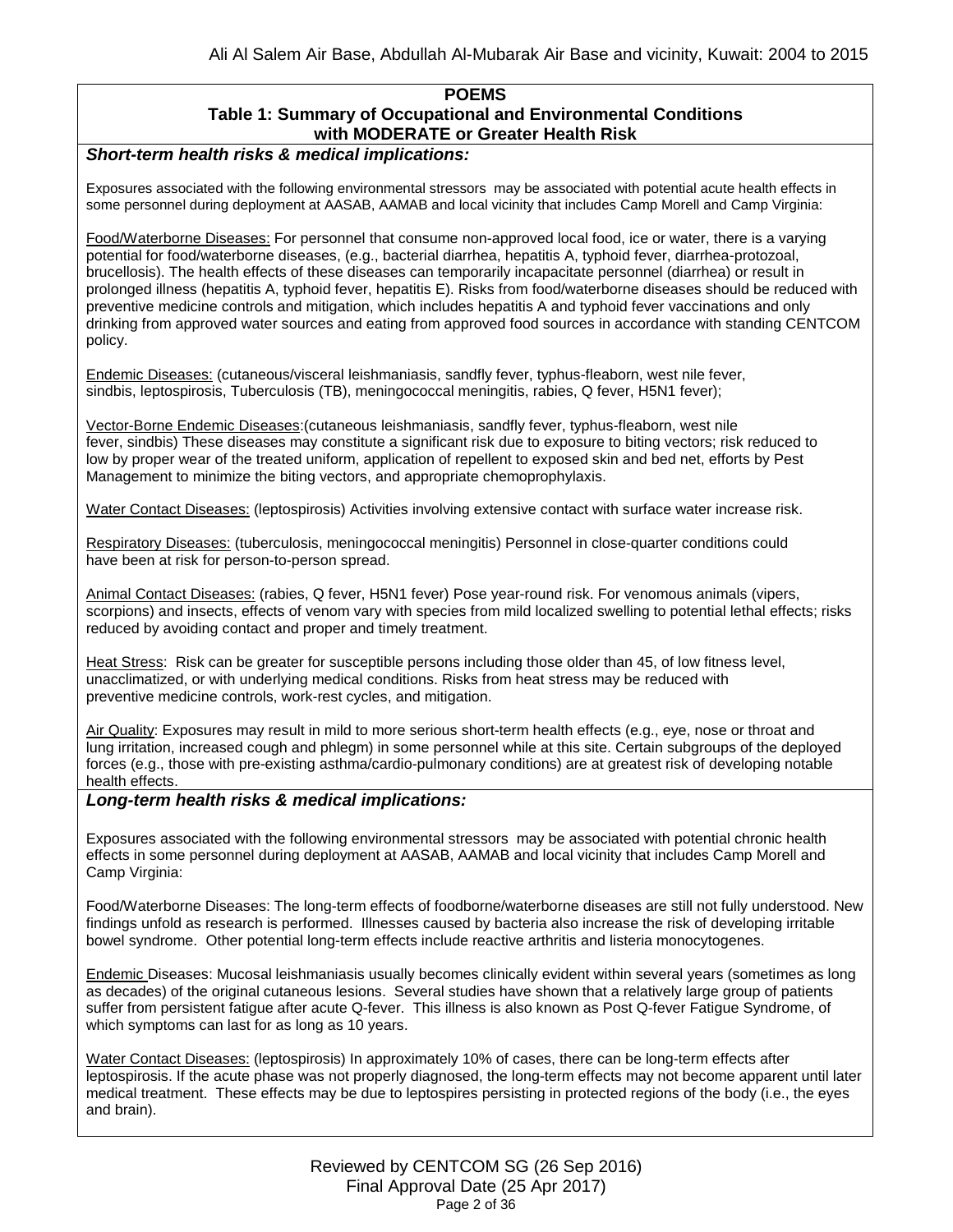Respiratory Diseases: When TB goes unnoticed and it is left untreated for a long duration, it might lead to permanent damage of the lungs and respiratory tracts.

Heat Stress: NIOSH reports that certain heart, kidney, and liver damage are thought by some researchers to be linked to long-term heat exposure. However, the evidence supporting these associations is not conclusive. Heat exposure has been associated with temporary infertility in both women and men, with the effects being more pronounced in men. Sperm density, motility, and the percentage of normally shaped sperm can decrease significantly when the temperature of the groin is increased above a normal temperature.

Air Quality: For particulate matter (PM), control measures have limited efficacy. Thus the residual risk may be similar or identical to unmitigated risk. Although most effects from exposure to particulate matter should have diminished postdeployment, providers should be prepared to consider the relationship between deployment exposures and current complaints. Some individuals may have sought treatment for acute respiratory irritation during their time at AASAB. Personnel who reported with symptoms or required treatment while at this site should have exposure/treatment noted in medical record (e.g., electronic medical record and/or on a Standard Form (SF) 600 (Chronological Record of Medical Care).

| Table 2: Population-Based Health Risk Estimates - AASAB, AAMAB, and vicinity, Kuwait <sup>1,2</sup>            |                                                                                                                                                                                                                                                                                                                                                                                                                                                                                                                                                                      |                                                                                                                                                                                                                                              |                                                                                                                                                                                                         |
|----------------------------------------------------------------------------------------------------------------|----------------------------------------------------------------------------------------------------------------------------------------------------------------------------------------------------------------------------------------------------------------------------------------------------------------------------------------------------------------------------------------------------------------------------------------------------------------------------------------------------------------------------------------------------------------------|----------------------------------------------------------------------------------------------------------------------------------------------------------------------------------------------------------------------------------------------|---------------------------------------------------------------------------------------------------------------------------------------------------------------------------------------------------------|
| Source of Identified<br>Health Risk <sup>3</sup>                                                               | <b>Unmitigated Health Risk</b><br>Estimate $4$                                                                                                                                                                                                                                                                                                                                                                                                                                                                                                                       | <b>Control Measures</b><br>Implemented <sup>5</sup>                                                                                                                                                                                          | <b>Residual Health Risk</b><br>Estimate <sup>4</sup>                                                                                                                                                    |
| Air                                                                                                            |                                                                                                                                                                                                                                                                                                                                                                                                                                                                                                                                                                      |                                                                                                                                                                                                                                              |                                                                                                                                                                                                         |
| <b>Particulate matter less</b><br>than 10 microns in<br>diameter (PM <sub>10</sub> )<br>(see paragraph $2.3$ ) | Short-term: Low-High (as per<br>risk assessment of the data)<br>Daily levels vary, acute health<br>effects (e.g., upper respiratory<br>tract irritation) more pronounced<br>during environmental<br>disturbances. More serious<br>effects are possible in<br>susceptible persons (e.g., those<br>with asthma/existing respiratory<br>diseases).                                                                                                                                                                                                                      | Typical or known control<br>measures within CCMD such<br>as following:<br>Most personnel live and work<br>in air conditioned buildings or<br>tents.<br>For those not working in air<br>condition spaces, minimize<br>time outdoors, and keep | Short-term: Low-High for<br>particulate matter (PM), control<br>measures have limited efficacy.<br>Thus the residual risk may be<br>similar or identical to<br>unmitigated risk.                        |
|                                                                                                                | Long-term: Health guidelines<br>not defined                                                                                                                                                                                                                                                                                                                                                                                                                                                                                                                          | doors or tent flaps closed.<br>Use of water and gravel for<br>dust control on unpaved<br>roads and work areas.<br>Personnel are issued neck<br>cravats and dust goggles prior<br>to deployment.                                              | Long-term: Health guidelines<br>not defined                                                                                                                                                             |
| <b>Particulate matter less</b><br>than 2.5 microns in<br>diameter (PM <sub>2.5</sub> )<br>(see paragraph 2.4)  | Short-term: From May 2005-<br>Jan-2015, the health risk<br>associated with typical PM <sub>2.5</sub><br>exposures was Low-High.<br>The majority of the time no<br>acute health effects such as<br>eye, nose, or throat irritation<br>from exposure was anticipated<br>to have occurred. Mild acute<br>(short-term) health effects were<br>possible for those individuals<br>who spent much of their time<br>outdoors. Existing medical<br>conditions (e.g., asthma or<br>respiratory diseases) may be<br>exacerbated.<br>Long-term:<br>From May 2005 - Jan 2015, the | Limit strenuous physical<br>activities when air quality is<br>poor, minimize time outdoors,<br>and keep doors, windows and<br>tent flaps closed. Personnel<br>are issued neck cravats and<br>dust goggles prior to<br>deployment.            | Short-term: Low-High<br>For particulate matter (PM),<br>control measures have limited<br>efficacy. Thus the residual risk<br>may be similar or identical to<br>unmitigated risk.<br>Long-term: Moderate |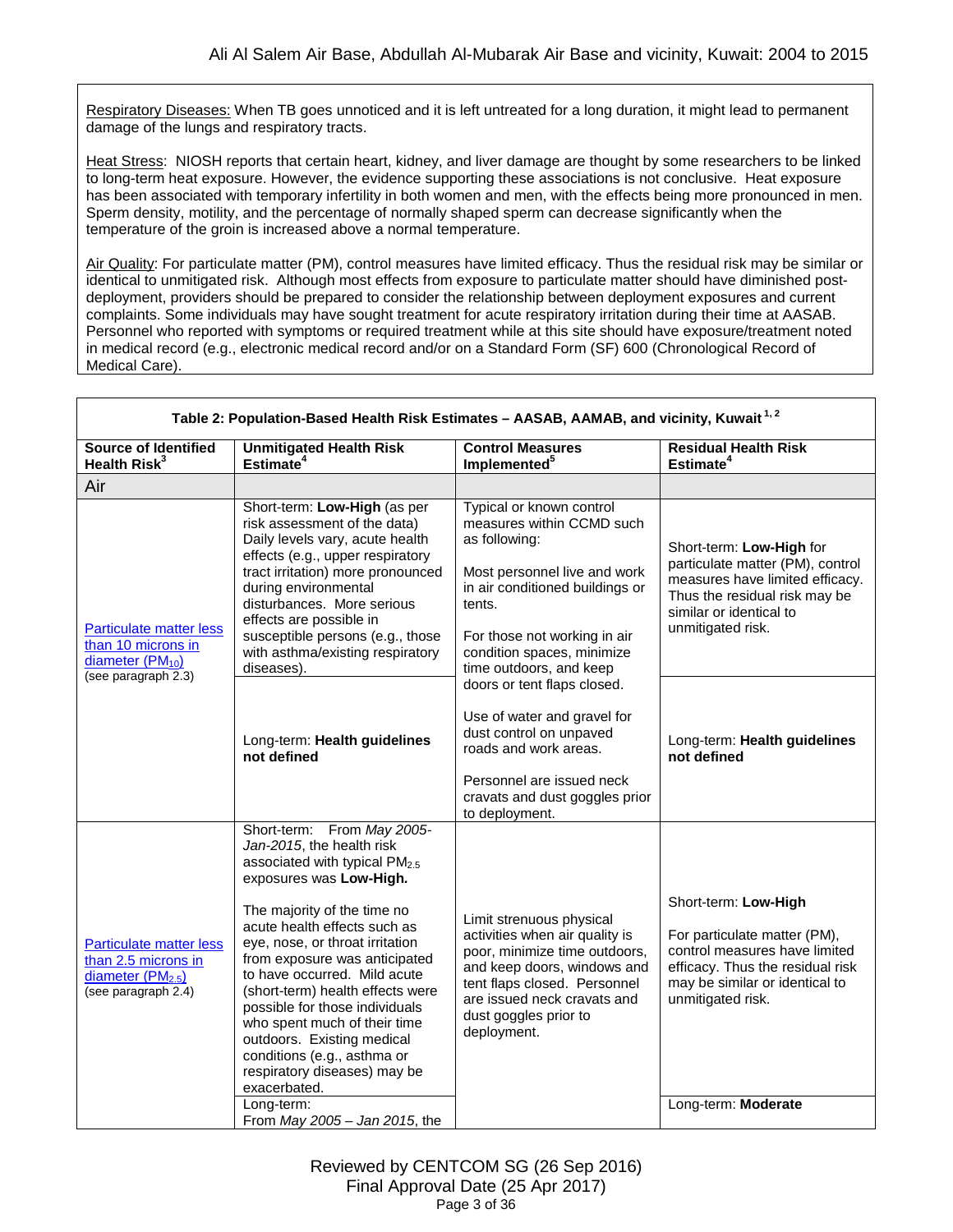$\Gamma$ 

| Table 2: Population-Based Health Risk Estimates - AASAB, AAMAB, and vicinity, Kuwait <sup>1,2</sup> |                                                                                                                                                                                                                                                                                                                                                                                                                                                                                                                                                          |                                                                                                                      |                                                                                                                                                                                                           |
|-----------------------------------------------------------------------------------------------------|----------------------------------------------------------------------------------------------------------------------------------------------------------------------------------------------------------------------------------------------------------------------------------------------------------------------------------------------------------------------------------------------------------------------------------------------------------------------------------------------------------------------------------------------------------|----------------------------------------------------------------------------------------------------------------------|-----------------------------------------------------------------------------------------------------------------------------------------------------------------------------------------------------------|
| <b>Source of Identified</b><br>Health $Risk^3$                                                      | <b>Unmitigated Health Risk</b><br>Estimate <sup>4</sup>                                                                                                                                                                                                                                                                                                                                                                                                                                                                                                  | <b>Control Measures</b><br>Implemented <sup>5</sup>                                                                  | <b>Residual Health Risk</b><br>Estimate <sup>4</sup>                                                                                                                                                      |
|                                                                                                     | health risk associated with<br>typical PM <sub>2.5</sub> exposures was<br><b>Moderate</b><br>During periods of low risk, no<br>anticipated chronic health<br>effects from PM <sub>2.5</sub> were<br>anticipated to have occurred.                                                                                                                                                                                                                                                                                                                        |                                                                                                                      | For particulate matter (PM),<br>control measures have limited<br>efficacy. Thus the residual risk<br>may be similar or identical to<br>unmitigated risk.                                                  |
|                                                                                                     | And/or (to be included as per<br>Risk Assessment worked out)<br>At the <b>moderate</b> risk level, a<br>small percentage of individuals<br>may have been at increased risk<br>of developing chronic health<br>conditions. These conditions<br>include reduced lung function,<br>chronic bronchitis, chronic<br>obstructive pulmonary disease<br>(COPD), asthma, and other<br>cardiopulmonary diseases.<br>Those with a history of asthma<br>or pre-existing cardiopulmonary<br>disease have a higher risk for<br>developing these chronic<br>conditions. |                                                                                                                      |                                                                                                                                                                                                           |
| <b>Airborne Metals</b><br>(see paragraph 2.5)                                                       | Short-Term: Low From May<br>2004 through Jan 2015, metals<br>analysis was performed on 178<br>ambient air particulate matter<br>samples (including PM10 and<br>PM2.5) collected at AASAB. No<br>metals were detected above<br>their corresponding military<br>exposure guidelines published in<br>the USAPHC TG 230. The<br>results would be the same at<br>AAMAB.<br>Long-term: Low                                                                                                                                                                     |                                                                                                                      | For metals associated with<br>ambient dust, control measures<br>have limited efficacy. Thus the<br>residual risk may be similar or<br>identical to unmitigated risk.<br>Short-Term: Low<br>Long-term: Low |
| <b>Volatile Organic</b><br>Compounds (VOC)<br>(see paragraph 2.6)                                   | Short-term: Low From May<br>2004 through Jan 2015, 18 air<br>samples were collected at<br>AASAB/AAMAB for VOC<br>analysis. VOCs were detected in<br>some of the samples, but at<br>levels below pertinent MEGs.<br>Risks are determined based on<br>comparison to available MEGs.<br>Long-term: Low No parameters                                                                                                                                                                                                                                        | Fuel spills cleaned up quickly<br>if they occur and do not<br>represent exposures to an<br>entire base population.   | Short-term: Low.                                                                                                                                                                                          |
|                                                                                                     | exceeded 1-year Negligible<br>MEGs.                                                                                                                                                                                                                                                                                                                                                                                                                                                                                                                      |                                                                                                                      | Long-term: Low                                                                                                                                                                                            |
| Soil                                                                                                |                                                                                                                                                                                                                                                                                                                                                                                                                                                                                                                                                          |                                                                                                                      |                                                                                                                                                                                                           |
| <u>Soil</u><br>(see paragraph 3)                                                                    | Short-Term: None evaluated:<br>Soil sampling data was not<br>evaluated for short Term (acute)<br>Health Risks.<br>Long-term: Low From the May                                                                                                                                                                                                                                                                                                                                                                                                            | The Kuwait oil fires of 1991<br>were not known to have<br>significantly contaminated the<br>soil at these locations. | Short-Term: None evaluated<br>Soil sampling data was not<br>evaluated for short Term<br>(acute) Health Risks.                                                                                             |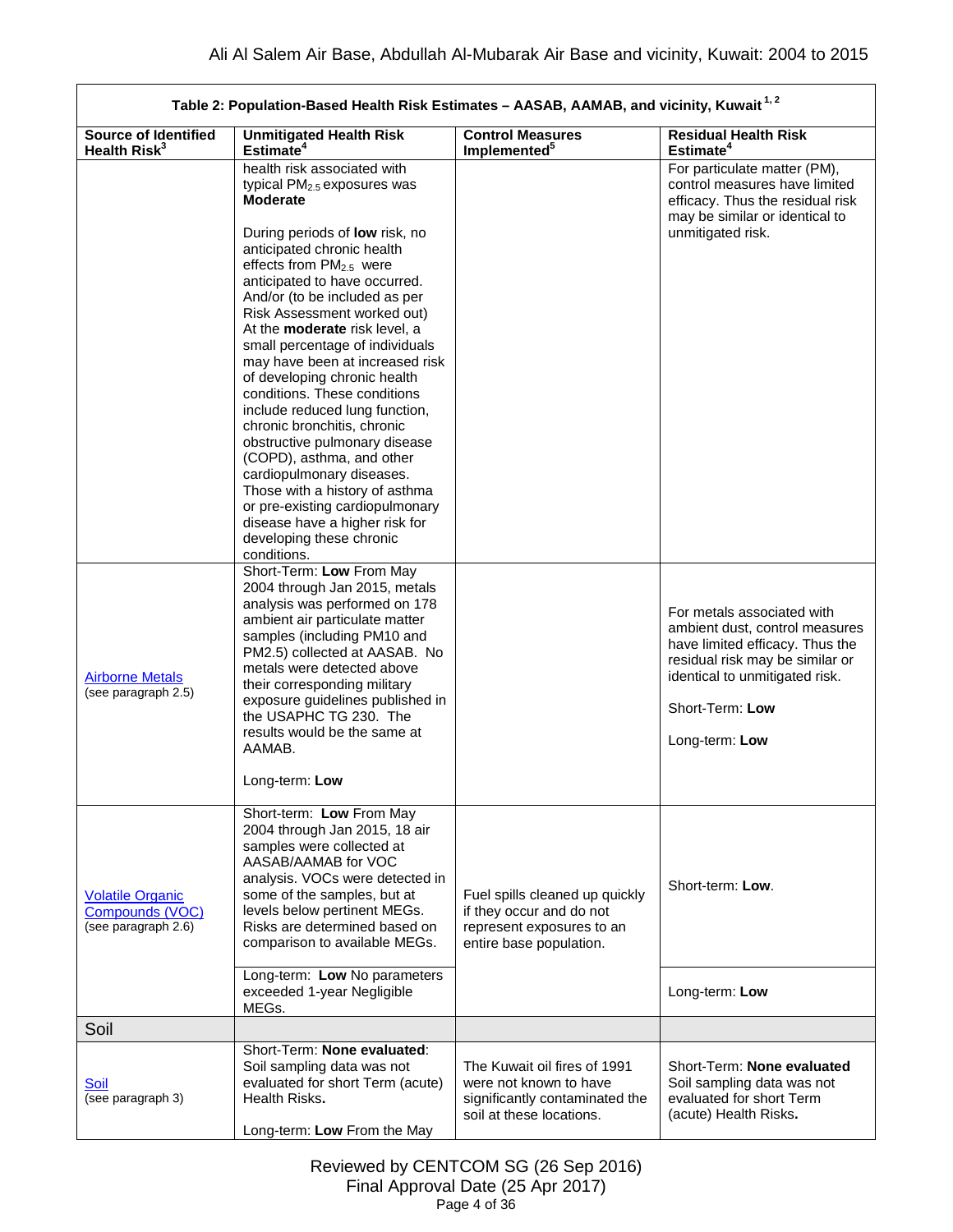| Table 2: Population-Based Health Risk Estimates - AASAB, AAMAB, and vicinity, Kuwait <sup>1,2</sup> |                                                                                                                                                                                                                                                                                                                  |                                                                                                                                                                                                                                                                                                                |                                                                                                               |
|-----------------------------------------------------------------------------------------------------|------------------------------------------------------------------------------------------------------------------------------------------------------------------------------------------------------------------------------------------------------------------------------------------------------------------|----------------------------------------------------------------------------------------------------------------------------------------------------------------------------------------------------------------------------------------------------------------------------------------------------------------|---------------------------------------------------------------------------------------------------------------|
| <b>Source of Identified</b><br>Health $Risk^3$                                                      | <b>Unmitigated Health Risk</b><br>Estimate <sup>4</sup>                                                                                                                                                                                                                                                          | <b>Control Measures</b><br>Implemented <sup>5</sup>                                                                                                                                                                                                                                                            | <b>Residual Health Risk</b><br>Estimate <sup>4</sup>                                                          |
|                                                                                                     | 2004 through May 2006, total of<br>14 surface soil samples were<br>collected. None of the VOCs,<br>SVOCs, polycyclic aromatic<br>compounds (PAH), heavy<br>metals, PCB, fungicides,<br>herbicides, insecticides, or<br>radionuclides detected were at<br>concentrations above their<br>corresponding MEG values. |                                                                                                                                                                                                                                                                                                                | Long-term: Low                                                                                                |
| Water                                                                                               |                                                                                                                                                                                                                                                                                                                  |                                                                                                                                                                                                                                                                                                                |                                                                                                               |
| <b>Consumed Water</b><br>(Water Used for                                                            | Short-term: Low<br>U.S. Army Veterinarian Service<br>approved bottled water and<br>packaged water from the<br><b>Expeditionary Water Packaging</b><br>System was provided for<br>drinking. No analyte was<br>detected above the 14 day<br>15L/day negligible drinking<br>water military exposure<br>guidelines.  | U.S. Army Veterinary Service<br>approved bottled water and<br>Preventive Medicine/ Army<br>Veterinary approved<br>packaged water were<br>supplied and consumed<br>except for a brief period                                                                                                                    | Short-term: Low                                                                                               |
| Drinking)<br>(see paragraph 4.2)                                                                    | Long-term: Low<br>U.S. Army Veterinarian Service<br>approved bottled water and<br>packaged water from the<br><b>Expeditionary Water Packaging</b><br>System were provided for<br>drinking. No analyte was<br>detected above the 14 day<br>15L/day negligible drinking<br>water military exposure<br>guidelines.  | during the onset of the war.<br>Active and ongoing drinking<br>water surveillance program.                                                                                                                                                                                                                     | Long-term: Low                                                                                                |
| Water used for other<br>purposes (non-                                                              | Short-term: Low                                                                                                                                                                                                                                                                                                  | Water surveillance programs<br>routinely monitor for<br>disinfectant residual and                                                                                                                                                                                                                              | Short-term: Low                                                                                               |
| drinking)<br>(see paragraph 4.3)                                                                    | Long-term: None identified                                                                                                                                                                                                                                                                                       | bacteriological/chemical<br>contamination                                                                                                                                                                                                                                                                      | Long-term: None                                                                                               |
| <b>Military Unique</b>                                                                              |                                                                                                                                                                                                                                                                                                                  |                                                                                                                                                                                                                                                                                                                |                                                                                                               |
| Chemical Biological,<br>Radiological Nuclear<br>(CBRN) Weapons<br>(see paragraph 5.1)               | Short-term: None identified<br>no/insufficient data exist upon<br>which to base a health risk<br>assessment.                                                                                                                                                                                                     | There were no specific hazard<br>sources or exposure incidents<br>documented in the Defense<br>Occupational and<br><b>Environmental Health</b><br>Readiness System<br>(DOEHRS) or the Military<br><b>Exposure Surveillance Library</b><br>(MESL) during the period<br>January 2004 to July 2015<br>time frame. | Short-term: None identified<br>no/insufficient data exist upon<br>which to base a health risk<br>assessment.) |
|                                                                                                     | Long-term: None identified<br>no/insufficient data exist upon<br>which to base a health risk<br>assessment.                                                                                                                                                                                                      |                                                                                                                                                                                                                                                                                                                | Long-term: None identified<br>no/insufficient data exist upon<br>which to base a health risk<br>assessment.   |
| Depleted Uranium<br>(DU)<br>(see paragraph 5.2)                                                     | Short-term: Non-existent<br>AASAB/AAMAB do not have any<br>DU sources aside from<br>counterweights, which are not<br>maintained on-site.                                                                                                                                                                         | There were no specific hazard<br>sources or exposure incidents<br>documented in DOEHRS or<br>the MESL during the period<br>from January 2004 to July<br>2015 time frame.                                                                                                                                       | Short-term: None                                                                                              |
|                                                                                                     | Long-term: Non-existent                                                                                                                                                                                                                                                                                          |                                                                                                                                                                                                                                                                                                                | Long-term: None                                                                                               |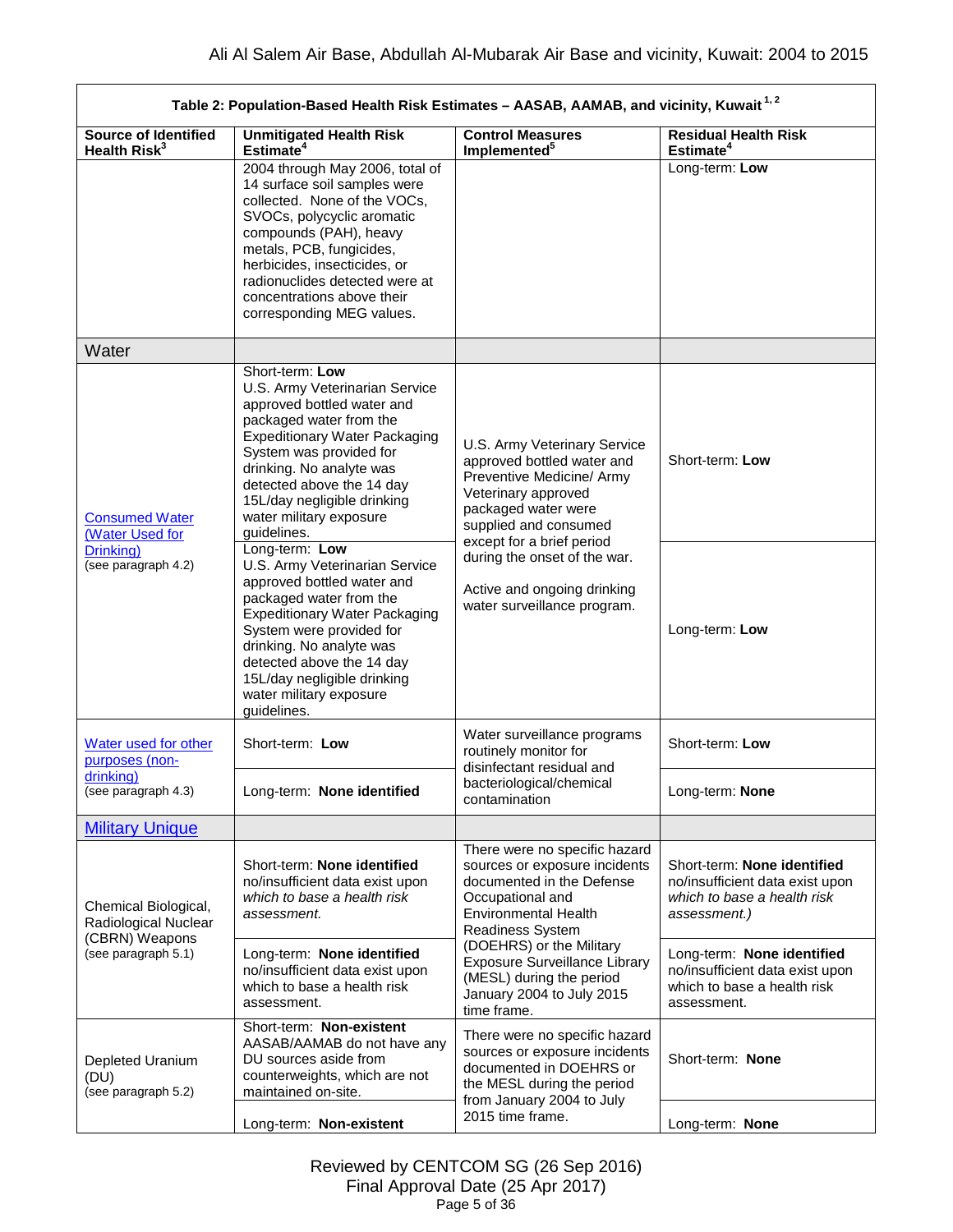<span id="page-5-0"></span>

| Table 2: Population-Based Health Risk Estimates - AASAB, AAMAB, and vicinity, Kuwait <sup>1,2</sup>                  |                                                                                                                                                                                                                                                                                                                                                                                                                                                                             |                                                                                                                                                                                                                                                      |                                                                                                                                                                                                                                                                                                                                                                                                                                                                                                            |
|----------------------------------------------------------------------------------------------------------------------|-----------------------------------------------------------------------------------------------------------------------------------------------------------------------------------------------------------------------------------------------------------------------------------------------------------------------------------------------------------------------------------------------------------------------------------------------------------------------------|------------------------------------------------------------------------------------------------------------------------------------------------------------------------------------------------------------------------------------------------------|------------------------------------------------------------------------------------------------------------------------------------------------------------------------------------------------------------------------------------------------------------------------------------------------------------------------------------------------------------------------------------------------------------------------------------------------------------------------------------------------------------|
| Source of Identified<br>Health Risk <sup>3</sup>                                                                     | <b>Unmitigated Health Risk</b><br>Estimate <sup>4</sup>                                                                                                                                                                                                                                                                                                                                                                                                                     | <b>Control Measures</b><br>Implemented <sup>5</sup>                                                                                                                                                                                                  | <b>Residual Health Risk</b><br>Estimate <sup>4</sup>                                                                                                                                                                                                                                                                                                                                                                                                                                                       |
|                                                                                                                      | AASAB/AAMAB do not have any<br>DU sources aside from<br>counterweights, which are not<br>maintained on-site.                                                                                                                                                                                                                                                                                                                                                                |                                                                                                                                                                                                                                                      |                                                                                                                                                                                                                                                                                                                                                                                                                                                                                                            |
|                                                                                                                      | Short-term: Low                                                                                                                                                                                                                                                                                                                                                                                                                                                             | No specific hazard sources<br>were documented in                                                                                                                                                                                                     | Short-term: Low                                                                                                                                                                                                                                                                                                                                                                                                                                                                                            |
| Ionizing Radiation<br>(see paragraph 5.3)                                                                            | Long-term: Low                                                                                                                                                                                                                                                                                                                                                                                                                                                              | DOEHRS or the MESL from<br>the January 2004 to July 2015<br>time frame.                                                                                                                                                                              | Long-term: Low                                                                                                                                                                                                                                                                                                                                                                                                                                                                                             |
| Non-ionizing Radiation                                                                                               | Short-term: Low based on Naval<br>Surface Warfare Center<br>Hazards of Electromagnetic<br>Radiation to Personnel (HERP)<br>study performed 25 through 27<br>January 2008 which determined<br>PELs were not exceeded<br>at normally occupied areas.                                                                                                                                                                                                                          | No specific hazard sources<br>were documented in<br>DOEHRS or the MESL from                                                                                                                                                                          | Short-term: Low                                                                                                                                                                                                                                                                                                                                                                                                                                                                                            |
| (see paragraph 5.4)                                                                                                  | Long-term: Low based on Naval<br>Surface Warfare Center<br>Hazards of Electromagnetic<br>Radiation to Personnel (HERP)<br>study performed 25 through 27<br>January 2008 which determined<br>PELs were not exceeded<br>at normally occupied areas.                                                                                                                                                                                                                           | January 2004 to January<br>2016 time frame.                                                                                                                                                                                                          | Long-term: Low                                                                                                                                                                                                                                                                                                                                                                                                                                                                                             |
| Endemic                                                                                                              | <b>Infectious Disease Risk Assessment Database - Kuwait</b>                                                                                                                                                                                                                                                                                                                                                                                                                 |                                                                                                                                                                                                                                                      |                                                                                                                                                                                                                                                                                                                                                                                                                                                                                                            |
| <b>Disease</b>                                                                                                       | <b>CDC Health Information - Kuwait</b>                                                                                                                                                                                                                                                                                                                                                                                                                                      |                                                                                                                                                                                                                                                      |                                                                                                                                                                                                                                                                                                                                                                                                                                                                                                            |
| Gastrointestinal<br>(same as Food<br>borne/Waterborne<br>(e.g., diarrhea-<br>bacteriological)<br>(see paragraph 6.2) | Short-term: High If ingesting<br>unapproved local food/water, the<br>health effects can temporarily<br>incapacitate personnel<br>(diarrhea) or result in prolonged<br>illness (hepatitis A, typhoid<br>fever, brucellosis, hepatitis E).<br>Viral gastroenteritis can present<br>due to a high rate of personnel<br>turnover and shared dining,<br>berthing, bathroom facilities, and<br>working spaces.<br>Long-term: Low. The majority<br>of gastrointestinal diseases do | <b>Standard Preventive Medicine</b><br>measures: immunizations<br>(hepatitis A and typhoid<br>fever), the consumption of<br>food and water from approved<br>sources, and habitability<br>inspections to ensure<br>cleanliness/sanitation.            | Based on the Infectious<br>Disease Risk Assessment<br>Database for Kuwait and<br>clinical visits. For the 2015, the<br>clinic averaged 6 GI<br>patients/week.<br>Short-term: High Based on<br>disease incident reporting from<br>Kuwait, bacterial<br>gastrointestinal diseases are<br>high risk, protozoal, hepatitis A<br>and typhoid are moderate risk,<br>and cholera, brucellosis, and<br>hepatitis E infections present a<br>low risk.<br>Long-term: Low based on<br>disease incident reporting from |
|                                                                                                                      | not cause prolonged illness.<br>Short-term: Moderate for                                                                                                                                                                                                                                                                                                                                                                                                                    |                                                                                                                                                                                                                                                      | Kuwait.                                                                                                                                                                                                                                                                                                                                                                                                                                                                                                    |
| <b>Arthropod Vector</b><br><b>Borne</b><br>(see paragraph 6.3)                                                       | Leishmaniasis (cutaneous).<br>Competent vectors and<br>reservoirs for disease are<br>present. Risk is Low for sandfly<br>fever, West Nile fever, Crimean-<br>Congo hemorrhagic fever,<br>rickettsioses (tick-borne spotted<br>fever group and murine typhus)<br>and Sindbis.                                                                                                                                                                                                | <b>Standard Preventive Medicine</b><br>measures: proper wearing of<br>insecticide-treated uniforms<br>and the application of insect<br>repellent to the skin, removal<br>of vector harborages within<br>camps, and the application of<br>pesticides. | Based on the Infectious<br>Disease Risk Assessment<br>Database for Kuwait.<br>Short-term: Moderate for<br>cutaneous leishmaniasis and<br>low for all other vector-borne<br>diseases based on disease<br>incident reporting from Kuwait.                                                                                                                                                                                                                                                                    |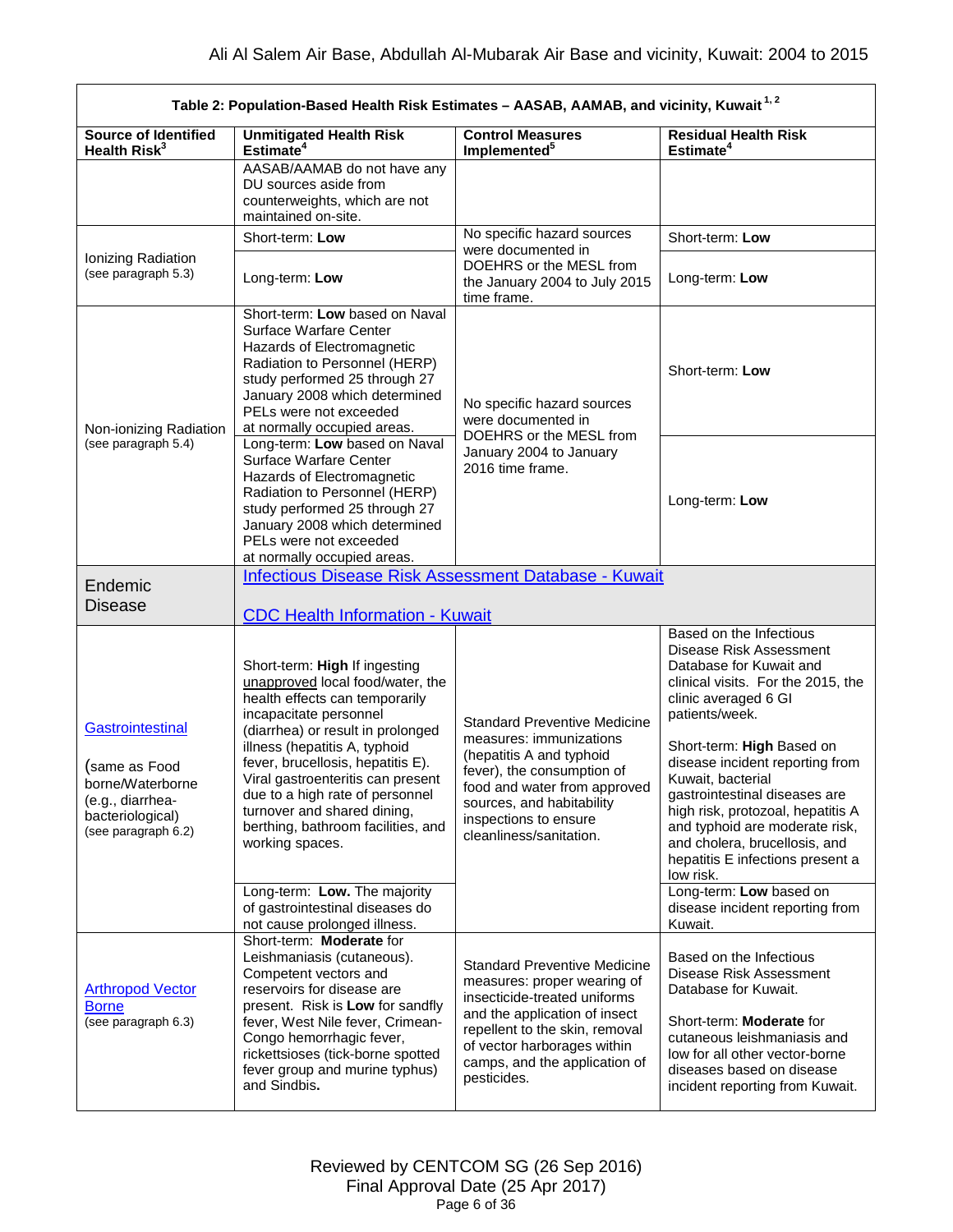<span id="page-6-2"></span><span id="page-6-1"></span><span id="page-6-0"></span> $\Gamma$ 

| Table 2: Population-Based Health Risk Estimates - AASAB, AAMAB, and vicinity, Kuwait <sup>1,2</sup> |                                                                                                                                                                                                                                                                                                                                                                                                                                                                                                                     |                                                                                                                                                                                                                                                                                                                   |                                                                                                                                                                                                                                                                                                                                                                                            |
|-----------------------------------------------------------------------------------------------------|---------------------------------------------------------------------------------------------------------------------------------------------------------------------------------------------------------------------------------------------------------------------------------------------------------------------------------------------------------------------------------------------------------------------------------------------------------------------------------------------------------------------|-------------------------------------------------------------------------------------------------------------------------------------------------------------------------------------------------------------------------------------------------------------------------------------------------------------------|--------------------------------------------------------------------------------------------------------------------------------------------------------------------------------------------------------------------------------------------------------------------------------------------------------------------------------------------------------------------------------------------|
| <b>Source of Identified</b><br>Health Risk <sup>3</sup>                                             | <b>Unmitigated Health Risk</b><br>Estimate <sup>4</sup>                                                                                                                                                                                                                                                                                                                                                                                                                                                             | <b>Control Measures</b><br>Implemented <sup>5</sup>                                                                                                                                                                                                                                                               | <b>Residual Health Risk</b><br>Estimate <sup>4</sup>                                                                                                                                                                                                                                                                                                                                       |
|                                                                                                     | Long-term: Low It is possible to<br>be infected during deployment<br>with leishmaniasis, but not to<br>have clinically evident disease<br>until redeployed.                                                                                                                                                                                                                                                                                                                                                         |                                                                                                                                                                                                                                                                                                                   | Long-term: Low based on<br>disease incident reporting from<br>Kuwait.                                                                                                                                                                                                                                                                                                                      |
| <b>Water-Contact</b><br>(e.g. wading,<br>swimming)<br>(see paragraph 6.4)                           | Short-term: Low The<br>occurrence of flooding after<br>heavy rainfall can facilitate the<br>spread of leptospirosis already<br>present in the soil                                                                                                                                                                                                                                                                                                                                                                  | Avoidance of fresh water<br>sources, such as puddles/<br>standing water, drainage<br>areas, etc. Treatment<br>(primarily chlorination)                                                                                                                                                                            | Based on the Infectious<br>Disease Risk Assessment<br>Database for Kuwait.<br>Short-term: Low based on<br>disease incident reporting from<br>Kuwait.                                                                                                                                                                                                                                       |
|                                                                                                     | Long-term: Low based on<br>disease incident reporting from<br>Kuwait.                                                                                                                                                                                                                                                                                                                                                                                                                                               | process for non-drinking<br>water (water used for bathing,<br>cooking, etc.).                                                                                                                                                                                                                                     | Long-term: Low based on<br>disease incident reporting from<br>Kuwait.                                                                                                                                                                                                                                                                                                                      |
| <b>Respiratory</b><br>(see paragraph 6.5)                                                           | Short-term: Risk is Moderate<br>for tuberculosis and Low for<br>meningococcal meningitis. The<br>high rate of personnel turnover,<br>shared dining, berthing,<br>recreational facilities, and<br>working spaces may allow for<br>the easy transmission of upper<br>respiratory infections, including<br>influenza. Since 2012, Middle<br>Eastern Respiratory Syndrome<br>(MERS) has been present in the<br>Arabian Peninsula, including<br>Kuwait.<br>Long-term: Low The majority of<br>respiratory diseases do not | Influenza immunizations are<br>given either before or during<br>deployment. Local and third<br>country national<br>workers/contractors are<br>required to complete health<br>screening prior to<br>employment. Potential<br>tuberculosis exposure is<br>addressed in the Post<br>Deployment Health<br>Assessment. | Based on the Infectious<br>Disease Risk Assessment<br>Database for Kuwait and<br>clinical visits. For the first half<br>of 2015, the clinic averaged 8<br>respiratory patients/week.<br>Short-term: Moderate for upper<br>respiratory infections,<br>tuberculosis, and MERS. Low<br>for meningococcal meningitis.<br>Long-term: Low based on<br>disease incident reporting from<br>Kuwait. |
| <b>Animal Contact</b><br>(see paragraph 6.6)                                                        | cause prolonged illness.<br>Short-term: Moderate for Q<br>fever. The risk from direct or<br>indirect contact is likely to be<br>highest in rural areas where<br>livestock are present. Low risk<br>for Rabies and H5N1 avian<br>influenza.<br>Long-term: Low based on<br>disease incident reporting from                                                                                                                                                                                                            | <b>Standard Preventive Medicine</b><br>measures, as well as CCMD<br>policy, generally prohibit<br>contact with, adoption, or<br>feeding of feral animals.<br>Immunizations for anthrax<br>and rabies (rabies vaccination<br>and/or immune globulin given<br>if clinically directed).                              | Based on the Infectious<br>Disease Risk Assessment<br>Database for Kuwait.<br>Short-term: Moderate for Q<br>fever and low for Rabies and<br>H5N1 based on disease<br>incident reporting from Kuwait.<br>Long-term: Low based on<br>disease incident reporting from                                                                                                                         |
| <b>Aerosolized Dust and</b><br><b>Soil-Contact</b><br>(see paragraph 6.7)                           | Kuwait.<br>Short-term: Low for Hantavirus<br>hemorrhagic fever with renal<br>syndrome (HFRS).<br>Long-term: Low based on                                                                                                                                                                                                                                                                                                                                                                                            | <b>Standard Preventive Medicine</b><br>measures - avoidance of<br>abandoned areas and areas<br>with potential rodent<br>infestation. Hantavirus<br>hemorrhagic fever is<br>assessed as present, but<br>levels are unknown; rare                                                                                   | Kuwait.<br>Based on the Infectious<br>Disease Risk Assessment<br>Database for Kuwait.<br>Short-term: Low for Hantavirus<br>hemorrhagic fever with renal<br>syndrome (HFRS).<br>Long-term: Low based on                                                                                                                                                                                     |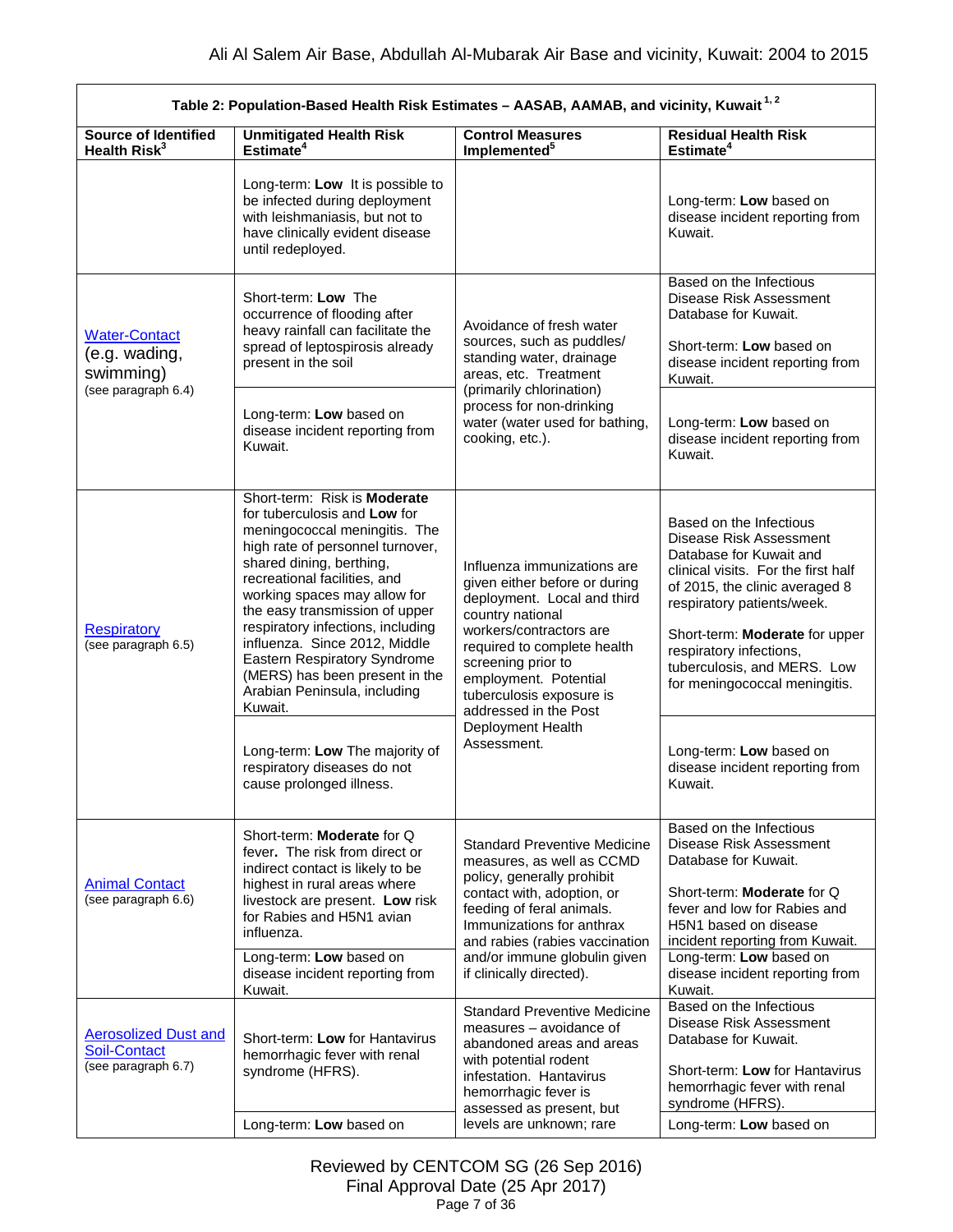<span id="page-7-0"></span>

| Table 2: Population-Based Health Risk Estimates - AASAB, AAMAB, and vicinity, Kuwait <sup>1,2</sup> |                                                                                                                                                                                                                                                                                                                                                                                                                                                                                                                                                                                                                   |                                                                                                                                                                                                                                          |                                                                                                                                                                                                                                                                                                  |
|-----------------------------------------------------------------------------------------------------|-------------------------------------------------------------------------------------------------------------------------------------------------------------------------------------------------------------------------------------------------------------------------------------------------------------------------------------------------------------------------------------------------------------------------------------------------------------------------------------------------------------------------------------------------------------------------------------------------------------------|------------------------------------------------------------------------------------------------------------------------------------------------------------------------------------------------------------------------------------------|--------------------------------------------------------------------------------------------------------------------------------------------------------------------------------------------------------------------------------------------------------------------------------------------------|
| <b>Source of Identified</b><br>Health Risk <sup>3</sup>                                             | <b>Unmitigated Health Risk</b><br>Estimate <sup>4</sup>                                                                                                                                                                                                                                                                                                                                                                                                                                                                                                                                                           | <b>Control Measures</b><br>Implemented <sup>5</sup>                                                                                                                                                                                      | <b>Residual Health Risk</b><br>Estimate <sup>4</sup>                                                                                                                                                                                                                                             |
|                                                                                                     | disease incident reporting from<br>Kuwait.                                                                                                                                                                                                                                                                                                                                                                                                                                                                                                                                                                        | cases are possible among<br>personnel exposed to dust or<br>aerosols in rodent-infested<br>areas. Clusters of cases could<br>occur in groups exposed to<br>areas with very heavy rodent<br>infestation.                                  | disease incident reporting from<br>Kuwait.                                                                                                                                                                                                                                                       |
| <b>Venomous</b><br><b>Animal/Insects</b>                                                            |                                                                                                                                                                                                                                                                                                                                                                                                                                                                                                                                                                                                                   |                                                                                                                                                                                                                                          |                                                                                                                                                                                                                                                                                                  |
| Snakes, scorpions,<br>and spiders<br>(see paragraph 7)                                              | Short-term: High if bitten or<br>stung. If bitten or stung by<br>venomous snakes, scorpions or<br>spiders, should be considered a<br>medical emergency. Effects of<br>venom vary with species from<br>mild localized swelling (e.g.<br>scorpion species e.g Scorpiops<br>lindbergi)) to potentially lethal<br>(e.g. saw-scaled viper or<br>Gloydius halys) based on<br>disease incident reporting from<br>Kuwait. 18 species of scorpions,<br>3 species of venomous spiders,<br>and 5 species of venomous<br>snakes are found in the area of<br>AASAB/AAMAB.<br>Long-term: No long-term<br>health risk identified | <b>Standard Preventive Medicine</b><br>measures, such as the<br>reduction of harborages for<br>these animals, as well as<br>education on how to avoid<br>them (shake out boots before<br>donning, etc.), reduce the risk<br>of exposure. | Based on efficacy of control<br>measure as evidenced by lack<br>of disease(s) reported in<br>various medical surveillance<br>data bases e.g, TMDS, MERS,<br>DRSi.<br>Short-term: Low based on<br>disease incident reporting from<br>Kuwait.<br>Long-term: No long-term<br>health risk identified |
| <b>Heat/Cold Stress</b>                                                                             |                                                                                                                                                                                                                                                                                                                                                                                                                                                                                                                                                                                                                   |                                                                                                                                                                                                                                          |                                                                                                                                                                                                                                                                                                  |
| Heat<br>(see paragraph 8.2)                                                                         | Short-term: Moderate<br>risk of heat injury in summer<br>months for un-acclimatized<br>personnel. Summer<br>temperatures in Kuwait are<br>known to exceed 120 deg F.                                                                                                                                                                                                                                                                                                                                                                                                                                              | Adequate periods of<br>acclimatization for newly<br>reporting or returning<br>personnel.<br>Adjustment of work-rest<br>cycles based on monitoring of<br>climatic conditions.                                                             | Based on efficacy of control<br>measure and incidence of<br>heat/cold injury(ies) reported in<br>various medical surveillance<br>data bases e.g, TMDS, MERS,<br>DRSi.<br>Short-term: Moderate                                                                                                    |
|                                                                                                     | Long-term: Low                                                                                                                                                                                                                                                                                                                                                                                                                                                                                                                                                                                                    |                                                                                                                                                                                                                                          | Long-term: Low                                                                                                                                                                                                                                                                                   |
| Cold<br>(see paragraph 8.3)                                                                         | Short-term: Low<br>risk for cold stress/injuries is<br>largely dependent on<br>clothing/equipment worn,<br>operational work intensity and<br>individual factors rather than<br>environmental factors alone.                                                                                                                                                                                                                                                                                                                                                                                                       | Provision of adequate foul<br>weather clothing<br>Appropriate work/rest cycles<br>during cold weather                                                                                                                                    | Short-term: Low                                                                                                                                                                                                                                                                                  |
|                                                                                                     | Long-term: Low                                                                                                                                                                                                                                                                                                                                                                                                                                                                                                                                                                                                    |                                                                                                                                                                                                                                          | Long-term: Low                                                                                                                                                                                                                                                                                   |
| <b>Noise</b>                                                                                        |                                                                                                                                                                                                                                                                                                                                                                                                                                                                                                                                                                                                                   |                                                                                                                                                                                                                                          |                                                                                                                                                                                                                                                                                                  |
| <b>Noise</b><br>(Continuous)<br>(Flightline, Power<br>Production)                                   | Short-term: Low                                                                                                                                                                                                                                                                                                                                                                                                                                                                                                                                                                                                   | Use of hearing protection.<br>Labeling noise hazardous<br>areas.                                                                                                                                                                         | Based on efficacy of control<br>measure typically practiced.                                                                                                                                                                                                                                     |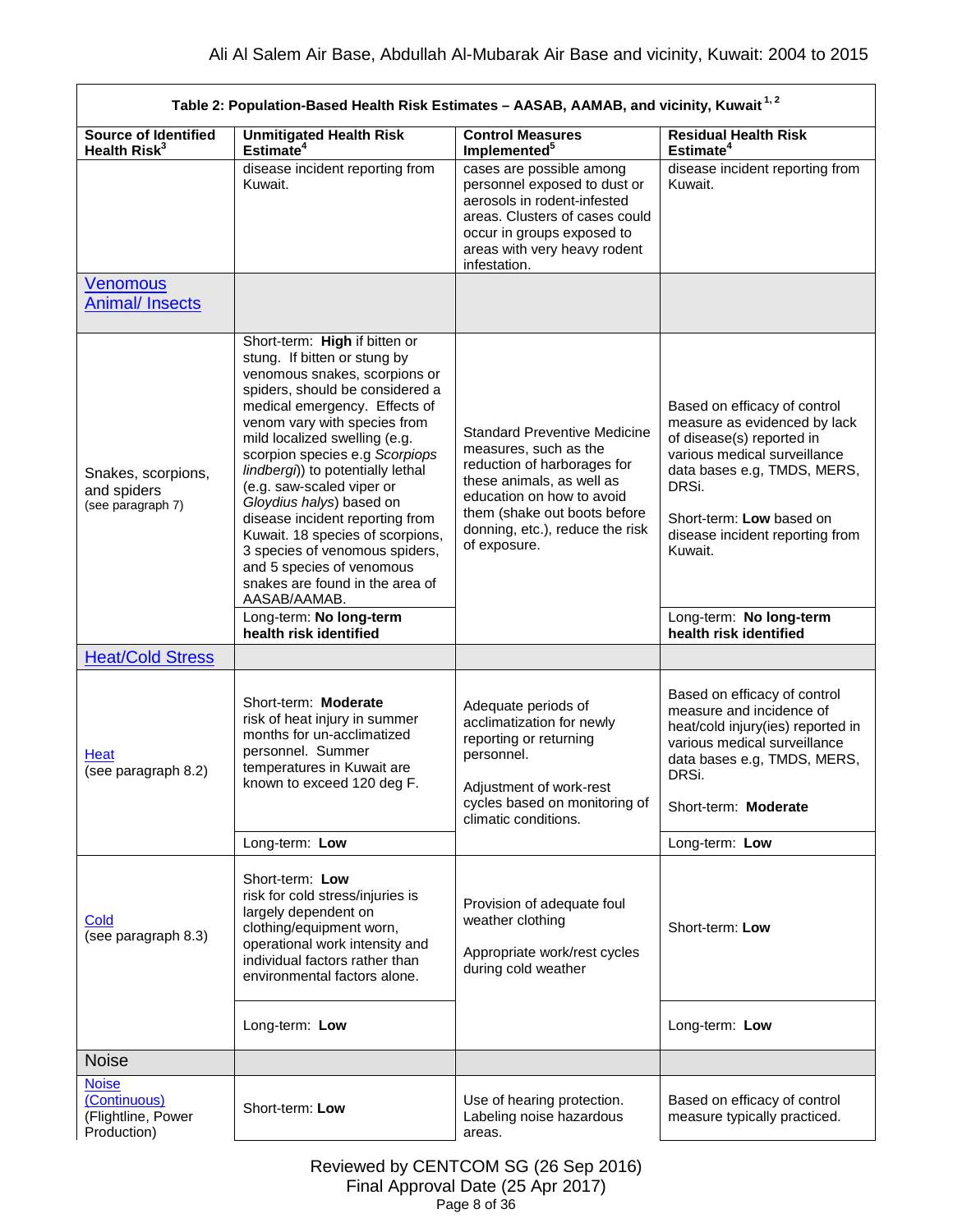|                                                                                    | Table 2: Population-Based Health Risk Estimates - AASAB, AAMAB, and vicinity, Kuwait <sup>1,2</sup>                                                                                                                                                                                                                                                                                            |                                                                                                                                                                 |                                                                                                          |
|------------------------------------------------------------------------------------|------------------------------------------------------------------------------------------------------------------------------------------------------------------------------------------------------------------------------------------------------------------------------------------------------------------------------------------------------------------------------------------------|-----------------------------------------------------------------------------------------------------------------------------------------------------------------|----------------------------------------------------------------------------------------------------------|
| <b>Source of Identified</b><br>Health Risk <sup>3</sup>                            | <b>Unmitigated Health Risk</b><br>Estimate $4$                                                                                                                                                                                                                                                                                                                                                 | <b>Control Measures</b><br>Implemented <sup>5</sup>                                                                                                             | <b>Residual Health Risk</b><br>Estimate <sup>4</sup>                                                     |
| (see paragraph 9.1)                                                                |                                                                                                                                                                                                                                                                                                                                                                                                | Leadership enforcement of<br>compliance with available                                                                                                          | Short-Term: Low                                                                                          |
|                                                                                    | Long-term: Moderate                                                                                                                                                                                                                                                                                                                                                                            | PPE.                                                                                                                                                            | Long-term: Moderate                                                                                      |
| Impulse                                                                            | Short-term: Low                                                                                                                                                                                                                                                                                                                                                                                |                                                                                                                                                                 | Short-term: Low                                                                                          |
| (see paragraph 9.2)                                                                | Long-term: Moderate                                                                                                                                                                                                                                                                                                                                                                            |                                                                                                                                                                 | Long-term: Moderate                                                                                      |
| <b>Unique Concerns</b>                                                             |                                                                                                                                                                                                                                                                                                                                                                                                |                                                                                                                                                                 |                                                                                                          |
| Any incident of fire or<br>spill that may have<br>happened<br>(see paragraph 10.1) | Short-term: None identified<br>no/insufficient data exist upon<br>which to base a health risk<br>assessment.                                                                                                                                                                                                                                                                                   |                                                                                                                                                                 | Short-term: No data available<br>no/insufficient data exist upon<br>which to base a risk<br>assessment.  |
|                                                                                    | Long-term: None identified<br>no/insufficient data exist upon<br>which to base a health risk<br>assessment.                                                                                                                                                                                                                                                                                    |                                                                                                                                                                 | Long-term: No data available<br>no/insufficient data exist upon<br>which to base a risk<br>assessment.   |
| <b>Waste Sites/Waste</b><br>Disposal<br>(see paragraph 10.2)                       | Short-term: Low<br>A site assessment of the Al-<br>Jahra landfill, located approx. 6<br>miles downwind of AASAB,<br>conducted Mar 2015 determined<br>no exposure potential existed.                                                                                                                                                                                                            | A site assessment between<br><b>BE and Environmental</b><br>showed no evidence of mass<br>chemical or biological<br>exposure which could affect                 | Short-term: Low                                                                                          |
|                                                                                    | Long-term: Low                                                                                                                                                                                                                                                                                                                                                                                 | the base.                                                                                                                                                       | Long-term: Low                                                                                           |
| Fuel/petroleum<br>products/ industrial<br>chemical spills<br>(see paragraph 10.2)  | Short-term: Low<br>Multiple spills of fuel or hydraulic<br>fluid were documented between<br>2004 and 2015 at AASAB. All<br>spills are minimal and only have<br>the potential to affect those<br>doing immediate clean-up or soil<br>remediation. Average fuel spill<br>air sampling was measured to<br>be 5.4 ppm for a 2 hour clean-up<br>of 50 gallon spills, well below the<br>100 ppm PEL. | There have been multiple<br>spills during the period from<br>January 2004 through<br>January 2016 time frame.                                                   | Short-term: Low                                                                                          |
|                                                                                    | Long-term: Low                                                                                                                                                                                                                                                                                                                                                                                 |                                                                                                                                                                 | Long-term: Low                                                                                           |
| Pesticides/Pest<br>Control<br>(see paragraph 10.3)                                 | Short-term: Not evaluated:<br>no/insufficient data exist upon<br>which to base a risk assessment                                                                                                                                                                                                                                                                                               | Mosquito fogging is<br>conducted with a truck fogger<br>using Scourge Insecticide<br>mixed 50/50 with water.<br>Scourge insecticide is 4%<br>Resmethrin and 12% | Short-term: No data available:<br>no/insufficient data exist upon<br>which to base a risk<br>assessment. |
|                                                                                    | Long-term: No data available                                                                                                                                                                                                                                                                                                                                                                   | Piperonyl Butoxide                                                                                                                                              | Long-term: No data available                                                                             |
| Asbestos<br>(see paragraph 10.4)                                                   | Short-term: None identified<br>All buildings built post 1980.                                                                                                                                                                                                                                                                                                                                  | Asbestos has not been<br>identified at AASAB or<br>AAMAB.                                                                                                       | Short-term: None identified<br>no/insufficient data exist upon<br>which to base a risk<br>assessment.    |
|                                                                                    | Long-term: None identified                                                                                                                                                                                                                                                                                                                                                                     |                                                                                                                                                                 | Long-term: None identified                                                                               |
| <b>Lead Based Paint</b><br>(see paragraph 10.4)                                    | Short-term: None identified                                                                                                                                                                                                                                                                                                                                                                    | Lead based paint has not<br>been identified at AASAB or                                                                                                         | Short-term: None identified                                                                              |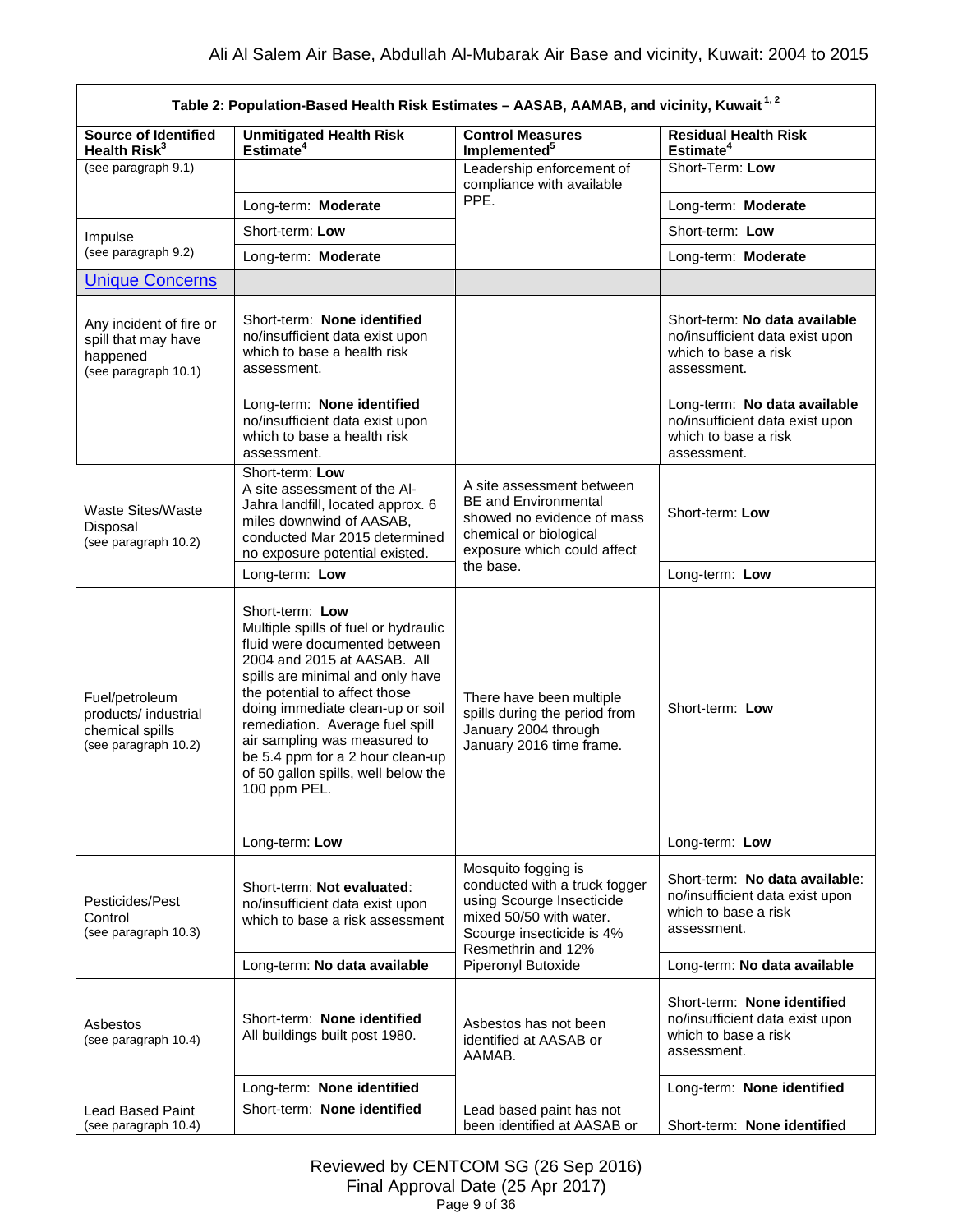| Table 2: Population-Based Health Risk Estimates - AASAB, AAMAB, and vicinity, Kuwait <sup>1,2</sup> |                                                         |                                                                                      |                                                                        |
|-----------------------------------------------------------------------------------------------------|---------------------------------------------------------|--------------------------------------------------------------------------------------|------------------------------------------------------------------------|
| Source of Identified<br>Health Risk <sup>3</sup>                                                    | <b>Unmitigated Health Risk</b><br>Estimate <sup>4</sup> | <b>Control Measures</b><br>Implemented <sup>5</sup>                                  | <b>Residual Health Risk</b><br>Estimate <sup>4</sup>                   |
|                                                                                                     |                                                         | AAMAB.                                                                               | no/insufficient data exist upon<br>which to base a risk<br>assessment. |
|                                                                                                     | Long-term: None identified                              |                                                                                      | Long-term: None identified                                             |
| <b>Burn Pits</b><br>(see paragraph 10.5)                                                            | Short-term: None identified                             | There are no burn pits at<br>AASAB/AAMAB. Trash is<br>removed by contract to the AI- | Short-term: None identified                                            |
|                                                                                                     | Long-term: None identified                              | Jahra Landfill, and biological<br>waste is taken to Camp<br>Arifjan for disposal.    | Long-term: None identified                                             |

 $1$  This Summary Table provides a qualitative estimate of population-based short-and long-term health risks associated with the occupational and environment conditions at AASAB, AAMAB, and other locations frequented by U.S. military personnel in the immediate vicinity, Kuwait. It does not represent an individual exposure profile. Actual individual exposures and health effects depend on many variables. For example, while a chemical may be present in the environment, if a person does not inhale, ingest, or contact a specific dose of the chemical for adequate duration and frequency, then there may be no health risk. Alternatively, a person at a specific location may experience a unique exposure, such as at the burn pit, which could result in a significant individual exposure. Any such person seeking medical care should have their specific conditions of exposure documented on Form SF600.

 $2$  This assessment is based on specific environmental sampling data and reports obtained from 01 January 2004 through 15 January 2016. Sampling locations are assumed to be representative of exposure points for the camp population, but may not reflect all the fluctuations in environmental quality or capture unique exposure incidents.

<sup>3</sup> This Summary Table is organized by major categories of identified sources of health risk. It only lists those sub-categories specifically identified and addressed at AASAB and AAMAB. The health risks are presented as Low, Moderate, High or Extremely High for both acute and chronic health effects. The risk level is based on an assessment of both the potential severity of the health effects that could be caused and probability that exposure would occur at a level to produce such health effects. Details can be obtained from the Army/AF Public Health Center. More detailed descriptions of OEH exposures that were evaluated are discussed in the following sections of this report.

<sup>4</sup> Risks in this Summary Table are based on quantitative surveillance thresholds (e.g. review of disease surveillance data) or screening levels (e.g. Military Exposure Guidelines (MEGs) for chemicals*).* Some previous assessment reports may provide slightly inconsistent risk estimates because quantitative criteria such as MEGs may have changed since the samples were originally evaluated and/or because this assessment makes use of all historic site data while previous reports may have only been based on a few samples.

<sup>5</sup> All OEH risk estimates represent residual risk after accounting for preventive controls in place. Occupational exposures and exposures to endemic diseases are greatly reduced by preventive measures in place. For environmental exposures related to airborne dust, there are limited preventive measures available and available measures have little efficacy in reducing exposure to ambient conditions.

**SITE DESCRIPTION:** Kuwait is an affluent country fueled by the petrochemical industry. AASAB is located in a rural area approximately 45 kilometers (km) west of Kuwait City. The installation is surrounded by open

> Reviewed by CENTCOM SG (26 Sep 2016) Final Approval Date (25 Apr 2017) Page 10 of 36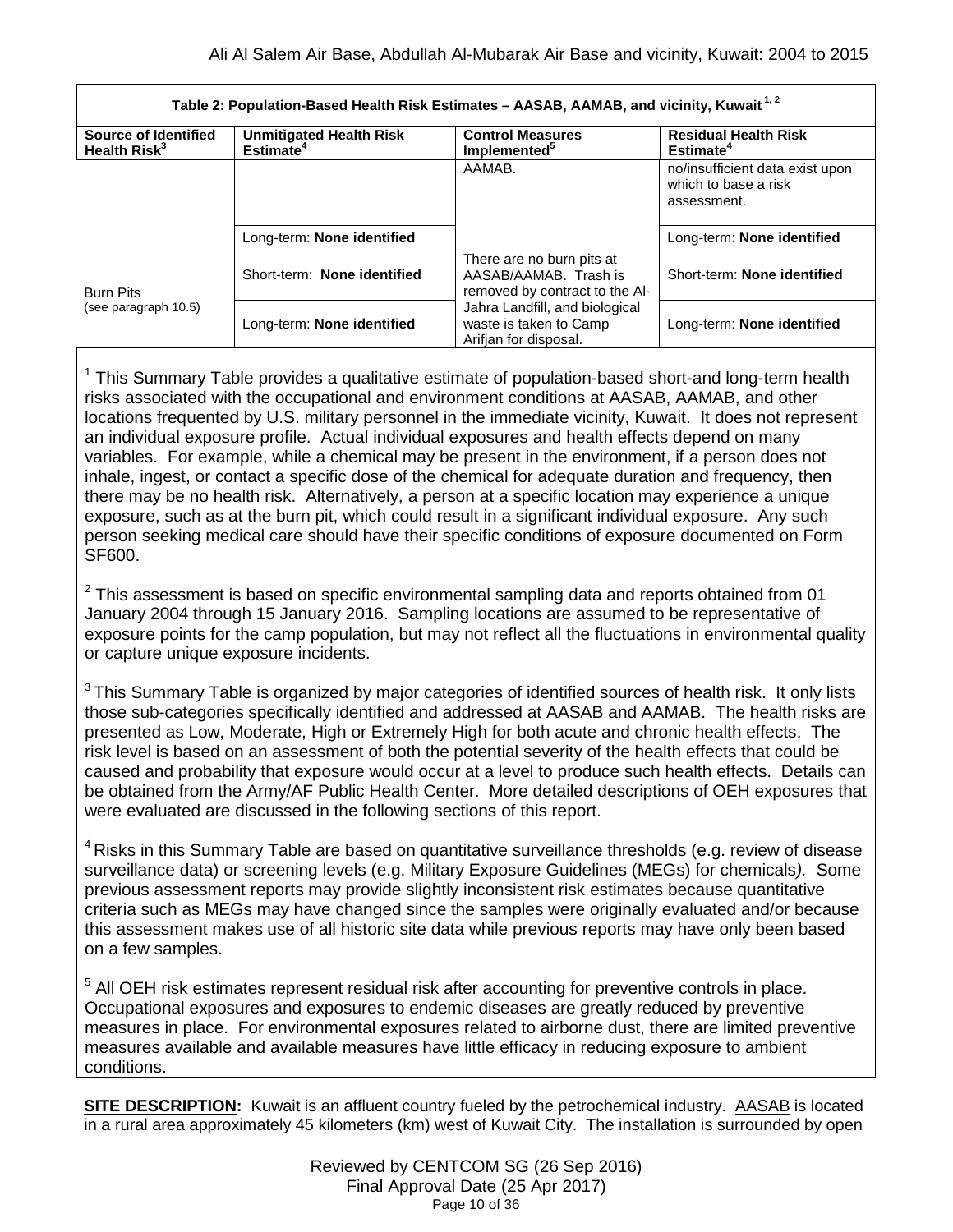deserts in every direction, and is the primary training center for the Kuwaiti Air Force. The three major tenants of the base are the Air Force's 386 Air Expeditionary Wing (386 AEW) operating out of the "Rock" and the "Quarry," and the Army operating out of the Life Support Area (LSA) and Camp Morell. AASAB was built in the 1970s and was briefly occupied by the Iraqi Air Force during the first Gulf War. The soil at AASAB consists primarily of dry silt and sand, and there are sparse trees and limited vegetation throughout the base (most of it planted and maintained by people). There is a large vegetation area (bamboo) located between the Rock and Camp Morell known as the Green Mile. This is where the base sewage lagoon is located. The structures on base are a mixture of tents (commando village), semi-permanent (living trailers), and permanent structures (staff and communication buildings, DFAC, gym, base theatre, and clinic). Most of the roads on the installation are paved. However, there are some areas that have unpaved roads, and parking lots are covered by gravel. The base is mainly on commercial power. There are several back-up generator plants operated by 386 ECES, Power Production, on base and several facilities have specific backup generators.

AAMAB is part of the Kuwait International Airport complex, which also serves U.S. government and affiliated aircraft. The air base is 9.6 miles south of Kuwait City and is headquarters for the Kuwait Air Force. The USAF facilities are all located along the length of the flightline. The base is fully staffed and supported 24 hours by the 387 AEG, who reside at AASAB. There are no permanent military residents of AAMAB, and personnel make the 33 mile trip daily to staff their positions. The structures on base are mainly semipermanent (trailers for emergency services, offices, morgue, and dining facilities), with a few permanent structures (maintenance hangars).Climate, topography, and power conditions are the same as AASAB. Most of the roads on the installation are paved. However, there are some areas that have unpaved roads, and parking lots are covered by gravel. The non-potable water for the base in maintained by contract, being filled and chlorinated daily by hand. Because of this, chlorine levels fluctuate greatly, generally on the highend (4 ppm).

**Local Climate:** The climate at AASAB and AAMAB is characterized by low rainfall and a large variation in temperature between day and night. Winds are predominantly from the northwest. There are nominally two seasons: Winter and summer. Summer conditions last from April to October. During the summer months, it is extremely hot and dry with temperature ranges from 64°F to 112°F. Peak temperatures have occasionally reached as high as 130°F in July and August. Winter runs from November to April. The low temperatures range from 45°F in January to 47°F in December.

## 1 Discussion of Health Risks at AASAB/AAMAB, Kuwait by Source

.

The following sections provide additional information about the OEH conditions summarized above. All risk assessments were performed using the methodology described in the U.S. Army Public Health Command Technical Guide 230, *Environmental Health Risk Assessment and Chemical Exposure Guidelines for Deployed Military Personnel* (USAPHC TG 230). All OEH risk estimates represent residual risk after accounting for controls measures in place. Occupational exposures and exposures to endemic diseases are greatly reduced by preventive measures. For environmental exposures related to airborne dust, there are limited preventive measures available, and available measures have little efficacy in reducing exposure to ambient conditions.

The following contains examples of information that may be provided about health risk assessments (short or long term). Each section, **air, water, soil, etc.** is divided into five parts:

**Sample data/ExampleTexts** (Overall total samples collected, Periods of sampling, range of concentration and overall average, and/or (if any) for each satellite sites around the hub site),

**Approach** (including a brief description about how the data were treated/evaluated, including the relevance of peak and average values to acute or chronic Military Exposure Guidelines (MEGs),

**Risk Summary** (a brief summary of the overall short/long-term risk with an explanation of specific periods during which the risk is higher or lower than the overall risk for the site),

> Reviewed by CENTCOM SG (26 Sep 2016) Final Approval Date (25 Apr 2017) Page 11 of 36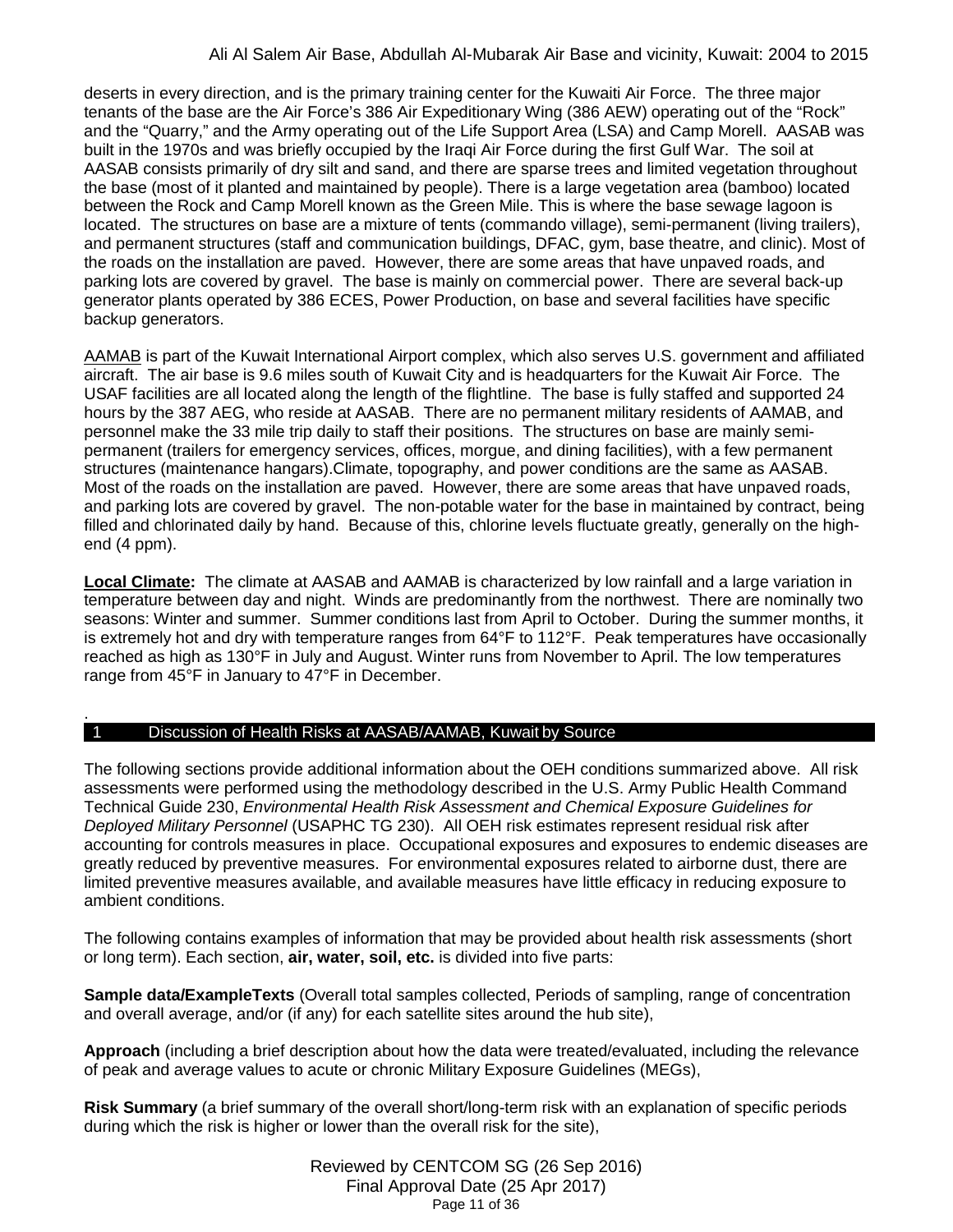**Medical Implications** (a brief description of clinical outcomes may have been seen while in theater resulting from short-term exposures or those that may be seen in the future related to chronic, low dose exposures, and

**Confidence in the Risk Assessment** (based on the number of samples, frequency and consistency of sampling events and consistency of the results within the dataset.

# 2 Air

#### 2.1 Area-Specific Sources Identified

a. AASAB/AAMAB are situated in a dusty semi-arid desert environment. Inhalational exposure to high levels of dust and particulate matter, such as during high winds or dust storms may have resulted in mild to more serious short-term health effects (e.g., eye, nose or throat and lung irritation) in some personnel. Additionally, certain subgroups of the deployed forces (e.g., those with pre-existing asthma/cardio pulmonary conditions) were at greatest risk of developing notable health effects. The average wind conditions are 9.3 mph from the NW.

b. There are no off site industrial sources present in the immediate vicinity of the AASAB. However, onsite electric power generation by numerous tactical generators located throughout the base may have contributed air pollutants such as nitrogen oxide, carbon monoxide, hydrocarbons and particulates. The base is mainly on commercial power. However, there are several back-up generator plants operated by 386 ECES, Power Production, on base and several facilities have specific backup generators. The main generator plant is sited away from the general population. AAMAB is located 9.6 mi south/downwind of Kuwait city, in the presence of many industrial areas. Most industrial facilities near Kuwait City are involved in oil refining, though all smokestacks are located far west of the airport and would not affect residents. Kuwait city also has chlorine and ammonia factories, but these would also not affect AAMAB unless a large release occurred.

c. Open air burning is not performed at AASAB/AAMAB, as it goes against the Final Governing Standard of solid waste disposal for Kuwait. The 386 ECES Fire Department owns an incinerator that is located at fire station 2 on the flightline side of the base. The incinerator was inoperable for 2014-2015.

d. Vehicle and aircraft emissions can be other major contributors to the air pollution, especially at AAMAB where all facilities are located on the flightline. AAMAB also has far greater airline activity, since it is both a commercial and military airstrip. Emissions from military vehicles and aircrafts as well as vehicles in surrounding communities, especially in developing countries, may have significant impacts on air quality.

Environmental surveillance occurred between 2004 and 2015. The summary of results follows.

## 2.2 Particulate Matter

Particulate matter (PM) is a complex mixture of extremely small particles suspended in the air. PM includes solid particles and liquid droplets emitted directly into the air by sources such as: power plants, motor vehicles, aircraft, tactical generators, construction activities, fires, and natural windblown dust. PM can include sand, soil, metals, volatile organic compounds, allergens, and other compounds such as nitrates or sulfates that are formed by condensation or transformation of combustion exhaust. PM composition and particle size vary considerably depending on the source. Generally particulate matter of health concern is divided into two fractions:  $PM_{10}$ , which includes coarse particles with a diameter of 10 micrometers or less (0.0004 inches or one-seventh the width of a human hair), and fine particles less than 2.5 micron (PM<sub>2.5</sub>), which can reach the deepest regions of the lungs when inhaled. Exposure to excessive PM is linked to a variety of potential health effects.

<span id="page-11-0"></span>2.3 Particulate Matter, less than 10 microns  $(PM_{10})$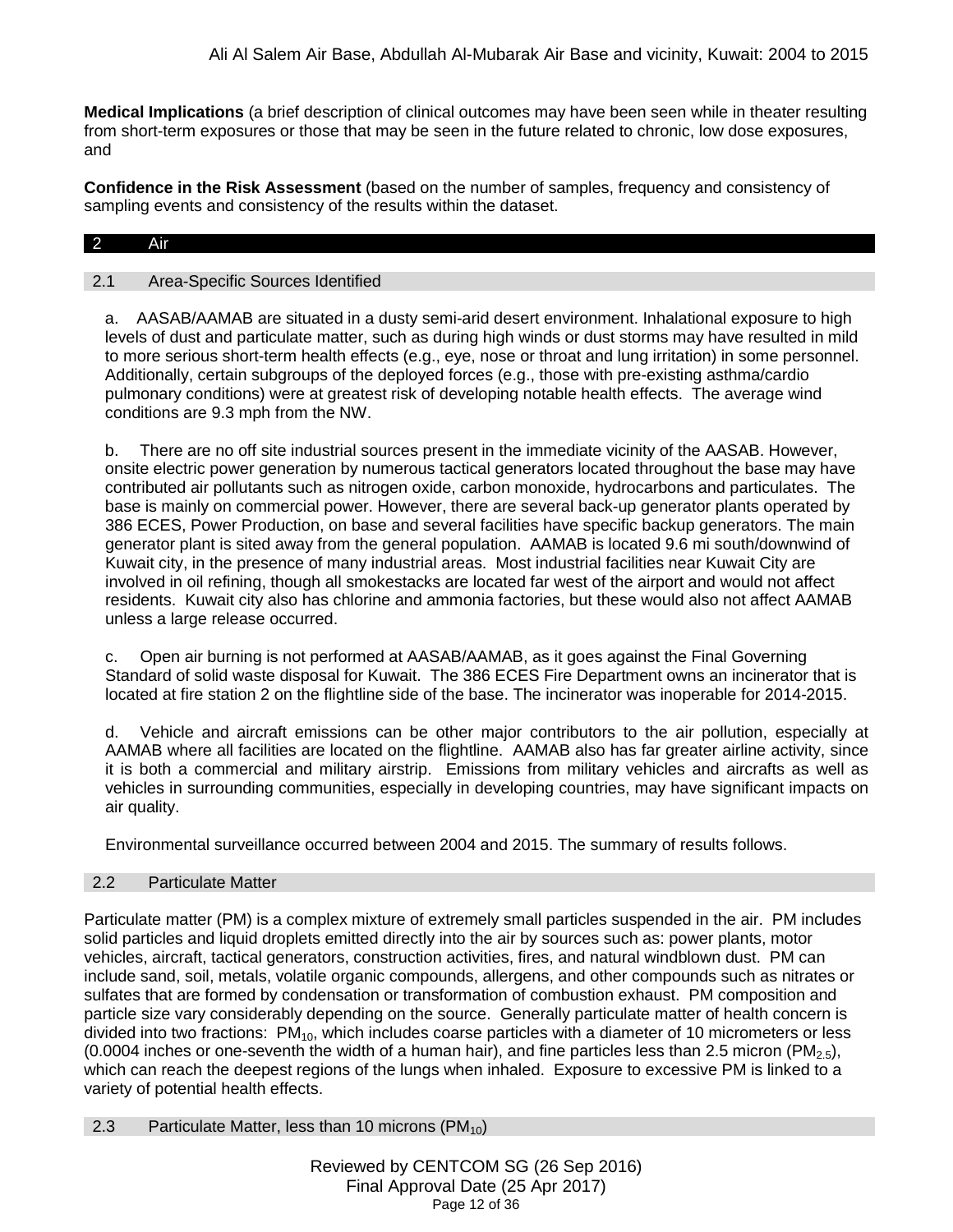2.3.1 Exposure Guidelines:

Short-term (24-hour) PM $_{10}$  (mg/m $^3$ ): Negligible MEG=0.250 Marginal MEG=0.420 Critical MEG=0.600

Long-term PM $_{10}$  MEG (mg/m $^3$ ): Not defined.

2.3.2 Sample data:

A total of 193 valid PM<sub>10</sub> air samples were collected from 2004 to 2014. The range of 24-hour PM<sub>10</sub> concentrations was 0.027 mg/m $^3$  – 4.62 mg/m $^3$  with an average concentration of 0.30 mg/m $^3$ .

2.3.3 Short-term (acute) health risk for  $PM_{10}$ :

# **Approach**:

To assess acute risk associated with  $PM_{10}$ , the peak concentrations of  $PM_{10}$  were used to arrive at the acute risk for the period from 2004 to 2015. The peak concentrations ranged 0.03 mg/m<sup>3</sup> to 4.62 mg/m<sup>3</sup>. A risk estimate for the highest peak concentration was calculated. If the highest peak posed a moderate or higher health risk, risk estimates for the next highest concentrations were repeated until the calculated risk dropped to low. Peaks with an estimated risk of moderate or higher are reported as periods of elevated risk.

**Risk Summary**: **Low to High,** short term risk is based on comparison of daily concentrations to 24-hr MEGs. The variability in the risk is due to significant fluctuation in the daily concentrations.

Overall 88/100 (88%) of the sampling days had concentrations below the 24-hour negligible MEG (LOW Risk); 10/100 (10%) of the sampling days were between the 24-hour negligible MEG and the 24- hour marginal MEG (LOW Risk); 2/100 (2%) of the sampling days were between the 24-hour marginal and the 24-hour critical MEG (MODERATE Risk); 10/100 (10%) of the sampling days were greater than the critical MEG (HIGH risk).

**Medical implications**: At the **low** risk level, a small number of individuals may have experienced eye, nose, and throat irritation and sought medical attention assuming the levels detected during the limited sampling are representative of general environmental conditions. In most of these individuals, the symptoms would have been mild and temporary requiring no medical treatment. During periods when airborne dust concentrations were higher than those detected, more individuals may have been affected and the severity of symptoms increased. It is likely that more individuals may have sought medical attention with higher airborne dust concentrations. Symptoms associated with exposure to  $PM_{10}$  would be expected to resolve after exposure ceased. Health effects in persons with pre-existing health conditions (e.g., asthma, or cardiopulmonary diseases) may be exacerbated. Respiratory effects can increasingly impact real-time health and mission capabilities as they exceed higher levels of MEGs. Acute effects to relatively healthy troops are mostly eye, nose, and throat irritation, and respirator effects (sneezing, adaptive responses such as coughing, sinus congestion and drainage) that can be exacerbated by increased activity.

**Confidence in the Risk Assessment**: Confidence in the risk assessment is **medium** based on the number of  $PM_{10}$  air samples taken.

2.3.4 Long-term (chronic) health risk for  $PM_{10}$ :

**Health guidelines are not defined for PM<sub>10</sub>.** The United States Environmental Protection Agency has retracted its long-term standard (NAAQS) for  $PM_{10}$  due to an inability to clearly link chronic health effects with  $PM_{10}$  exposures.

## <span id="page-12-0"></span>2.4 Particulate Matter, less than 2.5 microns (PM<sub>2.5</sub>)

2.4.1 Exposure Guidelines: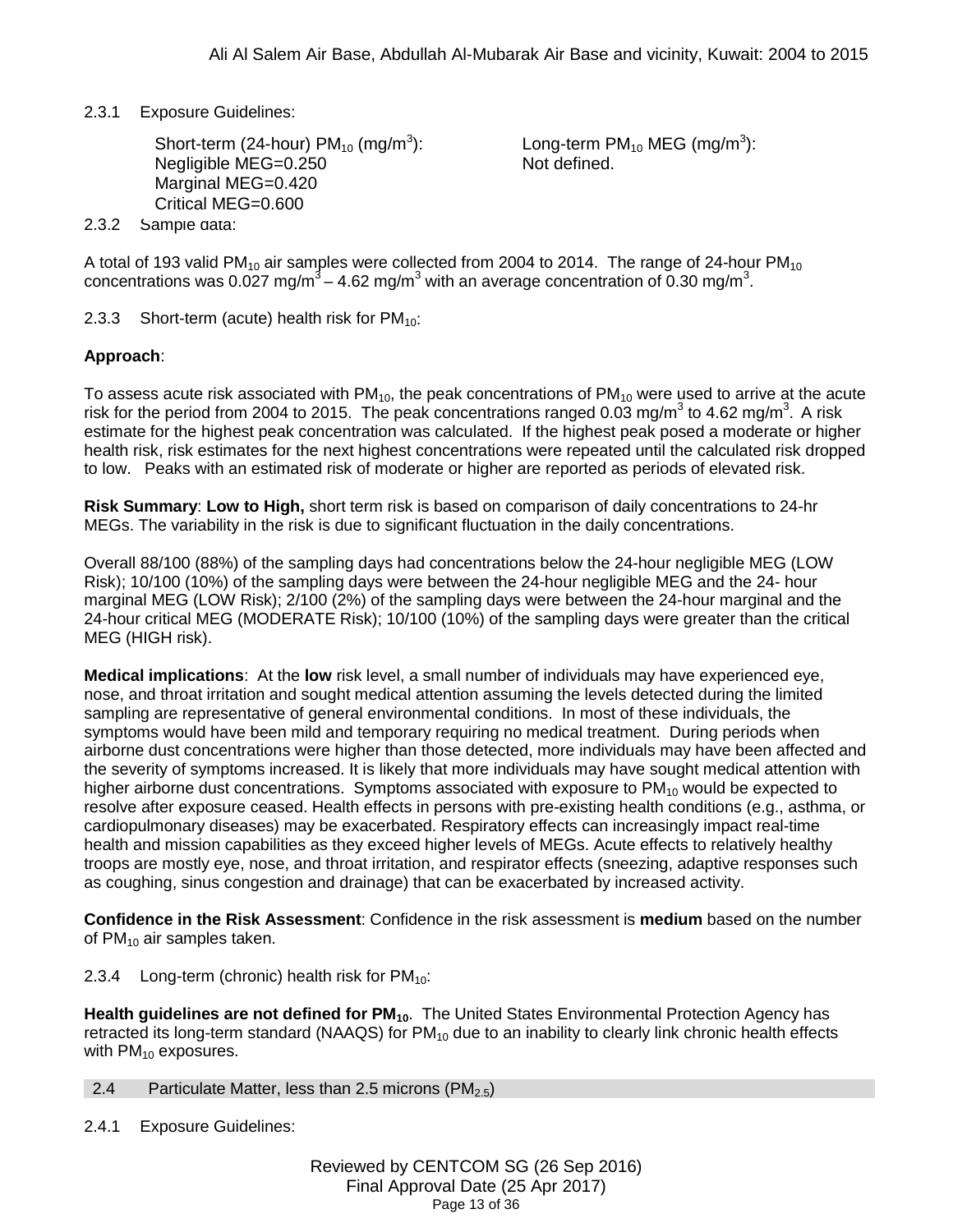Short-term (24-hour)  $PM<sub>2.5</sub> MEGs$  (mg/m3): Negligible MEG=0.065 Marginal MEG=0.250 Critical MEG=0.500

Long-term (1year)  $PM<sub>2.5</sub> MEGs$  (mg/m3): Negligible MEG=0.015 Marginal MEG=0.065.

## 2.4.2 Sample data:

From 2004-2015, 244 ambient air  $PM<sub>2.5</sub>$  samples were collected at AASAB (data can be applied to AAMAB). The range of 24-hour PM<sub>2.5</sub> concentrations was 0.002 mg/m<sup>3</sup> – 0.677 mg/m<sup>3</sup> with an average concentration of 0.080 mg/m $^3$ .

The Royal Canadian Air Force (RCAF) also conducted three 24-hour samples at AASAB in 2015, ranging from 0.007-0.110 mg/m<sup>3</sup> at the headquarters building, Canadian lodging, and the flightline.

2.4.3 Short-term (acute) health risk for  $PM_{2.5}$ :

**Approach**: To assess acute risk associated with PM<sub>2.5</sub>, the peak concentrations of PM<sub>10</sub> were used to arrive at the acute risk for the period from October 2005 to November 2014. The peak concentrations ranged 0.002 mg/m<sup>3</sup> to 0.677 mg/m<sup>3</sup>. A risk estimate for the highest peak concentration was calculated. If the highest peak posed a moderate or higher health risk, risk estimates for the next highest concentrations were repeated until the calculated risk dropped to low. Peaks with an estimated risk of moderate or higher are reported as periods of elevated risk.

**Risk Summary:** The risk is **low-high**. Short term risk is based on comparison of daily concentrations to 24 hr MEGs. The variability in the risk is due to significant fluctuation in the daily concentrations. The risk assessment is based on sampling data from 2005-2015.

Overall 61/100 (61%) of the sampling days had concentrations below the 24-hour negligible MEG (LOW Risk); 39/100 (39%) of the sampling days were between the 24-hour negligible MEG and the 24 hour marginal MEG (LOW Risk); 0/100 (0%) of the sampling days were between the 24-hour marginal and the 24-hour critical MEG (MODERATE Risk); 0/100 (0%) of the sampling days were greater than the critical MEG (HIGH risk). As a result, risk is LOW for short-term (acute) health risk for  $PM_{2.5}$ :

# **Medical implications**:

Exposure to elevated levels of PM is frequent; the overall health effects variable, ranging from negligible to marginal on most days, with occasional short periods of hazardous HRA's during environmental disturbances. At the **low** risk level, a small percentage of individuals may experience short-term health effects such as eye, nose, throat and lung irritation, coughing, sneezing, runny nose and shortness of breath. Some individuals might seek outpatient medical care although most individuals would have experienced only mild effects which would have typically resolve when exposure ceased. A small number of individuals may experience more pronounced effects such as decreased lung function and worsening of preexisting medical conditions such as asthma.

**Confidence in the risk assessment**: Confidence in the short-term PM2.5 health risk assessment was l**ow** (TG 230, Table 3-6) based on limited research data of the short-term and long-term health risks with this type of desert PM.

. 2.4.4 Long-term (chronic) health risk for  $PM_{2.5}$ :

**Approach**: For worst-case chronic health risk, it was assumed that the longest deployment lasted twelve to fifteen months. To assess chronic risk associated with  $PM<sub>2.5</sub>$ , the overall yearly average concentration of PM<sub>2.5</sub> was used to arrive at a long term health risk for 2004-2015. The average concentration was 0.08  $mg/m<sub>3</sub>$  which was above the marginal long-term MEG.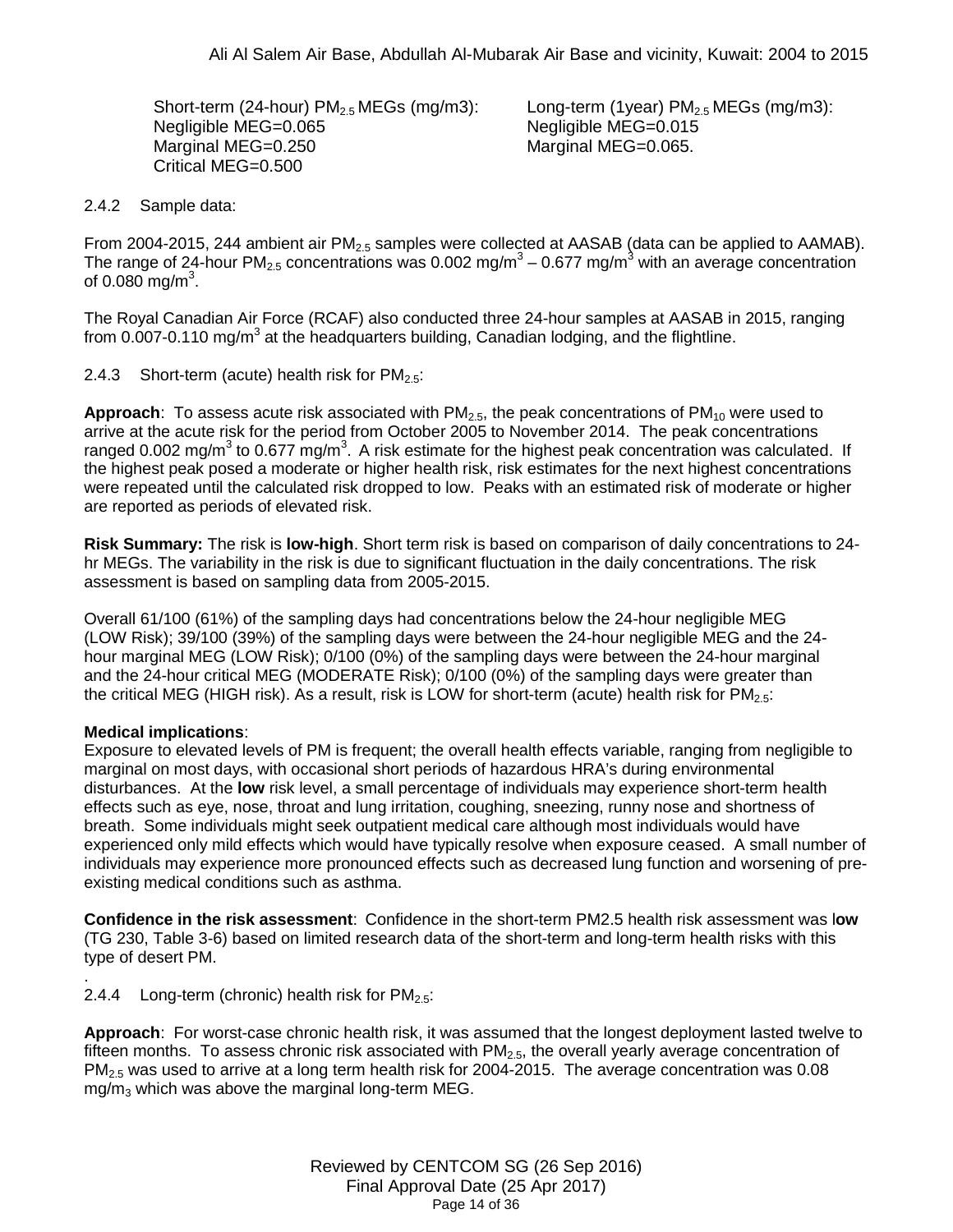**Risk Summary: Moderate,** The long-term PM2.5 health risk assessment for AASAB/AAMAB was **moderate** based on PM<sub>2.5</sub> concentrations and the likelihood of exposure at these hazard severity levels. A moderate health risk assessment suggests that long-term exposure to peak  $PM<sub>2.5</sub>$  concentrations at AASAB/AAMAB were expected to have degraded mission capabilities in terms of the required mission standard and would result in reduced mission capability if hazards occurred during the mission.

**Medical implications**: At **the low to moderate** risk level, a small percentage of individuals may have been at increased risk of developing chronic health conditions. These conditions include reduced lung function, chronic bronchitis, chronic obstructive pulmonary disease, asthma and certain cardiopulmonary diseases. Those with a history of asthma or pre-existing cardiopulmonary disease have a higher risk for exacerbating these chronic conditions. However, as the majority of the population at Ali Al Salem and the adjacent camps did not work outdoors for more than eight to twelve hours/day the risk for these chronic conditions is likely overstated.

**Confidence in the risk assessment**: Confidence in the short-term PM2.5 health risk assessment was l**ow** (TG 230, Table 3-6) based on limited research data of the short-term and long-term health risks with this type of desert PM.

<span id="page-14-0"></span>

| 2.5 | <b>Airborne Metals</b> |  |
|-----|------------------------|--|
|-----|------------------------|--|

## 2.5.1 Sample data:

From 2004 through 2015, metals analysis was performed on 304 ambient air particulate matter samples (including PM<sub>10</sub> and PM<sub>2.5</sub>) collected at Ali Al Salem (data can be applied to AAMAB). One metal, Cadmium, was detected above its corresponding military exposure guidelines published in the USAPHC TG 230.

## **Approach**:

For screening purposes, both peak and average concentrations of all airborne metals detected were compared to their corresponding 1-year negligible MEG. Risk estimates based on the USAPHC TG 230 methodology are calculated for any compound detected at a concentration greater than its 1-year MEG in 5% or more of the samples collected.

2.5.2 Short-term (acute) health risk:

**Risk Summary: Low**: All contaminants were measured at concentrations below short-term MEGs and are not short-term hazards.

2.5.3 Long-term (chronic) Health risk:

**Risk Summary: Low** due to 4/47 samples collected in 2011 were above the 1-year negligible MEG for Cadmium.

**Confidence in the risk assessment**: Confidence in the short-term PM2.5 health risk assessment was **low**  based on limitations in sampling data and analytical limits of detection. (TG 230, Table 3-6).

## <span id="page-14-1"></span>2.6 Volatile Organic Compounds (VOC)

#### 2.6.1 Sample data:

From 2004 through 2015, 18 air samples were collected at Ali Al Salem for VOC analysis (data can be applied to AAMAB). VOCs were detected in some of the samples, but at levels below pertinent MEGs. Risks are determined based on comparison to available MEGs.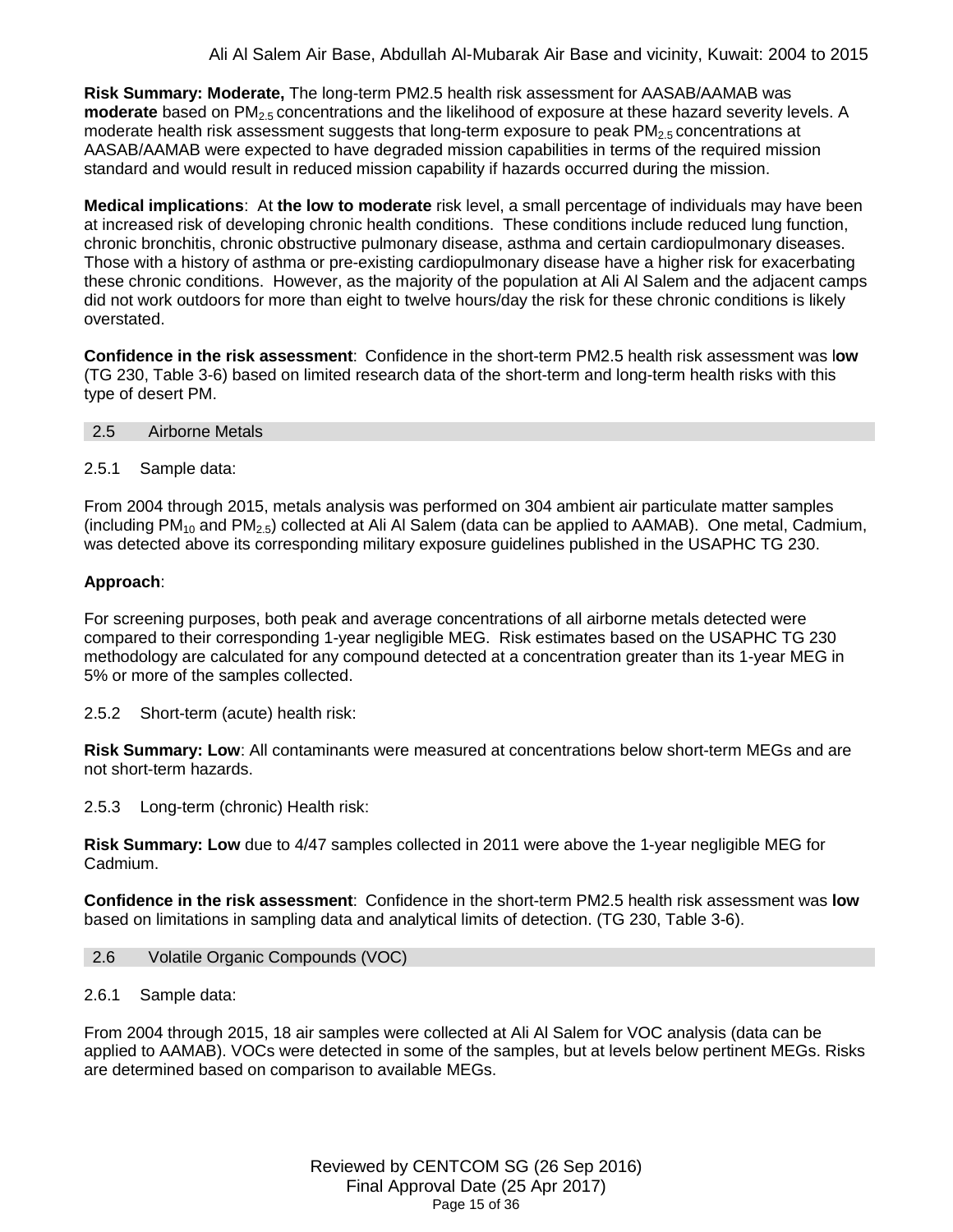**Approach**: Typically, most VOC sampling is either associated with a specific source or incident driven. Data of this type, especially when there is sparse sampling data exist, is generally not representative of exposure to an entire camp population.

For screening purposes, peak and average concentrations of all airborne VOCs detected were compared to their corresponding 1-year negligible MEG. Short-term risk estimates based on the USAPHC TG 230 methodology are determined for any compound detected at a concentration greater than its 1-year MEG and long-term risk estimates were determined where VOC were detected above their respective 1-year MEG in 5% or more of the samples collected.

2.6.2 Short-term (acute) health risk of VOCs*:* 

**Risk Summary**: **None identified based on the available sampling data.** No parameters exceeded 1 year Negligible MEGs.

**Medical Implications:** All of sampled concentrations generally will not be representative of possible exposures to the entire camp population. Rather they only represent the population residing or working in proximity to the sample location. The overwhelming majority of others will have far less potential for exposure at the measured levels.

**Confidence in the risk assessment**: Confidence in this risk assessment is **low** based on the few samples taken and the laboratory's limited capability to quantify some VOC compounds.

2.6.3 Long-term (chronic) health risk of VOCs*:* 

**Risk Summary: None identified based on the available sampling data.** No parameters exceeded 1-year Negligible MEGs.

**Medical Implications:** All of sampled concentrations generally will not be representative of possible exposures to the entire camp population. Rather they only represent the population residing or working in proximity to the sample location. The overwhelming majority of others will have far less potential for exposure at the measured levels.

**Confidence in risk estimate**: Confidence in the risk assessment is **low** based on 18 samples collected at AASAB.

<span id="page-15-0"></span>

| $\overline{\phantom{a}}$ 3 | . .<br>iol                       |
|----------------------------|----------------------------------|
|                            |                                  |
| 3.                         | Site-Specific Sources Identified |

## 3.1.2 Sample data*:*

From 2004 through 2015, a total of 14 surface soil samples were collected at Ali Al Salem. Laboratory analysis of all soil samples included semi-volatile organic compounds (SVOCs), heavy metals, polychlorinated biphenyls (PCB), pesticides, herbicides and radionuclides. The primary exposure pathways associated with soil are dermal contact and incidental ingestion. Individuals involved in construction, maintenance and post fire clean-up activities were at greatest potential for exposure to soil. These individuals comprise a relatively small proportion of the overall camp population. Analytical results can be applied to AAMAB due to soil consistency across Kuwait. However, the risk of exposure at AAMAB is far less than AASAB, as all operations occur on paved surfaces (parking lot not paved), and minimal construction projects/PT sessions occur at AAMAB. Additional samples taken by the RCAF all measured below the exposure levels for VOCs, PAHs, and metals.

According to field data sheets, all samples were collected from areas and/or activities where there was high potential for soil exposure such as in maintenance areas, physical training (PT) areas, during excavation, while filling sand bags and/or during construction activities. Laboratory analysis of soil samples included

> Reviewed by CENTCOM SG (26 Sep 2016) Final Approval Date (25 Apr 2017) Page 16 of 36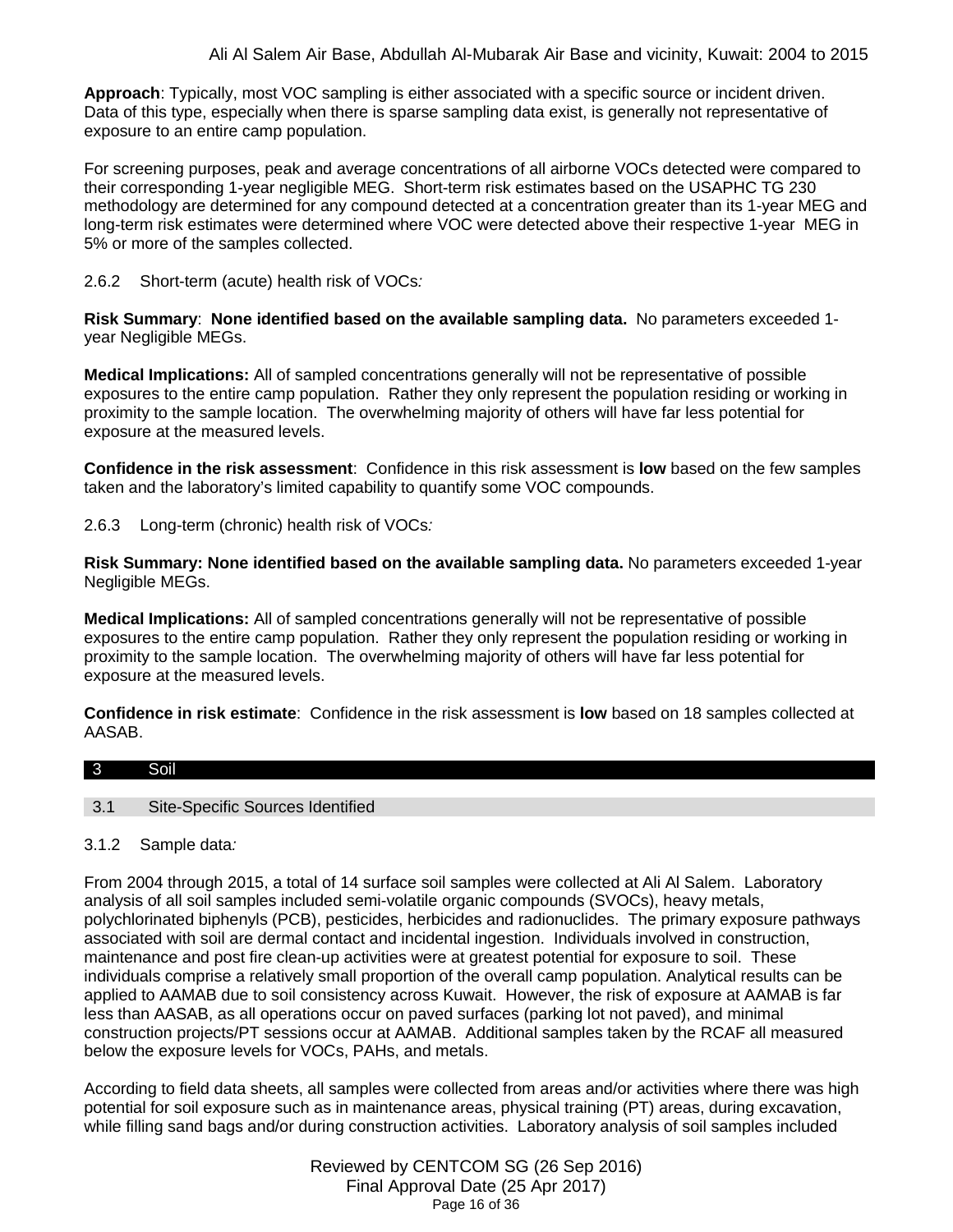volatile organic compounds (VOCs), semi-volatile organic compounds (SVOCs), polycyclic aromatic hydrocarbons (PAHs), heavy metals, polychlorinated biphenyls (PCB), pesticides, fungicides, herbicides, insecticides, and radionuclides. The primary exposure pathways associated with soil are dermal contact and incidental ingestion.

Individuals involved in construction, maintenance and/or post (in case of any fire incident at the site) fire clean-up activities were at greatest potential for exposure to soil. These individuals comprise a relatively small proportion of the overall camp population.

## **Approach**:

Currently, sampling data for soil are not evaluated for short term (acute) health risks**.**

For long-term health risk, sample results were compared with each of the corresponding long-term MEGs published in the USAPHC TG 230 screening purposes. Compounds detected without a single exceedance of the 1-year MEG were excluded from further consideration. Long-term risk estimates were based on the probability of exposure to the concentrations detected.

3.1.3 Short-term (acute) health risk for soil:

**Risk Summary: Not an identified source of health risk**. Currently, sampling data for soil are not evaluated for short term (acute) health risks**.**

**Medical Implications**: None known**.**

**Confidence in the Risk Assessment**: Not applicable, soil is not evaluated for short-term health risks**.**

3.1.4 Long-term (chronic) health risk for soil:

Long-Term: **Low** based on data

**Risk Summary: None identified based on available sample data.** None of the VOCs, SVOCs, polycyclic aromatic compounds (PAH), heavy metals, PCB, fungicides, herbicides, insecticides, or radionuclides detected was at concentrations above their corresponding MEG values.

## **Medical Implications**: None

**Confidence in risk estimate**: Confidence in the risk assessment is **low** based on 14 samples collected across regional soils.

3.1.5 Six soil samples were collected in December 2008 in a new Security Forces training area. These samples are not applicable to the general population. Samples were analyzed for metals/inorganics as well as organics. All contaminants were below the MEGs.

3.1.5.1 Short -Term Health Risk: Currently sampling data for soil is not evaluated in an acute risk assessment.

3.1.5.2 Long-Term Health Risk: All contaminants measured at concentrations below MEGs. Confidence in this assessment is **medium**.

#### <span id="page-16-0"></span>4 Water

In order to assess the health risk to U.S. personnel from exposure to water in theater, the U.S. Army Public Health Command (USAPHC) identified the most probable exposure pathways. These were based on the administrative information provided on the field data sheets submitted with the samples taken over the time

> Reviewed by CENTCOM SG (26 Sep 2016) Final Approval Date (25 Apr 2017) Page 17 of 36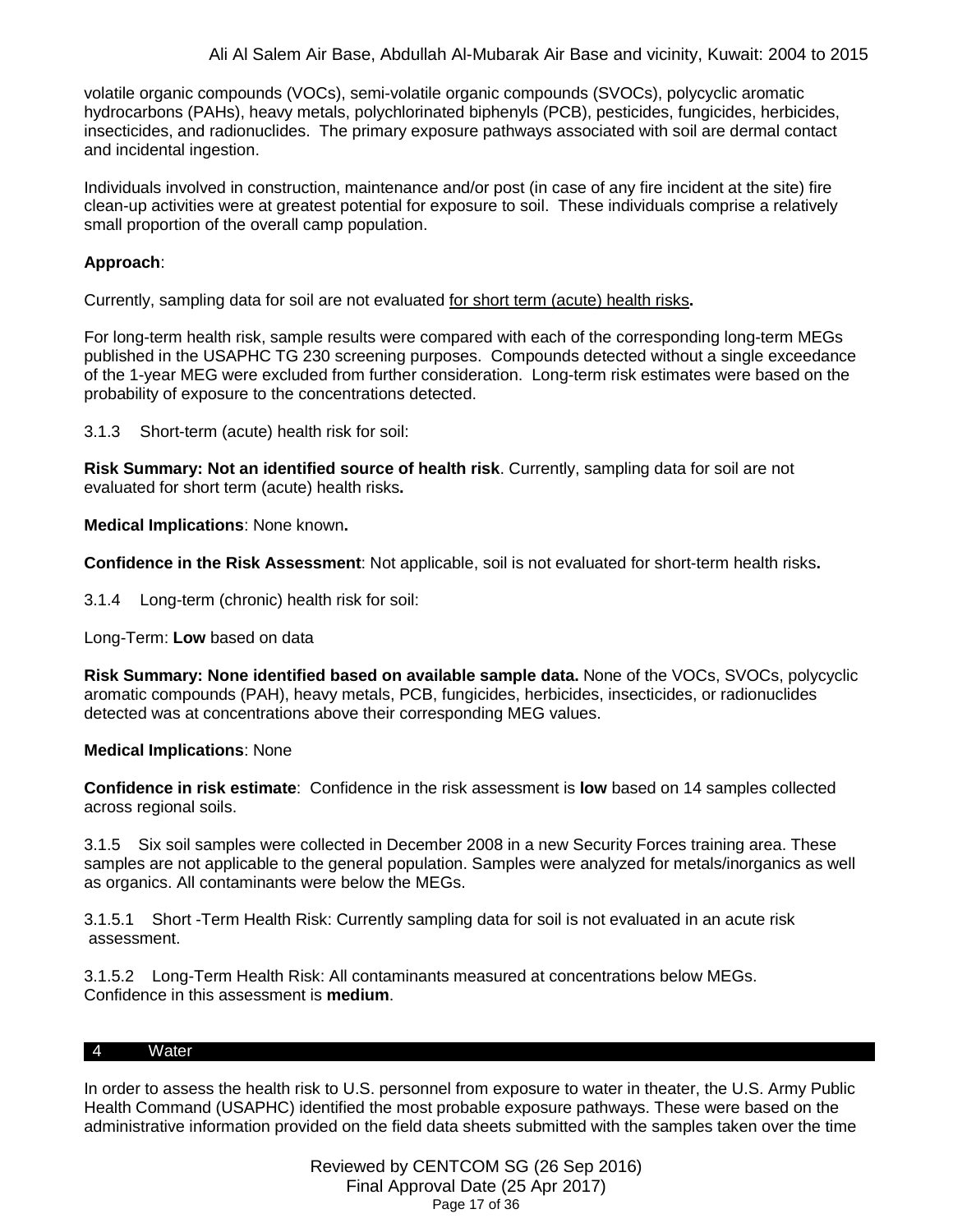period being evaluated. Bottled water is the primary source of drinking water for all deployed personnel in Kuwait. Desalinated seawater is the primary source of potable water in Kuwait. The water is filtered and treated to meet Kuwaiti Environmental Public Authority standards. The water distribution system on AASAB/AAMAB is used for personal hygiene, cooking, and dishwashing. The system at AASAB may become contaminated during distribution because of aging or corroded pipes, poor system integrity, pressure fluctuations from power shortages causing back siphoning, and subsequent microbial or chemical infiltration. A complete assessment of the Kuwait water distribution system is not possible due to the access and travel restrictions. AAMAB water is delivered via truck by contractor and hand-chlorinated.

## 4.1 Site-Specific Sources Identified

Historically, commercial bottled water was provided for drinking at AASAB/AAMAB in Kuwait. Three vendors were identified as having provided bottled water at some point during AASAB/AAMAB military operations in Kuwait: Aqua Gulf, Arwa and [Al-Rawdftain Water.](http://kuwaityellowpagesonline.com/companies/295437.htm)

Disinfected water from the onsite cistern (from desalinization plant) was also supplied for non-drinking purposes at AASAB. The disinfected water was used only for personal hygiene such as hand washing, showering, laundry, brushing teeth and cleaning.

## <span id="page-17-0"></span>4.2 Consumed Water (Water for drinking or cooking consumption)

The distributors and all brands of bottled water utilized on AASAB/AAMAB are approved by the USAPHC. Bottled water is produced by filtering municipal water, which has been desalinated. The current water provider, Aqua Gulf, filters municipal water through a carbon filter, a sand filter, a 5µm pore filter, reverse osmosis, UV treatment, and fluoride/mineral addition. Each shipment of bottled water purchased for AASAB/AAMAB is tested by Bioenvironmental Engineering upon receipt IAW AFI 48-138. The monitoring includes total coliform presence/absence and E. coli for four bottles per lot. In addition, one random bottle of water is tested monthly for evidence of chemical agent contamination using the M-272 kit.

# 4.2.1 Sample data/notes:

One sample was collected in July 2007. All analytes were not detected at levels above the short or long term MEGs. Routine monitoring results are within acceptable limits. Records of these measurements are available in DOEHRS.

4.2.2 Short-term (acute) health risk for drinking bottled water:

**Approach**: In order to determine acute health risk associated with consumption of bottled water the following assumptions were made.

- Camp residents ingest 15 liters of bottled water per day or less.
- All U.S. personnel at this location were expected to remain at this site for approximately 1 year.

Based on these assumptions, the maximum detected concentration for each analyte was compared to its respective 14-day, Negligible MEG for consumption of up to 15 liters of water per day (15L/day) and/or the short-term Field water standards published in TB MED 577, Sanitary Control and Surveillance of Field Water Supplies.

# **Risk Summary**: **None identified based on available sample data.**

# **Medical implications:** None

**Confidence in the risk assessment**: Confidence in the risk assessment is **high** because U.S. Army veterinary personnel performed quarterly audits of all bottled water suppliers to ensure consistency of quality throughout of the combat operation. Additionally, Air Force Bioenvironmental Engineering personnel perform bottled water sampling on every lot delivered to AASAB/AAMAB.

> Reviewed by CENTCOM SG (26 Sep 2016) Final Approval Date (25 Apr 2017) Page 18 of 36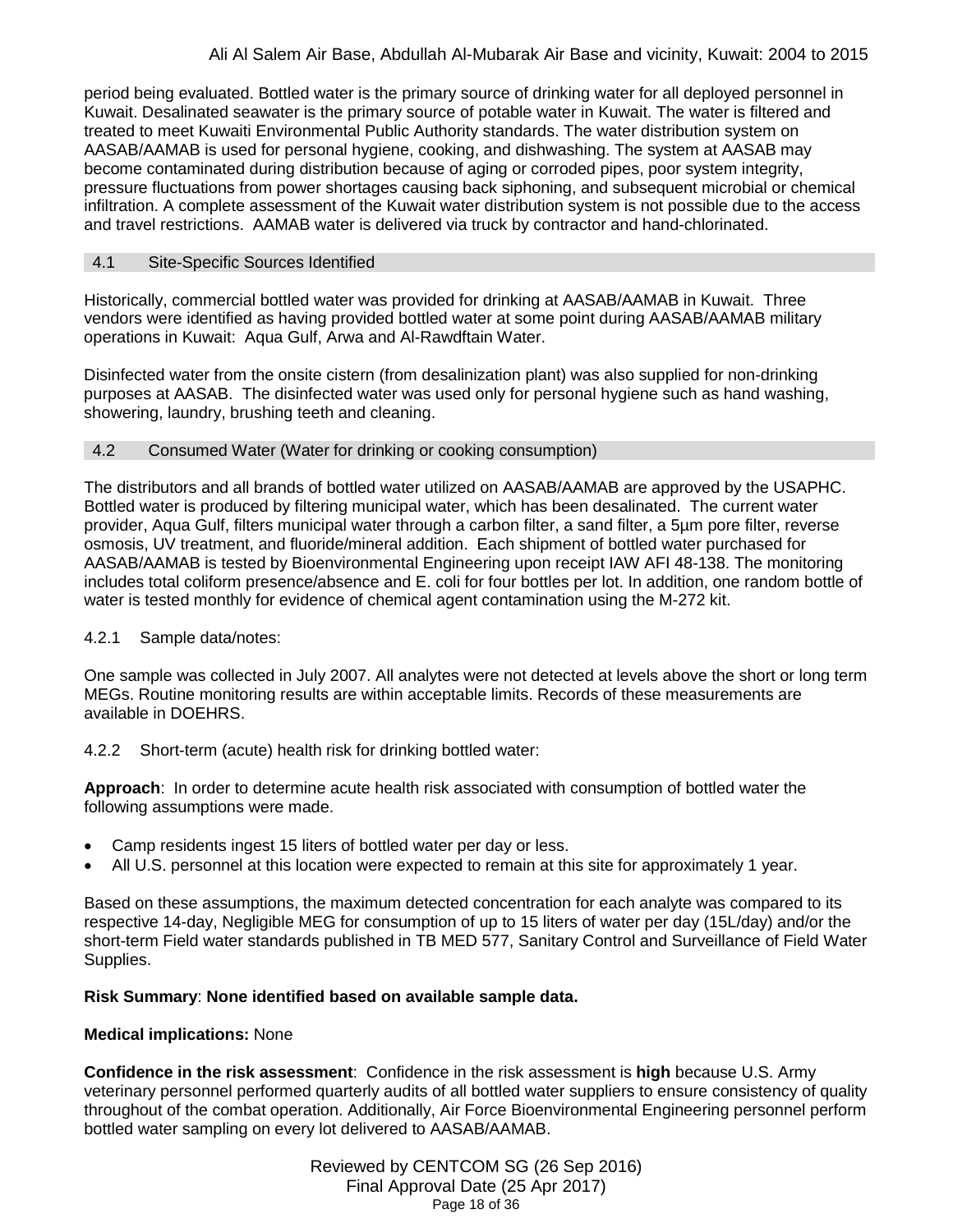## 4.2.3 Long-term (chronic) health risk:

**Approach:** Bottled water was supplied to the camps in Kuwait in distinct lots and from multiple vendors. Thus it is inappropriate to average analytical results across the spectrum of water samples/suppliers. As a result, the maximum detected concentration for each analyte was used to perform the long-term health risk screening. This process could result in overestimation of the long-term health risk as it assumes that camp residents consume water at the maximum detected concentration consistently during their deployment.

**Risk Summary**: **No health risk identified** based on available sampling data. Analytical results of the routine bottled water samples collected at AASAB revealed that no analytes were detected above their respective 1-year, 15 L/day drinking water MEG or the respective long-term potability standard published in TB MED 577.

#### **Medical implications**: None

**Confidence in the risk assessment**: Confidence in the risk assessment is **high** because U.S. Army veterinary personnel performed quarterly audits of all bottled water suppliers to ensure consistency of quality throughout of the combat operation. Additionally, Air Force Bioenvironmental Engineering personnel perform bottled water sampling on every lot delivered to AASAB/AAMAB.

#### <span id="page-18-0"></span>4.3 **Water for Non-Drinking/Other purposes (RO and other sources of treated water)**

The non-potable water for AASAB is provided by a desalination plant in Doha that is fed to a cistern and four tanks on the Kuwaiti side of the base through a pumping station in Jahra. There is one line from the cistern that feeds the "Rock" where the water is chlorinated and then distributed on the "Rock." This system is also looped back to the "Quarry" where it is also connected to the water provided to the Kuwaiti/Camp Morell/Canadian side of the base. Army LSA, DFAC wash station, and morgue wash station are filled via water truck by ECES/CEOU personnel; water is pulled from fill station by ECES. Routine testing of tap water is conducted monthly on the "Rock" and Quarry" by 386 EMDG/SGPB. Monitoring includes total coliform presence/absence and *E. coli*, pH, chlorine residual, and monthly M272. Additionally, an annual comprehensive screening analysis is taken and submitted to USAPHC IAW *TB Med 577*. All Results are loaded in DOEHRS DoD Surveillance program office. While the water provided in the distribution systems meets *TB Med 577* for water potability, the systems are classified as non-potable due to lack of backflow prevention devices and the risk of infiltration to the aging system. The system can be used for brushing teeth, washing clothes, washing dishes, and taking showers.

For AAMAB, water is delivered via truck through contract. The water source is the same desalinated water that supplies AASAB. The water arrives hand-chlorinated to be pumped into gravity-fed water tanks. Routine testing of tap water and ice is done biweekly by 386 EMDG/SGPB for the same standards as AASAB.

Although the primary route of exposure for most microorganisms is ingestion of the contaminated water, dermal exposure to some microorganisms, chemicals, and biological contaminants may have also caused adverse health effects. Complete exposure pathways would have included drinking, brushing teeth, personal hygiene, cooking, providing medical and dental care using a contaminated water supply or during dermal contact at vehicle or aircraft wash racks.

#### 4.3.1 Sample data/notes:

## Exposure Guidelines:

15 samples collected from 2004 - 2015 were evaluated for this health risk assessment. Water samples were analyzed for inorganic compounds, VOC, SVOC and various physical characteristics.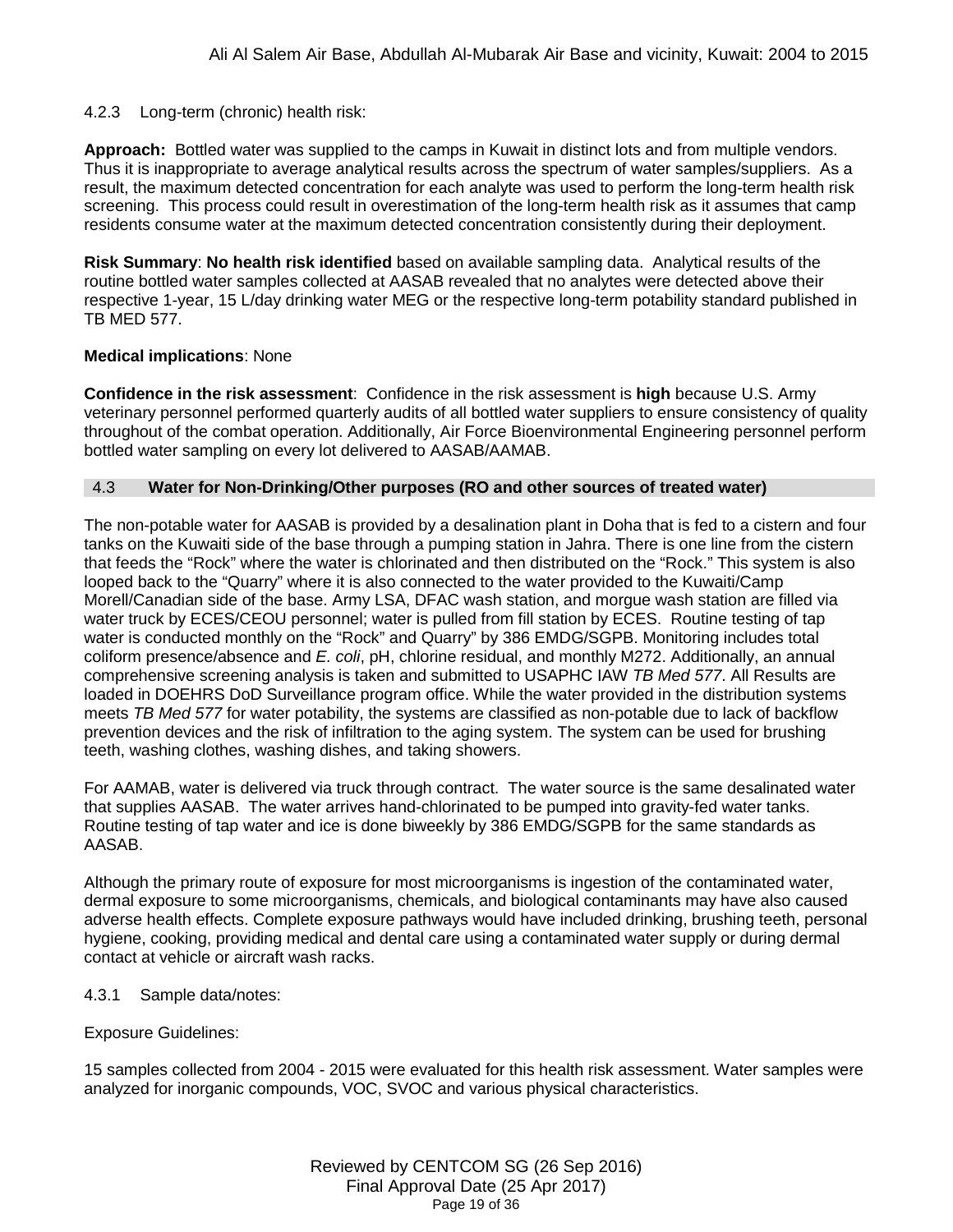4.3.2 Short-term (acute) and long-term (chronic) health risks associated with water uses other than drinking:

## 4.3.2.1 **Disinfected Fresh Water (used for personal hygiene).**

Evaluation of the 15 advanced water samples of disinfected fresh water taken did not reveal any exceedances of USAPHC TG 230 health risk screening criteria. All analytes were not detected at levels above the short or long term MEGs.

Records indicate that the routinely monitored parameters (pH, chlorine, bacteriological) are typically within acceptable limits. Deviations from acceptable limits are investigated and corrected as they occur. Records of these measurements are available in DOEHRS.

**Risk Summary:** No acute or chronic health risks associated with incidental ingestion of disinfected fresh water during showering were identified at Ali Al Salem.

**Medical Implications:** None identified.

**Confidence in the Assessment**: Even though there are relatively few samples in the data set, confidence in this risk assessment is **high** based on the limited potential for ingestion of host nation treated water.

#### <span id="page-19-0"></span>5 Military Unique

#### 5.1 Chemical Biological, Radiological Nuclear (CBRN) Weapons

No specific hazard sources were documented in Defense Occupational and Environmental Health Readiness System (DOEHRS), or the Military Exposure Surveillance Library (MESL) data portal between 2004 and 2015.

5.1.1 Short and long-term health risks:

**Not Evaluated** - No data were available upon which to base a risk assessment specific to Ali Al Salem Air Base.

**Risk Summary:** None - insufficient data exists upon which to base a risk assessment specific to Ali Al Salem Air Base.

**Medical Implications**: None - No data were available upon which to base a risk assessment specific to Ali Al Salem Air Base.

**Confidence in the Risk Assessment**: None - No data were available upon which to base a risk assessment specific to Ali Al Salem Air Base.

## 5.2 Depleted Uranium (DU)

DU munitions/counterweights are not stored or worked on at AASAB/AAMAB. There is no evidence of exposure to personnel.

#### 5.3 Ionizing Radiation

5.3.1 Industrial Radiography

Medical and Dental radiography are utilized in the EMEDS clinic at AASAB. The radiology technician is the only individual enrolled in the thermoluminescent dosimetry (TLD) program, with no exposures recorded.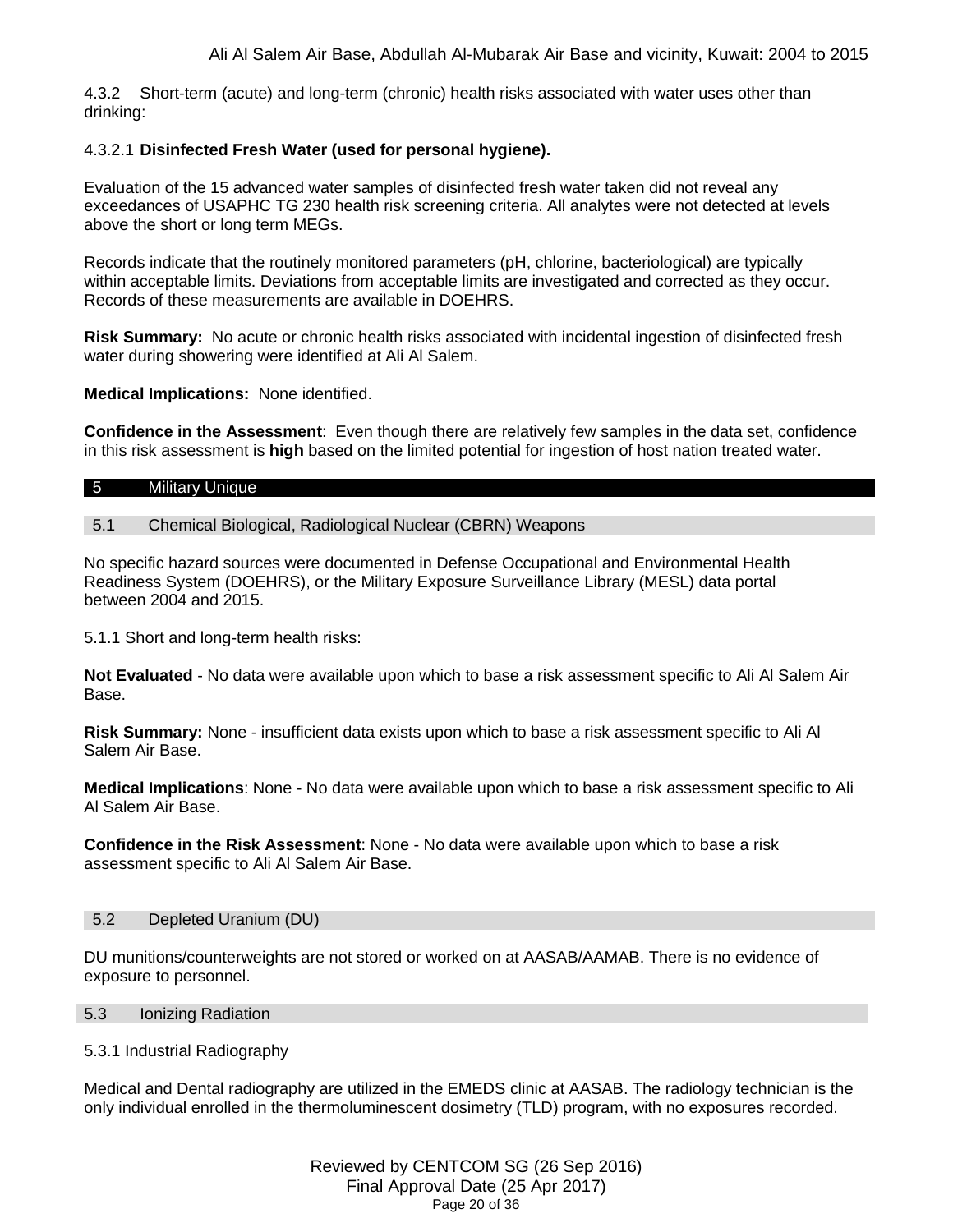Industrial radiography is utilized by explosive ordnance disposal (EOD) for inspections, and at the personnel search area at the Marauder Gate.

## 5.3.2 Radioactive Material

There are no permitted radioactive materials or generally licensed devices at AASAB, and no sources at all at AAMAB. All AASAB ionizing sources are limited to check sources for BE, EOD or CEX equipment, and those contained in aircraft.

5.3.3 Short and long-term health risks:

Thirty-day TLD studies were performed throughout the EMDG buildings and at the base ECP. The results of these two studies showed a deep dose of 0 mrem, Indicated exposures are well below the general population authorized dose of 100 mrem per year.

**Risk Summary:** The risk is **low** due to procedures that are in place to maintain exposures as low as reasonable achievable**.**

## **Medical Implications**: None.

## **Confidence in the Risk Assessment**: Confidence in this risk is **medium.**

## 5.4 Non-Ionizing Radiation

## $5.4.1$  Lasers:

The C-17, C-5, and C-130H-model aircraft have LAIRCM (AN/AAQ-24) with a Nominal Optical Hazard Distance (NOHD) of 200 ft (61 meters). The MQ-1 has the MTS-A Firefly (AN/AAS-52) with a NOHD of 1 km, the MQ-9 has an illuminator with a NOHD of 0.32 km and a designator with a NOHD of 46.61 km. LASER System information for the Army Gray Eagles is pending. These are all Class 4 LASERs. Administrative procedures are in place to minimize incidents. LASERs are only operated in-flight and trigger switches are covered and only triggered when a target has been acquired. The biggest risk is lasing of aircrews while flying, which reportedly occurs frequently. All personnel lased with potential injury are evaluated by a flight surgeon, and if follow-on care is deemed necessary, an optometrist at Camp Arifjan. This exposure is documented on SF600 and placed in their medical record. Aerospace Medicine files the report in the DoD Tri-Service Laser Injury Hotline. Three Class 3B LASERs are located on AASAB for emergency response chemical identification. These LASERs belong to Explosive Ordinance Disposal and CE Emergency Management. Administrative controls, and a shield attachment, eliminate exposure potential.

## 5.4.2 Radio Frequency (RF) Radiation:

Aircraft and ground-based emitters have administrative procedures in place to reduce the potential for exposures and ensure personnel are not within the uncontrolled environment hazard distance. Ground based emitters have been evaluated and have administrative controls in place that ensure personnel are not within the uncontrolled environment hazard distance. Operators of these systems are aware to notify 386 EMDG/SGPB for any potential exposure to EMF radiation to be investigated and documented. A Naval Surface Warfare Center HERP (Hazards of Electromagnetic Radiation to Personnel) study was performed from 25-27 January 2008. The study determined that Field intensity and contact current PELs were not exceeded at any normally occupied areas.

5.4.3 Short and long-term health risks:

**Risk Summary:** The risk is **low** due to procedures that are in place to maintain exposures below the permissible exposure limits.

> Reviewed by CENTCOM SG (26 Sep 2016) Final Approval Date (25 Apr 2017) Page 21 of 36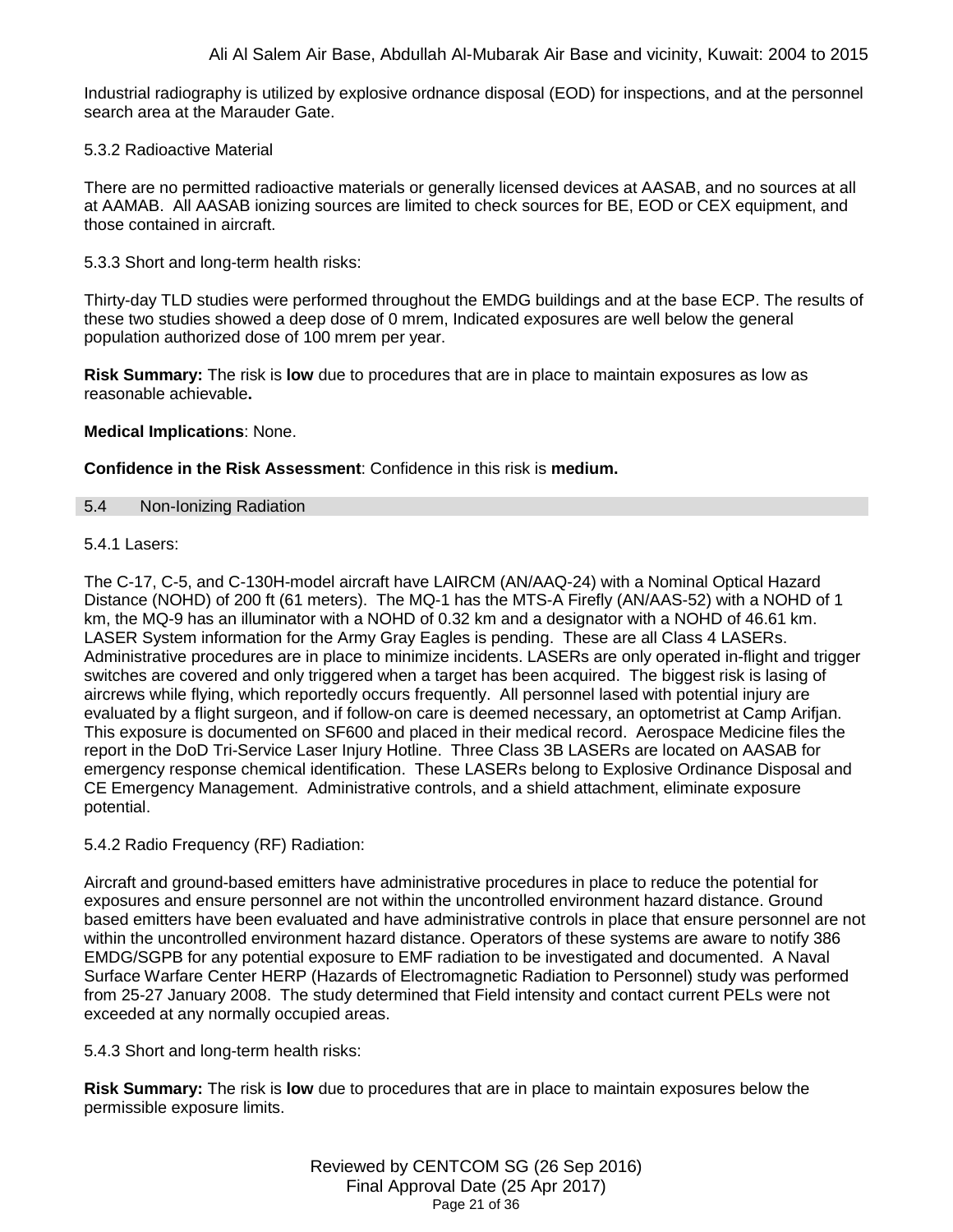**Medical Implications**: None**.**

**Confidence in the Risk Assessment**: Confidence in this risk assessment is medium.

#### 6 Endemic Diseases

#### 6.1 Sample data/notes:

#### **The assessed risk for endemic diseases addressed below represents the residual risk that exists in the presence of preventive measures.**

Department of Defense Directive 6490.02 series, Comprehensive Health Surveillance, establishes policy for routine health surveillance of all DoD personnel throughout their military service.

The Armed Forces Health Surveillance Branch (AFHSB) maintains archives of medical event reports for all Services.

Medical event reports identified related to deployment in Kuwait did not identify specific locations within the country, nor did they describe the probable site of the exposure; therefore, epidemiological analysis of medical event data was limited to the country level.

Endemic diseases present in Kuwait were assessed by referring to the Defense Intelligence Agency's Infectious Disease Risk Assessment Database for CentCom: Kuwait at [https://www.ncmi.detrick.army.mil/product/idra\\_db.php?co=KWT](https://www.ncmi.detrick.army.mil/product/idra_db.php?co=KWT) and the "Destinations" section of the Centers for Disease Control and Prevention (CDC) Travelers' Health website, [http://wwwnc.cdc.gov/travel/destinations/traveler/none/kuwait.](http://wwwnc.cdc.gov/travel/destinations/traveler/none/kuwait)

Where effective vaccines, such as those for Hepatitis A and B, are in place, risk to individuals is effectively reduced to none and these endemic diseases were excluded from further assessment.

Reporting of medical events from deployed environments is inconsistent. Identified reports of endemic disease associated with deployment to Kuwait are assumed not to represent all cases of reportable endemic disease events among service personnel deployed to Kuwait. Where available, additional relevant reports were used to supplement reportable medical event data for this assessment.

#### <span id="page-21-0"></span>6.2 Gastrointestinal Diseases

U.S. Service members have little or no immunity to the food and waterborne diseases present in Kuwait. To prevent food and waterborne diseases among individuals deployed to Kuwait, food and water are purchased from approved sources. Food is prepared in facilities where there is public health oversight (certificate of sanitation, health screening of food service workers, periodic inspections, etc.). Due to the potential presence of disease causing organisms, as well as the high prevalence of improper food handling and preparation, local food and water were not approved for consumption. Viral gastroenteritis that is spread through contact or fomites (any inanimate object or substance capable of carrying infectious organisms) presents a recurrent risk due to a high rate of personnel turnover, and shared dining, berthing, bathroom facilities, and working spaces.

**Approach:** The health risk for fomite-borne gastrointestinal infections and endemic food and waterborne diseases to individuals deployed to Kuwait during the period of this assessment was epidemiologically assessed based on the combination of identified endemic diseases, knowledge of preventive measures in place, review of medical event reports associated with deployment to Kuwait, and review of military public health reports.

6.2.1 Short -term health risks*:*

## **Risk assessment:**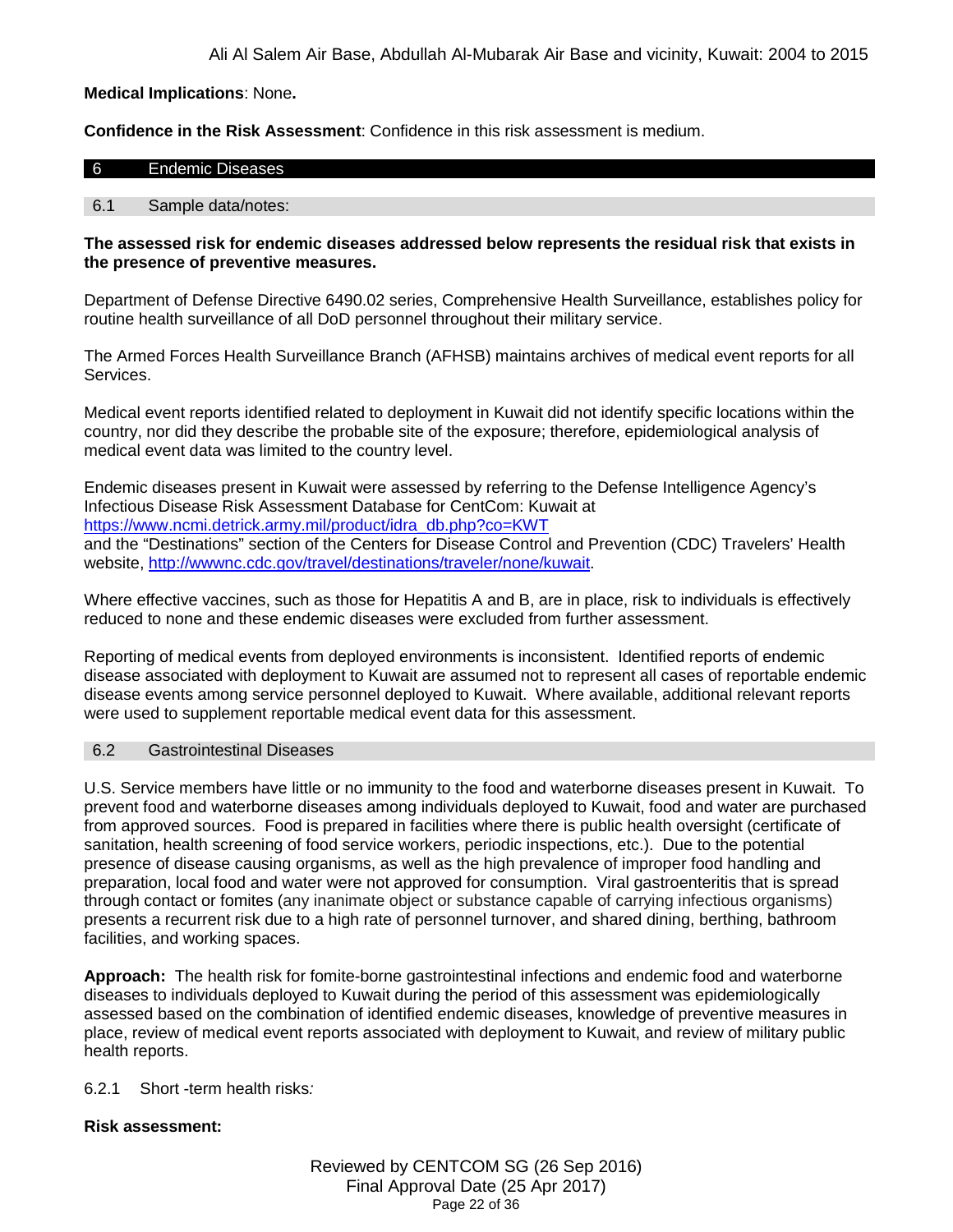The short-term risk associated with foodborne and waterborne diseases in Kuwait were **high** for bacterial diarrhea. The short-term risk is **moderate** for protozoal diarrhea, hepatitis A, and typhoid/paratyphoid fever and **low** for brucellosis and hepatitis E.

The short-term risk for *viral* gastroenteritis was **moderate.** Risk due to a high rate of personnel turnover, shared dining, berthing, bathroom facilities, and working spaces is not substantially different than that expected in similar settings within the United States.

**Medical implications**: Gastroenteritis, particularly from viral agents, can cause periodic outbreaks in spite of preventive measures. A small number of infections may require greater than 72 hours convalescence and/or hospitalization.

**Confidence in the risk assessment**: Confidence in the risk assessment is Moderate. Food and water borne diseases, especially those with short convalescence and lack of long-term health effects are often underreported for deployed military populations.

6.2.2 Long-term (chronic) health risks:

**Risk assessment:** The long-term risk associated with food and waterborne diseases was Low for protozoal diarrhea and brucellosis.

**Medical implications**: Long-term health effects resulting from infection with food and waterborne diseases are rare.

**Confidence in the risk assessment**: Confidence in the risk assessment was High. Incidence of protozoal diarrhea and brucellosis in the post deployment military population is known to be extremely low. *[Return to Table 2](#page-5-0)*

## <span id="page-22-0"></span>6.3 Arthropod Vector-Borne Diseases

The climate and ecological habitat found in Kuwait support populations of arthropod vectors, including mosquitoes, ticks, and sand flies. Risk for arthropod-borne disease is higher during warmer months (typically from April through November); with variable rates of disease transmission (vector-borne diseases occur at low or unknown levels throughout the country). Personnel may have been exposed to mosquitoes, ticks, sand flies, or other biting vectors both during the day or night. Risk is higher in urban and other densely populated areas, or near where animals were kept. Removing vector harborages, spraying for vectors within base camps, avoiding animals or areas where they were kept, proper wearing of insecticidetreated (permethrin) uniforms, use of bed nets in field conditions, and the application of insect repellent to the skin (DEET) were the main protective measures against vector-borne diseases. Of the endemic vectorborne diseases present in Kuwait, malaria is the only disease for which chemoprophylaxis is available.

**Approach:** The health risk for endemic vector-borne diseases to individuals deployed to Kuwait during the period of this assessment was epidemiologically assessed based on the combination of identified endemic diseases, knowledge of preventive measures in place, review of medical event reports associated with deployment, and review of military public health reports.

## 6.3.1 Short-term (acute) health risks:

## **Risk assessment:**

The short-term risk for cutaneous leishmaniasis was **moderate**. Individuals who deployed from AASAB or the other camps in the immediate vicinity, to urban or rural outlying areas, may have experienced increased short-term risk.

> Reviewed by CENTCOM SG (26 Sep 2016) Final Approval Date (25 Apr 2017) Page 23 of 36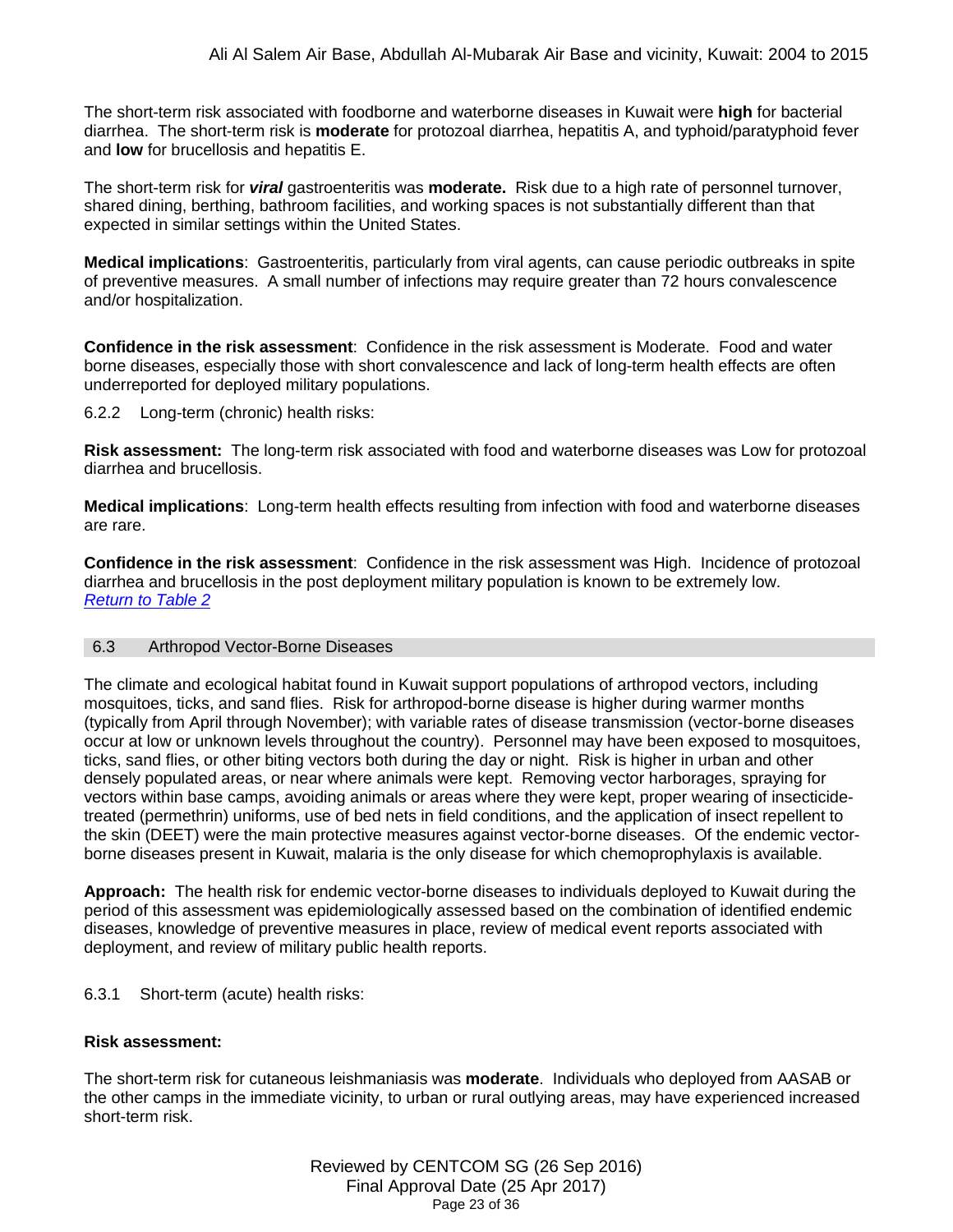The short-term risk for the vector-borne diseases Sandfly fever, West Nile Fever, Sinbis, and typhus was **Low**. Individuals who deploy from AASAB/AAMAB, and/or supported base camps, to urban or rural outlying areas may experience increased short-term risk.

## **Medical implications:**

Sandfly fever, West Nile Fever, and typhus present in Kuwait have fairly short incubation periods ranging from days to weeks. Any of these diseases would initially present as acute fever and malaise, some accompanied by rash, and would lead to acute, sometimes severe illness.

Cutaneous leishmaniasis typically presents as skin lesions, single or multiple, that start as a papule and enlarge into an ulcer.

**Confidence in the risk assessment**: Confidence in the risk assessment is **moderate**. Reports of vector borne disease, including leishmaniasis, were received through official DoD medical event reporting systems.

6.3.2 Long-term (chronic) health risks:

#### **Risk assessment:**

The long-term risk for leishmaniasis, cutaneous and visceral, was **low**.

#### **Medical implications:**

Both visceral and cutaneous leishmaniasis may have extended incubation periods, ranging from a months to years. Although rare, it is possible to be infected during deployment, but not to have clinically evident disease until redeployed. Leishmaniasis should be considered in the differential diagnosis for any unusual skin lesions, or chronic, systemic disease. According to the U.S. AFCENT Pre-Deployment Medical Screening Procedures of 30 Jun 2014, malaria was not a concern in Kuwait. If any, Plasmodium v*ivax* and P. *falciparum* malaria would be the predominate species of malaria found in Kuwait. Relapses following *vivax* blood stage treatment are possible due to hypnozoites that remain dormant in the liver.

**Confidence in the risk assessment**: Confidence in risk assessment is **moderate**. Incidence of visceral leishmaniasis in the post deployment military population is known to be low. Cases of cutaneous leishmaniasis were detected and treated post deployment. The military medical community was/is aware of the presence of leishmaniasis in Kuwait, and skin lesions in individuals with a history of time spent in Kuwait were/are evaluated with that in mind. No cases of relapsing malaria have been reported in the Servicemandated reporting systems.

<span id="page-23-0"></span>*Return to Table 2*

#### 6.4 Water Contact Diseases

Operations or activities that involve extensive fresh water contact may result in individuals being exposed to leptospirosis. The occurrence of flooding after heavy rainfall facilitates the spread of leptospirosis because, as water saturates the environment, leptospirosis present in the soil pass directly into surface waters. Activities such as wading or swimming in fresh water sources may result in exposures to enteric diseases such as diarrhea and hepatitis via incidental ingestion of water. Prolonged water contact also may lead to the development of a variety of skin conditions, such as bacterial or fungal dermatitis. Elimination of standing, and/or open, bodies of fresh water protects against the spread of water contact diseases.

**Approach:** The health risk for endemic water contact diseases to individuals deployed to Kuwait during the period of this assessment was epidemiologically assessed based on the combination of identified endemic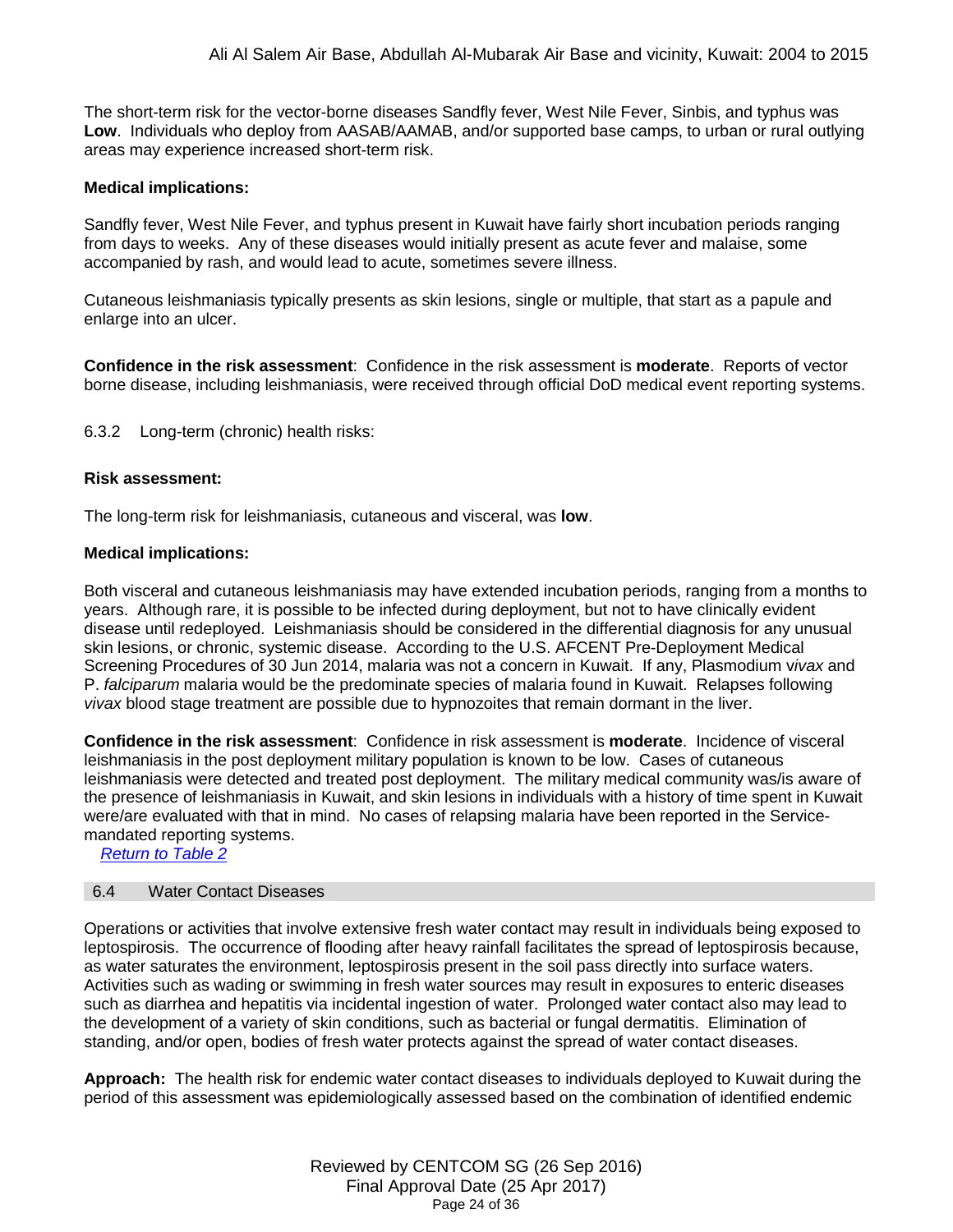diseases, knowledge of preventive measures in place, review of medical event reports associated with deployment to Kuwait, and review of military public health reports.

6.4.1 Short-term (acute) health risks:

**Risk assessment:** The short-term risk for leptospirosis was **low**, peaking between Apr and Oct.

**Medical implications:** Leptospirosis, which has an incubation period of 5-14 days, presents as acute fever with nonspecific symptoms that last for 1 week to several months.

**Confidence in the risk assessment**: Confidence in the risk assessment is **high**. No reported cases of water contact diseases were identified from Kuwait during the assessment period.

6.4.2 Long-term (chronic) health risks:

No long-term health risk was identified. *[Return to Table 2](#page-6-0)*

## <span id="page-24-0"></span>6.5 Respiratory Diseases

U.S. military populations living and working in close-quarter conditions were at risk for substantial person-toperson spread of respiratory virus infections such as the common cold and influenza. Primary exposure pathways for tuberculosis include prolonged close contact (generally several hours per day for greater than three days per week in a closed space) with the local population or third country national contractors. U.S. personnel who remained on base had limited to no contact with the local population, and local and third country national workers/contractors were required to complete health screening prior to employment.

**Approach:** The health risk for respiratory diseases to individuals deployed to Kuwait during the period of this assessment was epidemiologically assessed based on the combination of identified endemic diseases, knowledge of preventive measures in place, review of medical event reports associated with deployment to Kuwait, and review of military public health reports.

## 6.5.1 Short-term (acute) health risks:

**Risk assessment:** The short-term risk for upper respiratory infections was **Low.** Risk due to a high rate of personnel turnover, shared dining, berthing, recreational facilities, and working spaces is not substantially different than that expected in similar settings within the United States.

The short-term risk for tuberculosis was **moderate**. The short term health risk for meningococcal meningitis is **low**.

## **Medical implications:**

Upper respiratory infections, particularly from viral agents, can cause periodic outbreaks in spite of preventive measures. A small proportion of infections may require greater than 72 hours convalescence and/or hospitalization.

Symptoms of tuberculosis, including fever, weight loss, night sweats and cough, typically start within 1-6 months of infection. The lifetime risk for tuberculosis after becoming infected is 5-10%; half of this risk occurs in the first two years following infection.

**Confidence in the risk assessment**: Confidence in risk assessment is **moderate**. Upper respiratory infections, especially those with short convalescence and lack of long-term health effects are not reportable for deployed military populations. Tuberculosis prevalence in the local population is widespread, but no reports of tuberculosis were identified for individuals deployed to Kuwait during the assessment period.

> Reviewed by CENTCOM SG (26 Sep 2016) Final Approval Date (25 Apr 2017) Page 25 of 36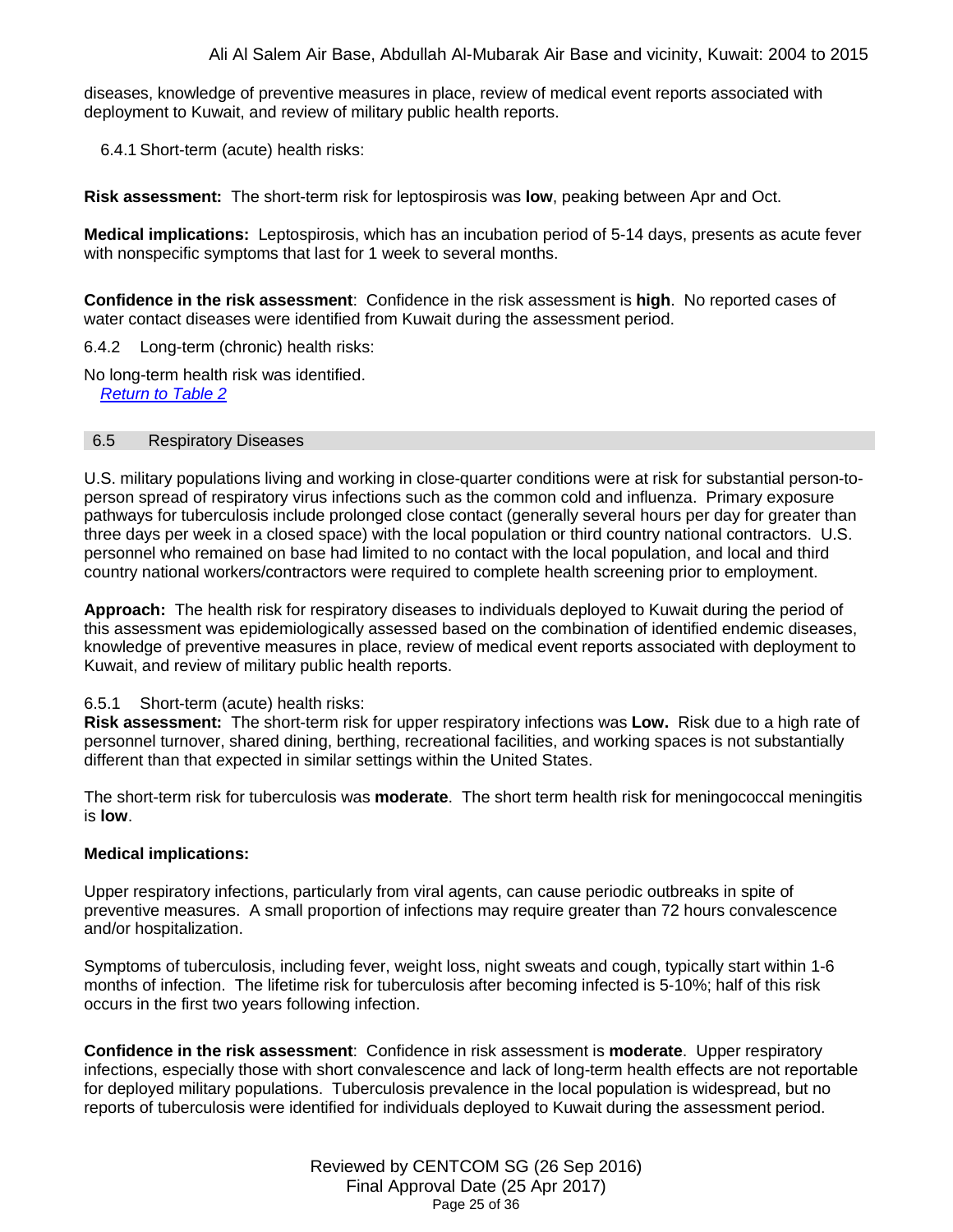#### 6.5.2 Long-term (chronic) health risks:

**Risk assessment:** The long-term risk for tuberculosis was **low**.

**Medical implications**: Symptoms of tuberculosis can be delayed by two or more years following infection. Tuberculosis should be considered in assessing symptoms of fever accompanied by night sweats and cough.

**Confidence in the risk assessment**: Confidence in risk assessment is **high**. Prevalence of tuberculosis in the local population is widespread, but prevalence of tuberculosis in the post deployment military population is known to be extremely low.

<span id="page-25-0"></span>*[Return to Table 2](#page-6-1)*

#### 6.6 Animal-Contact Diseases

Animals in Kuwait were not routinely vaccinated against vaccine preventable diseases such as rabies or anthrax. Q-fever, anthrax, and rabies are known to be present in Kuwait. Exposure to animals, and/or locations where animals were kept (stray dogs/cats, barnyards, slaughterhouses), were the primary infection sources for all these diseases, and avoidance of companion and farm animal contacts was the primary prevention strategy. Preventive measures in place include anthrax vaccination, which is effective in preventing both cutaneous and inhalation anthrax, and rabies post exposure prophylaxis, which is effective for preventing onset of rabies in exposed individuals.

**Approach:** The health risk for endemic animal contact diseases to individuals deployed to Kuwait during the period of this assessment was epidemiologically assessed based on the combination of identified endemic diseases, knowledge of preventive measures in place, review of medical event reports associated with deployment to Kuwait, and review of military public health reports.

#### 6.6.1 Short-term (acute) health risks:

**Risk assessment:** The short-term risk for anthrax (naturally acquired), rabies and H5N1 avian influenza was **low**. The risk for Q-fever was **moderate**.

**Medical implications:** Naturally occurring anthrax (non-weaponized) is an acute disease that usually affects the skin, while inhalation anthrax has mild and non-specific initial symptoms among unimmunized individuals.

Symptoms of acute Q-fever, which may present one week to greater than one month after exposure, include fever, chills and weakness.

Rabies presents as an acute, viral encephalomyelitis and is almost invariably fatal.

**Confidence in the risk assessment**: Confidence in risk assessment is **high**.

6.6.2 Long-term (chronic) health risks:

**Risk assessment:** The long-term risk for Q-fever and rabies was **low**. However, Q-fever was diagnosed in a small number of personnel after they returned to the U.S.

**Medical implications**: Q-fever is generally an acute febrile disease. However, considerable variation in severity and duration may be seen; infections may be unapparent or present as a nonspecific undifferentiated febrile syndrome or as pneumonia. Q-fever should be considered in the differential diagnosis of an undifferentiated febrile syndrome when personnel mention a history of being near or in areas where animals were kept or had been kept.

> Reviewed by CENTCOM SG (26 Sep 2016) Final Approval Date (25 Apr 2017) Page 26 of 36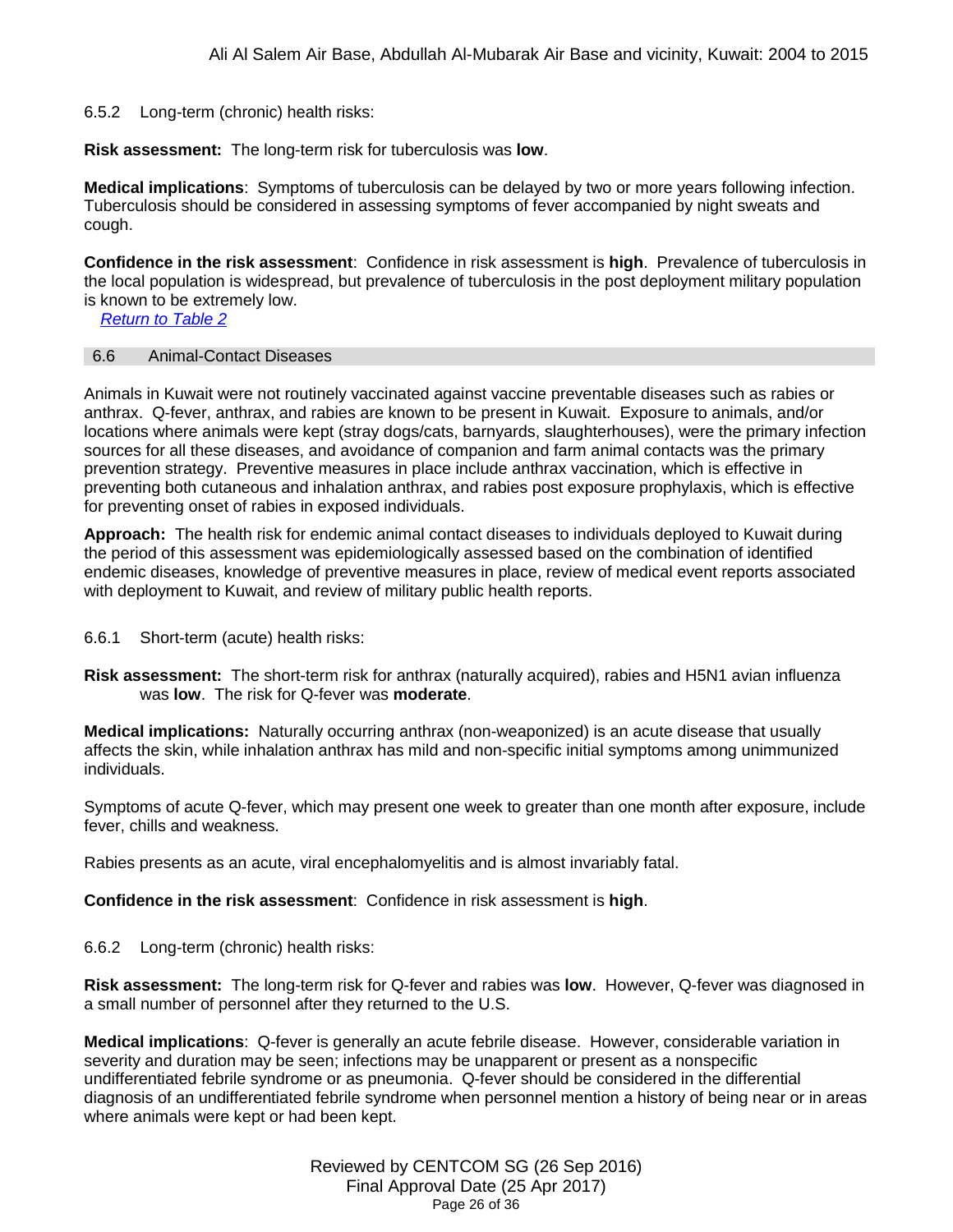The incubation period for rabies is typically 1–3 months, but may be more than one year in rare instances.

**Confidence in the risk assessment**: Confidence in risk assessment is **high**. *[Return to Table 2](#page-6-2)*

#### 6.7 Aerosolized Dust and Soil-Contact Diseases

Hantavirus hemorrhagic fever with renal syndrome (HFRS) is assessed as present, but levels are unknown; rare cases are possible among personnel exposed to dust or aerosols in rodent-infested areas. Clusters of cases could occur in groups exposed to areas with very heavy rodent infestation.

6.7.1 Short-term (acute) health risks:

**Risk assessment:** The short-term risk for HFRS is **low**.

**Medical implications:** Potentially very severe disease typically requiring prolonged hospitalization, including intensive care; fatalities may occur. Puumala cases are typically less severe, but can debilitate personnel for several days.Incubation period is 14 to 28 days (maximum range: 3 to 60 days)

**Confidence in the risk assessment**: Confidence in risk assessment is **moderate**.

6.7.2 Long-term (chronic) health risks:

**Risk assessment:** The long-term risk for HFRS **low**.

**Medical implications**: Hantavirus hemorrhagic fever with renal syndrome (HFRS) transmission to humans is associated with exposure to aerosolized virus excreted in the urine or feces of an infected rodent host. The viruses survive in the environment for a period days to weeks and frequently become aerosolized in dusty conditions. Inhalation of dust can result in serious human infection. Infection typically is occupationally associated with activities such as farming, camping, and military exercises. Disturbance of earth, dust, soil, or debris in areas where the rodent host is active increases the risk of human exposure. Transmission can occur at any time of year.

**Confidence in the risk assessment**: Confidence in risk assessment is **moderate**.

#### <span id="page-26-0"></span>7 Venomous Animals/Insects

The species listed below have home ranges that overlap the country of Kuwait, and may present a health risk if encountered. Information was taken from U.S. Army Public Health Command, Armed Forces Pest Management Board Living Hazards Database, and personal communication from previously deployed preventive medicine personnel. Little to no regional (within the country of Kuwait) animal range information was available. The below list should not be considered all inclusive; other venomous scorpions and snakes may be present in the region. See Section 10 for more information about pesticides and pest control measures.

7.1 Short-term (acute) health risk:

7.1.1 Spiders: Numerous species of spiders are found in Kuwait. The Black Widow Spider (*Latrodectus lugubris*) is the only known species whose bite presents a threat. Widow spider bites are mostly minor and even significant envenomation is unlikely to be lethal. Bite is usually felt as a "sting", with delayed (10+min) local pain, and sweating. More severe envenomation may produce regional pain, tender draining lymph nodes, nausea, hypertension, and malaise. Health risk was generally **low** due to mitigation efforts and education on avoidance. If bitten by a spider, immediate medical evaluation is required. Other spiders

> Reviewed by CENTCOM SG (26 Sep 2016) Final Approval Date (25 Apr 2017) Page 27 of 36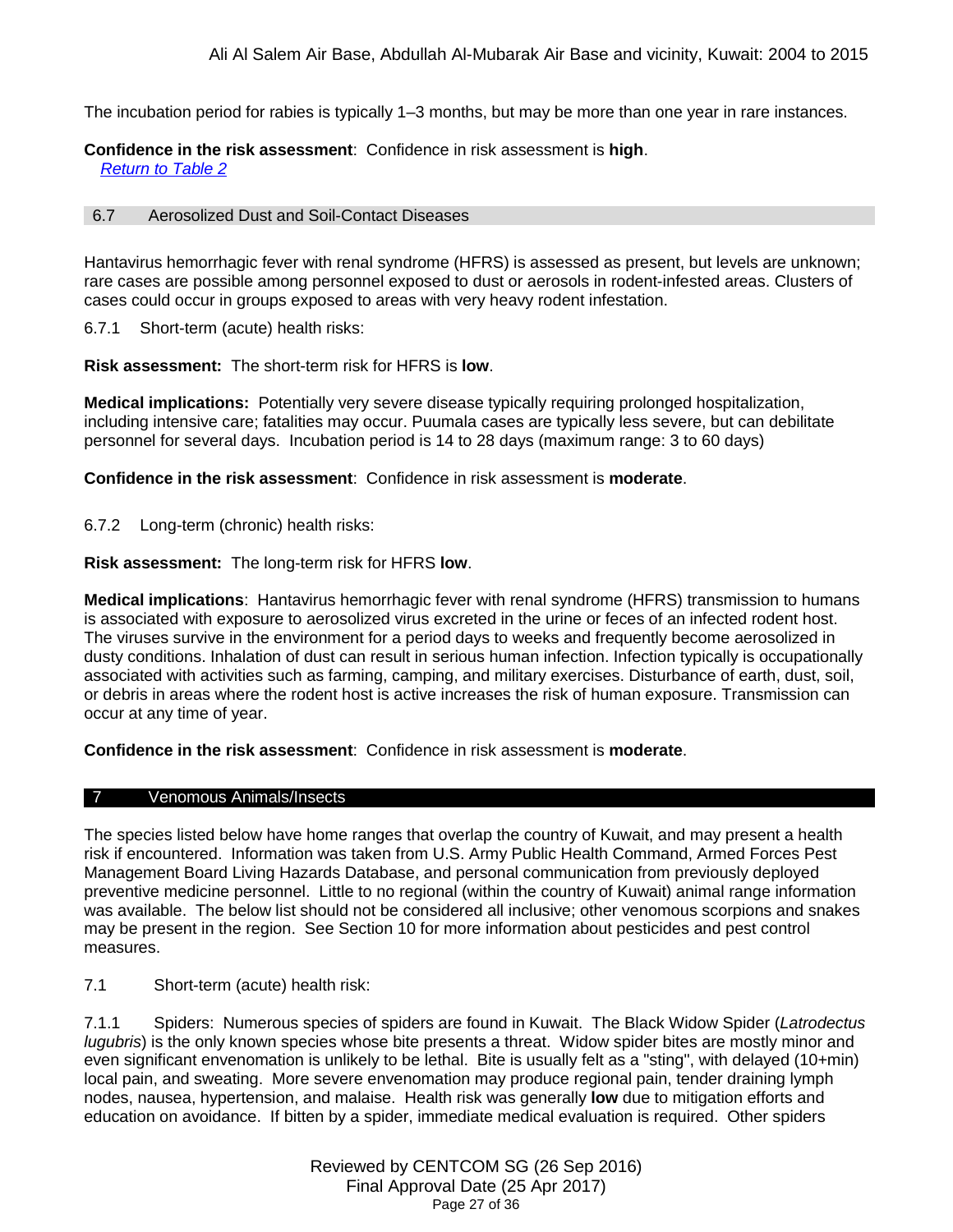present include the Tarantula and the Yellow Sac Spider, whose bites cause swelling and can kill tissue around the wound.

7.1.2 Scorpions: Numerous species of scorpion are found in Kuwait. The majority of scorpions found in the region have stings that cause only short lived local effects, such as pain, without systemic effects. Serious envenomations may result in numbness, frothing at mouth, difficulty breathing, and convulsions. Various factors influence the severity of the envenomation to include health and age of patient, sting site, and size and age of scorpion. Most scorpion venom is neurotoxic with a mixture of other substances. If the patient is allergic to bee and wasp stings, extreme caution and care must be taken to prevent excessive morbidity and even possibly death. The following three aggressive scorpions are listed as present in Kuwait and have known detrimental health effects, resulting in death from breathing or heart failure:

- *Androctonus amoreuxi* (Fat-tailed scorpion).
- *Androctonus crassicauda (Arabian fat-tailed scorpion)*
- *Leiurus quinquestriatus (Death Stalker)*

Overall risk of exposure to scorpions is **low** due to mitigation efforts and education on avoidance. If stung by a venomous scorpion, the health risk is **high** and immediate medical care and possibly antivenin is required.

7.1.3 Snakes: Numerous species of snakes are found in Kuwait. A number of poisonous snakes, whose range incorporates Kuwait, could have been encountered to include cobras, pit vipers, and vipers. The following list is not an all-inclusive list of snakes in the area, but rather those deemed most significant or potentially encountered.

- *Cerastes cerastes gasperetti* (Desert Horned Viper): Cause the majority of the bites. envenomation causes deep local tissue damage accompanied by stomach pain, sweating, nausea, possible fever in conjunction with gangrene
- *Macrovipera lebetina obtusa* (Leventine Viper): bleeding from punctures due to very long fangs and immediate burning pain. Swelling immediately occurs around bite site and spreads
- *Pseudocerastes persicus fieldi (Field's Sand* Viper): venom characterized as neurotoxic; little pain at bite site general weakness followed by paralysis
- *Pseudocerastes persicus persicus* (Persian Sand Viper): venom characterized as hemorrhagic; immediate and severe pain at bite site
- *Walterinnesia aegyptia* (Desert Black Snake): venom strongly neurotoxic with lesser anticoagulant activity.

Overall, the risk of exposure to snakes is **low** due to mitigation efforts and education on avoidance. If bitten by a venomous snake, the health risk is **high** and immediate medical care and possibly antivenin is required. Most snake bites occur when people are walking in sandals or barefoot in rural areas at night, without a flashlight, or working bare-handed with crops. There have been casualties, but at decreased levels compared to Desert Storm in consideration of strength and length of troop deployment.

# 7.2 Long-term (chronic) health risk:

## **No long-term health risks were identified based on available data.**

**Medical implications**: Long-term health effects resulting from interaction with snakes is **Low** based on efficacy of control measure as evidenced by lack of disease(s) reported in various medical surveillance data bases e.g, TMDS, MERS, DRSi as per incident reporting from Kuwait.

**Confidence in the risk assessment**: Confidence in risk assessment is **high** based on disease(s) incident reporting from Kuwait.

*[Return to Table 2](#page-7-0)*

Reviewed by CENTCOM SG (26 Sep 2016) Final Approval Date (25 Apr 2017) Page 28 of 36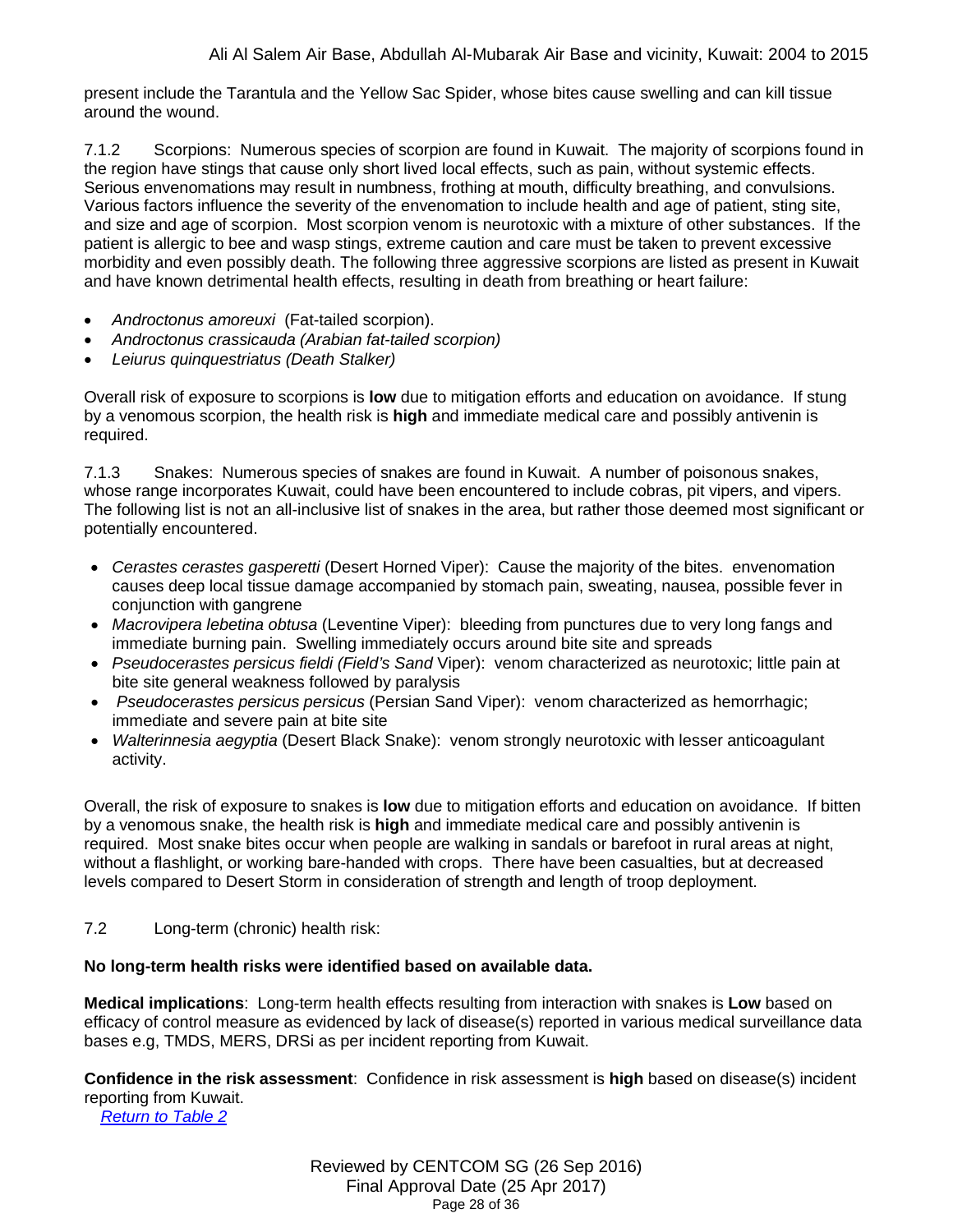## <span id="page-28-0"></span>8 Heat/Cold Stress

## 8.1 Site-Specific Conditions:

Kuwait's climate is subtropical desert climate with two distinct seasons. Summer is May through October, and winter is November through April. During the summer months frequent sand storms are caused by arid shamal winds which blow across the Persian Gulf. Average daily wind speed is 9.4 mph. Winter brings all of Kuwait's annual precipitation (0.2-1 inch), which is sometimes heavy enough to produce minor local flooding.



#### <span id="page-28-1"></span>8.2 Heat

8.2.1 Heat Exposure Guidelines

The risk of heat injury is based on the Wet Bulb Globe Temperature Index as follows: **Low** (80-84.9 °F) **Moderate** (85-87.9°F) **High** (88-89.9°F) **Extremely High** (≥ 90°F)

8.2.2 Short (acute) and long-term (chronic) health risk:

**Approach:** No heat casualty, medical event reports involving heat injuries or heat stress monitoring data were available in the Defense Occupational and Environmental Health Readiness System or the Military Exposure Surveillance Library for any of the camps covered in this assessment. Accordingly, risk estimates are based strictly on existing climatologic data.

## **Risk Summary:**

Short-term (acute) health risk: **Unmitigated Variable – Mitigated Low,** high health risk of heat injury in unacclimatized personnel from April to October, and Low from November to March. The risk of heat injury was reduced through preventive measures. Because the occurrence of heat stress/injury is strongly dependent on operational factors (work intensity and clothing), confidence in the health risk estimate was low (TG230, Table 3-6). Many operations, especially near the flightline, did not have adequate shade or mitigation measures.

Long-term health risk: **Low,** long-term health implications from heat injuries are rare but can occur, especially from more serious injuries such as heat stroke. However, the health risk may be greater to certain susceptible persons–those older (i.e., greater than 45 years), in lesser physical shape, or with underlying medical/health conditions.

> Reviewed by CENTCOM SG (26 Sep 2016) Final Approval Date (25 Apr 2017) Page 29 of 36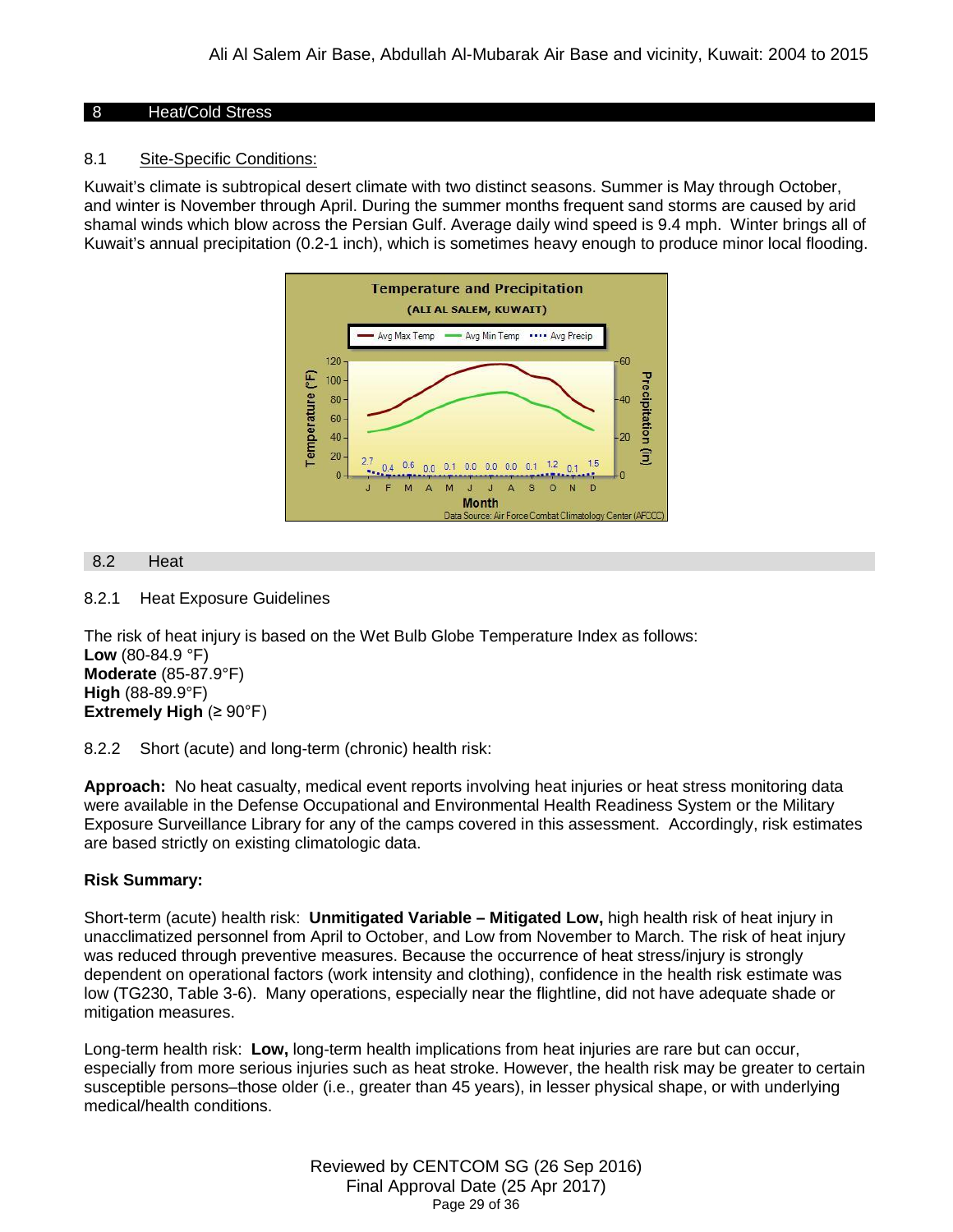**Medical implications:** Severity of heat injury can range from mild clinical signs such as clamminess, nausea, disorientation or headache to life threatening symptoms requiring hospitalization. Long-term medical implications from heat injuries are rare but can occur, especially from more serious injuries such as heat stroke. Individuals with a history of heat injury, even when medical attention was not sought, are at increased risk for future heat injury; repeat heat injury may have increased severity.

**Confidence in the risk assessment**: Based on generally available information on climatic conditions and the absence of reported heat injuries, confidence in risk assessment is **medium.** Individuals who experienced mild symptoms of heat injury may not have sought medical attention; this may lead to an underestimation of the risk.

#### <span id="page-29-0"></span>8.3 Cold

Even on warm days there can be a significant drop in temperature after sunset by as much as 40 °F. There is a risk of cold stress/injury when temperatures fall below 60 °F, which can occur from November to March. The health risk assessment for non-freezing cold injuries (chilblain, trench foot, and hypothermia) is Low based on historical temperature and precipitation data. Frostbite is unlikely to occur because temperatures rarely drop below freezing. However, personnel may encounter significantly lower temperatures during field operations at higher altitudes. As with heat stress/injuries, cold stress/injuries are largely dependent on operational and individual factors instead of environmental factors alone.

8.3.1 Short (acute) and long-term (chronic) health risks*:*

**Approach:** No cold injury data were available in the Defense Occupational and Environmental Health Readiness System or the Military Exposure Surveillance Library for any of the camps covered in this assessment. Accordingly, risk estimates are based strictly on existing climatologic data.

**Risk Summary**: The risk for cold stress/injuries is largely dependent on clothing/equipment worn, operational work intensity and individual factors rather than environmental factors alone. The acute and chronic risk for non-freezing cold injuries, such as chilblain, trench foot, and hypothermia was **low.**

**Medical implications:** The cooling of body parts may result in various cold injuries - nonfreezing injuries, freezing injuries and hypothermia which is the most serious. Toes, fingers, ears and nose are at greatest risk because these areas do not have major muscles to produce heat. In addition, the body will preserve heat by favoring the internal organs and thus reducing the flow of blood to the extremities under cold conditions. The most severe cold injury is hypothermia which occurs from excessive loss of body heat and the consequent lowering of the body's core temperature.

**Confidence in the risk assessment**: Based on generally available information on climatic conditions and the absence of reported cold injuries, confidence in risk assessment is **medium** for short-term risks and **high** for long-term risks. Individuals who experienced mild symptoms of cold injury may not have sought medical attention; this may lead to an underestimation of the risk.

#### 9 Noise

## <span id="page-29-1"></span>9.1 Continuous

## 9.1.1 Exposure Guidelines:

The Services have established occupational exposure limits (OEL) for continuous or intermittent noise at 85 decibels on the A-weighted scale (dbA), 84 dbA for the Navy, as an eight hour time-weighted average (TWA). The A-weighted scale of noise measurement is used because it mimics the human ear's response to sound. All Services require that individuals routinely exposed to noise levels greater than the OEL be enrolled in the hearing conservation program. Generally, routinely exposed is defined as when the TWA exceeds 84 dB(A) on average more than 2 days in any month.

> Reviewed by CENTCOM SG (26 Sep 2016) Final Approval Date (25 Apr 2017) Page 30 of 36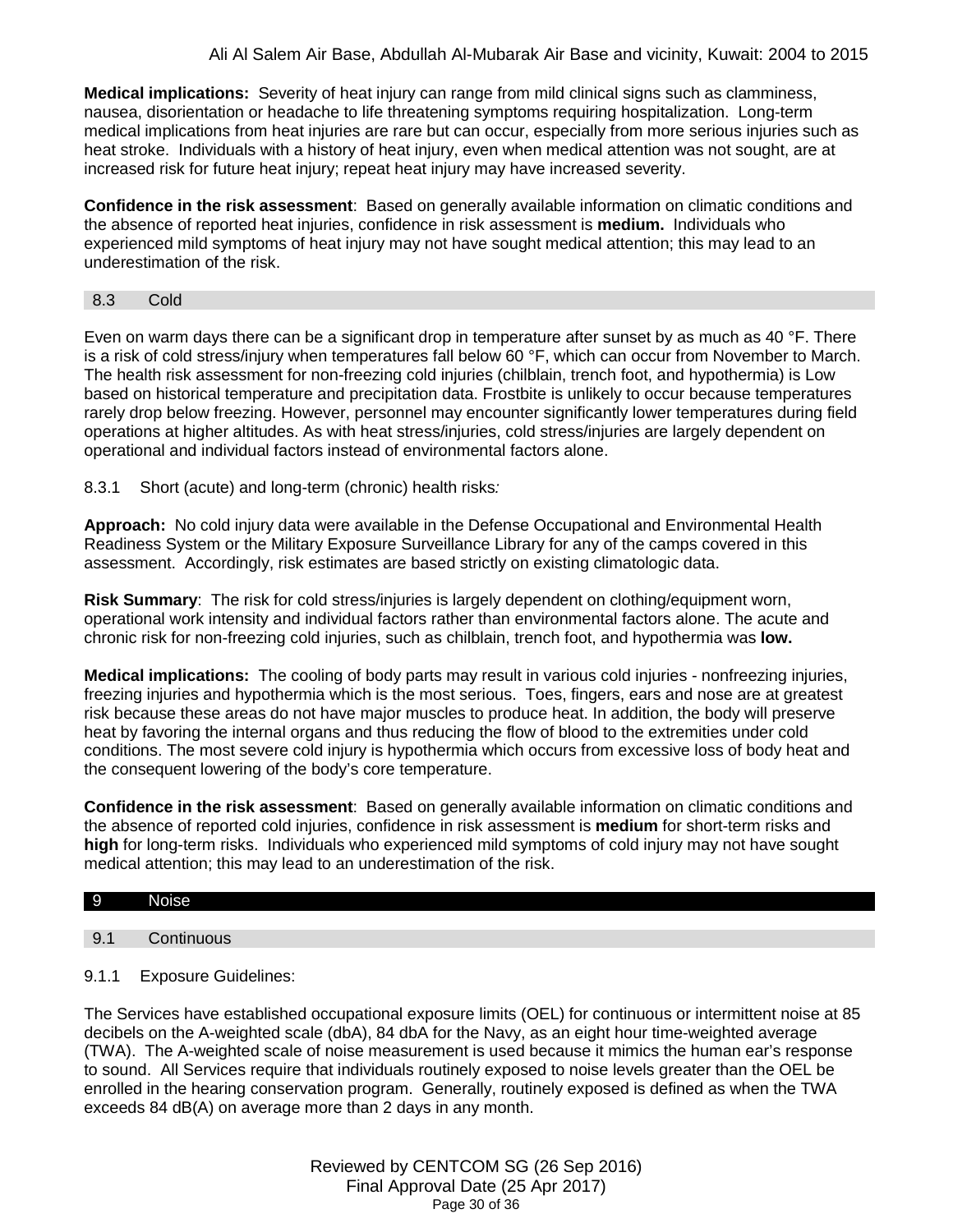## 9.1.2 Site Specific Conditions:

Sources of potential noise include flight line operations, associated with both fixed and rotary wing aircraft, tactical generators and various hand tools in maintenance shops. Due to the inherent noise hazard in flight line operations, personnel were required to wear dual hearing protection.

Occupational and Environmental Health Assessments at AASAB/AAMAB indicate the potential for hazardous when working on or near the flightline and/or industrial shops. Appropriate hearing protection is provided for all individuals in shops which generate or are exposed to hazardous noise. Site-specific workplace surveillance data is available in DOEHRS and/or MESL. Sound level measurements at Ali Al Salem Air Base and Al Mubarak were taken as IH surveys were completed. Sound level measurements were taken for various potential noise generating activities, including hand tools, compressors and fans; some levels exceeded the OEL and were measured at up to 119 dbA (concrete saw).

26 12-hr samples were taken around AASAB's CV lodging in May 2015; 13 during the day and 13 during the night. This was done to determine the noise exposures around the transient lodging facilities. Personnel in this area may be asleep at all hours of the day due to differing shifts or while awaiting forward deployment. The average daily exposure was 72.8 dBA, and night was 62.7 dBA – well above the AFOSH STD 48-20 recommended sleeping level of 45 dBA.

A noise dosimetry project for Al Mubarak AB was completed in May 2015. Dosimeters were placed along the length of the U.S.-side of the base adjacent to the nearest taxiway. 6 12-hr samples resulted in an average daytime exposure of 53.8 decibals.

9.1.3 Short (acute) and long-term (chronic) health risk:

**Approach:** Knowledge of the Service hearing conservation programs and typical sound pressure level measurements associated with the various potential noise generating sources were used to complete the health risk assessment.

## Risk Summary:

Short-term health risk: The short-term risk of noise induced hearing loss with the use of appropriate hearing protection use was **low.** Few exposed individuals are expected to have experienced noticeable short-term health effects such as annoyance, speech interference, fatigue and temporary hearing threshold shifts during deployment.

Long-term health risk: The long-term risk of noise induced hearing loss with appropriate hearing protection use is **low**.

**Confidence in the Risk Assessment**: Confidence in the health risk assessment is **low to moderate**. There is a well-established hearing conservation program; hearing protection is readily available and generally worn by individuals with known occupational exposures across the Services. However, the limited availability of information about specific noise sources and enforcement of the use of personal protective equipment diminishes confidence (TG 230, Table 3-6).

#### 9.2 Impulse

While some potential for impulse noise may be from shop equipment such as jackhammers in Heavy Equipment, most of the impulse exposure is from weapons qualification training at the Udairi Range. The Udairi Range is located north of AASAB near Camp Buehring and consists of 20-30 individual outdoor ranges. Security Forces personnel train on this range approximately five times per month on weapons including the M-4, M-9, M-240B, M-243, M-249, and MK-19. Disposable earplugs are available for use. Additionally, some personnel have the combat earplug. Such impact noise is not expected at AAMAB.

9.2.1 Short-term (acute) and Long-term (chronic) health risks: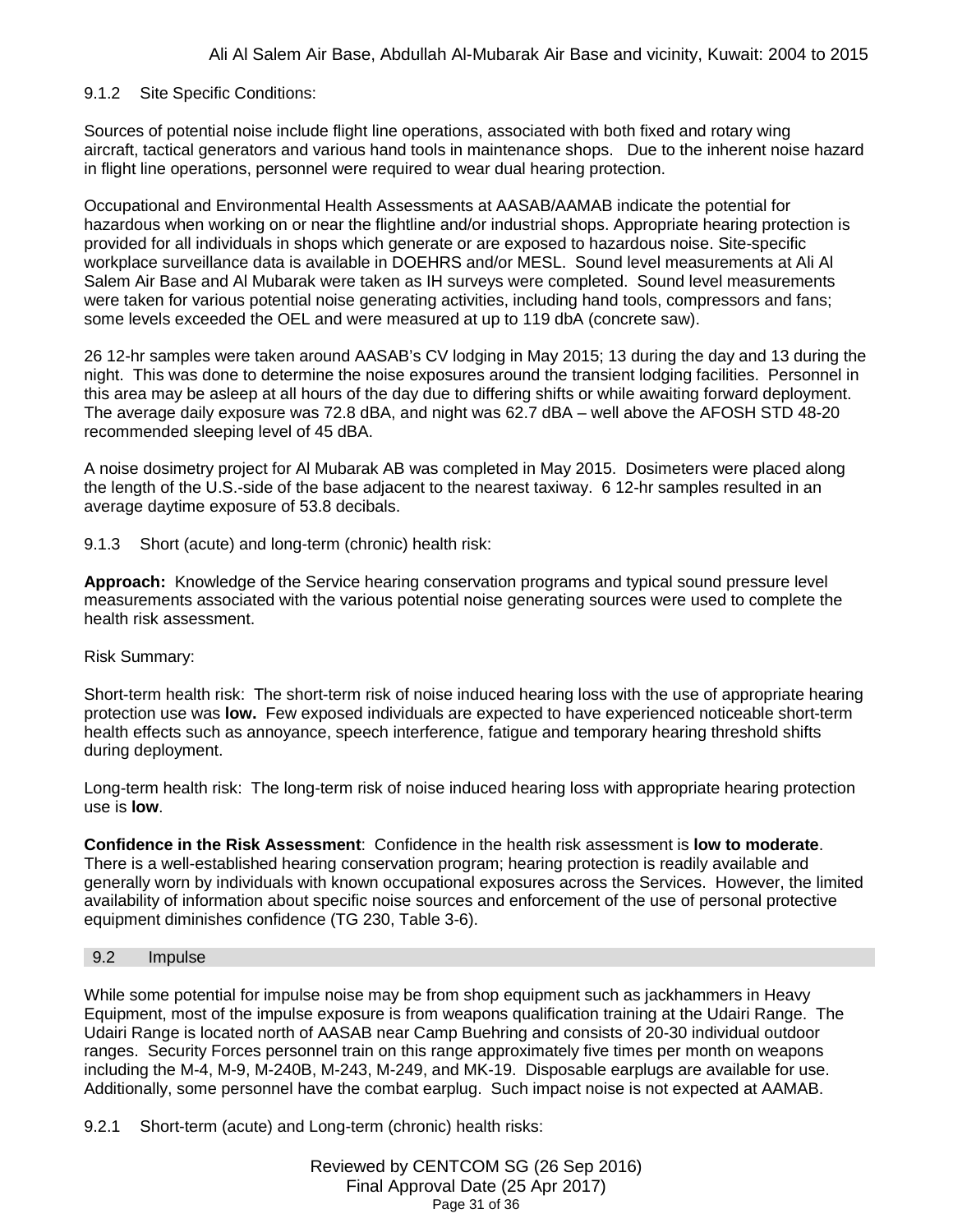**Low:** Short-term and long-term risk of noise injury with appropriate hearing protection use is Low. Confidence in the health risk assessment is medium (TG 230, Table 3-6).

#### <span id="page-31-0"></span>10 Unique Concerns

## 10.1 Potential Environmental Contamination Sources

In addition to environmental exposures already discussed, there may be specific occupational exposure pathways associated with aircraft, vehicle and site maintenance. DoD personnel are exposed to various chemical, physical, ergonomic, and biological hazards in the course of performing their mission. These types of hazards depend on the mission of the unit and the operations and tasks which the personnel are required to perform to complete their mission. The health risk associated with these hazards depends on a number of elements including what materials are used, how long the exposures last, what is done to the material, the environment where the task or operation is performed, and what controls are used. These process and hazards are identified and evaluated in DOEHRS for the corresponding work centers. Exposures to these occupational hazards can occur through inhalation (air), skin contact, absorption, or ingestion; however exposures through air are generally associated with the highest health risk.

#### 10.2 Waste Sites/Waste Disposal

**Approach**: Knowledge of the U.S. Central Command and Service specific policies and procedures served as the basis of this risk assessment.

#### 10.2.1 Site specific sources identified:

Four sources of waste exist at both Ali Al Salem and Al Mubarak: medical, non-hazardous solid waste, hazardous industrial waste, and sanitary sewer/latrine waste. Base personnel have minimal contact with this waste and risk to any exposure is low. Hazardous medical waste (red-bagged) generated by the medical group at AASAB is staged in an outdoor locked connex that is controlled by medical staff. The medical waste is delivered by medical technicians every-other week to camp Arifjan for incineration. Medical waste from AAMAB's TMEP (morgue) is also taken by its staff to camp Arifjan.

Non-hazardous solid waste generated by base residents at AASAB and AAMAB is disposed of in various trash bins throughout the base. The trash bins are emptied through host nation contractor KMS. Office trash is collected and disposed of by the base janitorial contract personnel. All solid waste is disposed of at the Al-Jahra landfill, approximately 6 km east of AASAB. A site inspection performed in Mar 2015 determined there were no chemical disposal sites capable of affecting AASAB or AAMAB.

Currently, proper handling, storage, and disposal of industrial waste generated on base are coordinated at the unit level. Waste is turned in to the central short term storage hazardous material/waste satellite storage site which is managed by the base environmental coordinator (contract personnel). Industrial waste is generally disposed of through Camp Buehring. The waste is removed by host nation contract personnel. In Oct 2015, a construction project unearthed one 40-gallon, and two 80-gallon drums containing unknown substances on Quebec Loop, by HAZ 7. The 40-gallon drum contained a reddish-brown liquid, identified as a petroleum based industrial product. The two 80-gallon drums contained silica gel. No health risks are expected to personnel in that area.

The sanitary sewer is a plumbed system from all buildings on AASAB/AAMAB. At both bases, the sewage drains to a low-point holding tank. This tank is pumped out at least daily by contract personnel and, at AASAB, is transported to the base sewage lagoon, commonly referred to as "The Green Mile". No U.S. personnel come into contact with the sewage or the lagoon. AAMAB waste and chemical latrines are pumped out by trucks and waste is disposed off-base by contract personnel. No specific health risks associated with these waste management operations have been identified.

10.2.2 Short-term (acute) and Long-term (chronic) health risks: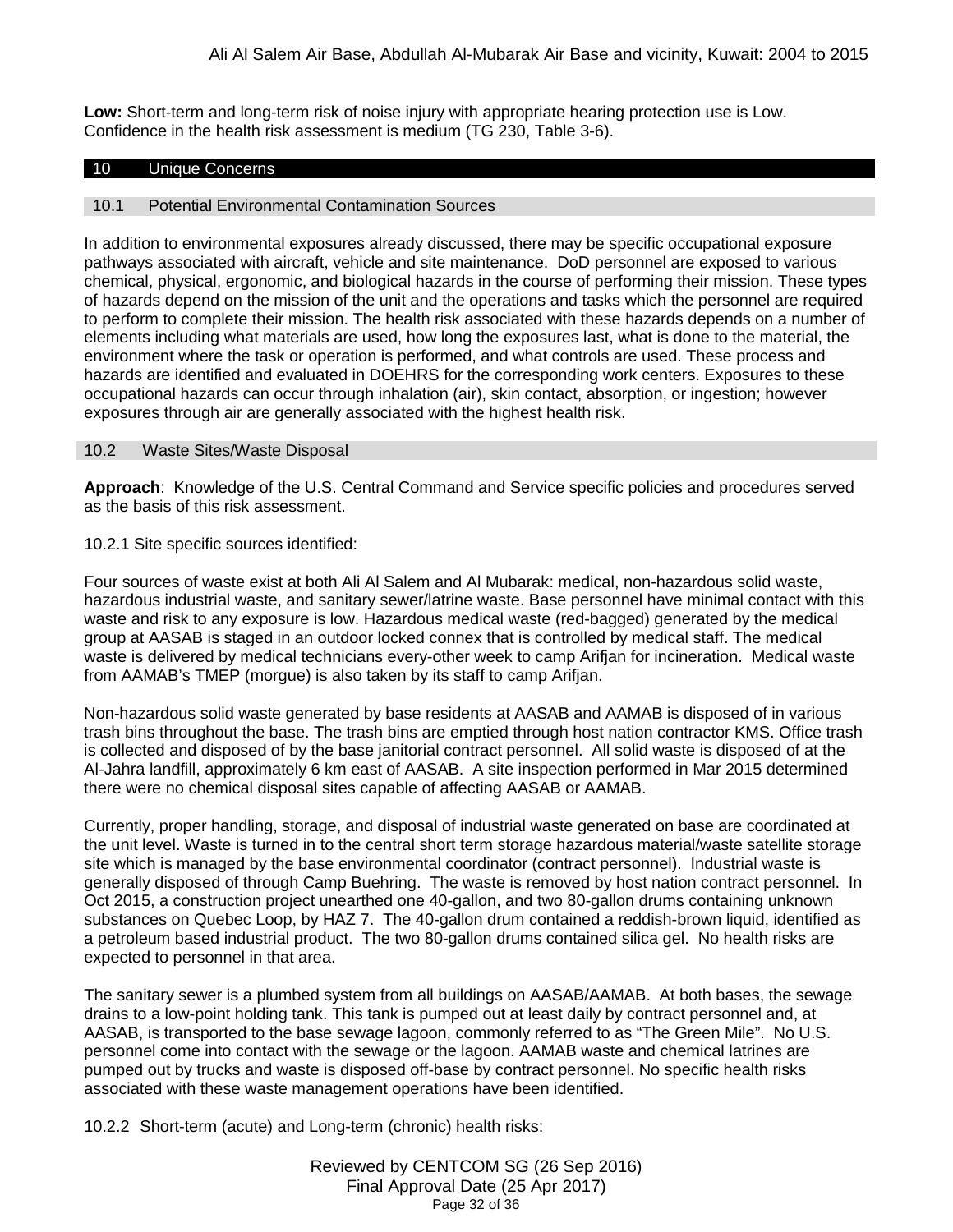Ali Al Salem Air Base, Abdullah Al-Mubarak Air Base and vicinity, Kuwait: 2004 to 2015

**Risk Summary:** Short and long-term risk is **low** based on available data**.**

## **Medical Implications**: None**.**

**Confidence in the risk assessment**: Confidence in the risk assessment is **medium.**

## 10.3 Fuel/petroleum products/industrial chemical spills:

Numerous small POL spills occur throughout the installation from aviation fuel, diesel fuel, and hydraulic fluid. No direct exposure to skin has occurred. Direct reading instruments had petroleum hydrocarbon readings below 20 ppm. This primarily impacts the Fuels Management Flight (386 ELRS/LGRF) personnel who may be impacted in the performance of their duties and Fire & Emergency Services (386 ECES/CEF) personnel who may be impacted while responding to contain spills and mitigate soil contamination.

Between 2008 and 2016 there were eight fuel spills involving either JP-8 or diesel fuel, ranging in size from 30-1,000 gallons. Though mostly contained/adsorbed on the asphalt, some leached into the soil around India Ramp and transmission lines, requiring remediation. BE measured a 50 gallon spill to result in inhalation exposures of 5.4 ppm during a two hour clean-up procedure, well below the recommended exposure level of 100 ppm.

10.3.1 Short-term (acute) and Long-term (chronic) health risks:

**Risk Summary:** Short-term risk is **low** based on available data**.**

## **Medical Implications**: None**.**

**Confidence in the risk assessment**: Confidence in the risk assessment is **high.** Spills were generally present in relatively low volumes. Procedures for storage, handling, use and disposal of hazardous materials were in place throughout the theater of operations to minimize health risk.

## 10.4 Pesticides/Pest Control:

Military vector control personnel mitigated pests and vectors in accordance with mandated integrated pest management practices. The overwhelming majority of those efforts at AASAB were in the reduction of filth flies, rodents, and feral animals. Non-chemical measures such as exclusion measures and sanitation were first and primary efforts. Secondary measures included the use of targeted bait applications for flies and rodents, and various animal trapping methods. Tertiary measures included the application of pesticides which contained active ingredients that degraded rapidly in the Kuwait environment. On-site or regional oversight was provided as available to ensure compliance with Theater, Navy, and DoD practices and regulations. AAMAB did not have/need pest control capabilities.

Much of the pest control at this site consists of trapping and small area treatment for ants, spiders, rodents, and beetles with baits, glue boxes, and pyrethroids. Larvicides (i.e., Agnique and/or Altosid Briquettes) are used for mosquito larval control. Some limited area residual pest control is performed to control mosquitoes. Personnel may have been incidentally exposed to very low levels of pesticide during pest control operations. Occasionally pest management will use PT565 aerosol for treatment of ants and fog with Scourge Insecticide at 50% concentration for mosquitoes (Piperonyl Butoxide). As of Apr 2015, Pest Management personnel conducted all fogging operations with hand-foggers. The majority of fogging operations occurred near the Green Mile where no personnel resided. Camp Canada, hosting approximately 300 Canadian Army personnel, is stations downwind of the Green Mile.

## 10.4.1 Short and Long-term (chronic) health risk

**Approach**: The Integrated Pest Management Plan for AASAB (current Sep 2014 – Aug 2019) was reviewed for compliance with DoDI 4150.07 requirements. In addition, U. S. military entomologists who served at AASAB were consulted about their knowledge of pest management activities at these camps.

> Reviewed by CENTCOM SG (26 Sep 2016) Final Approval Date (25 Apr 2017) Page 33 of 36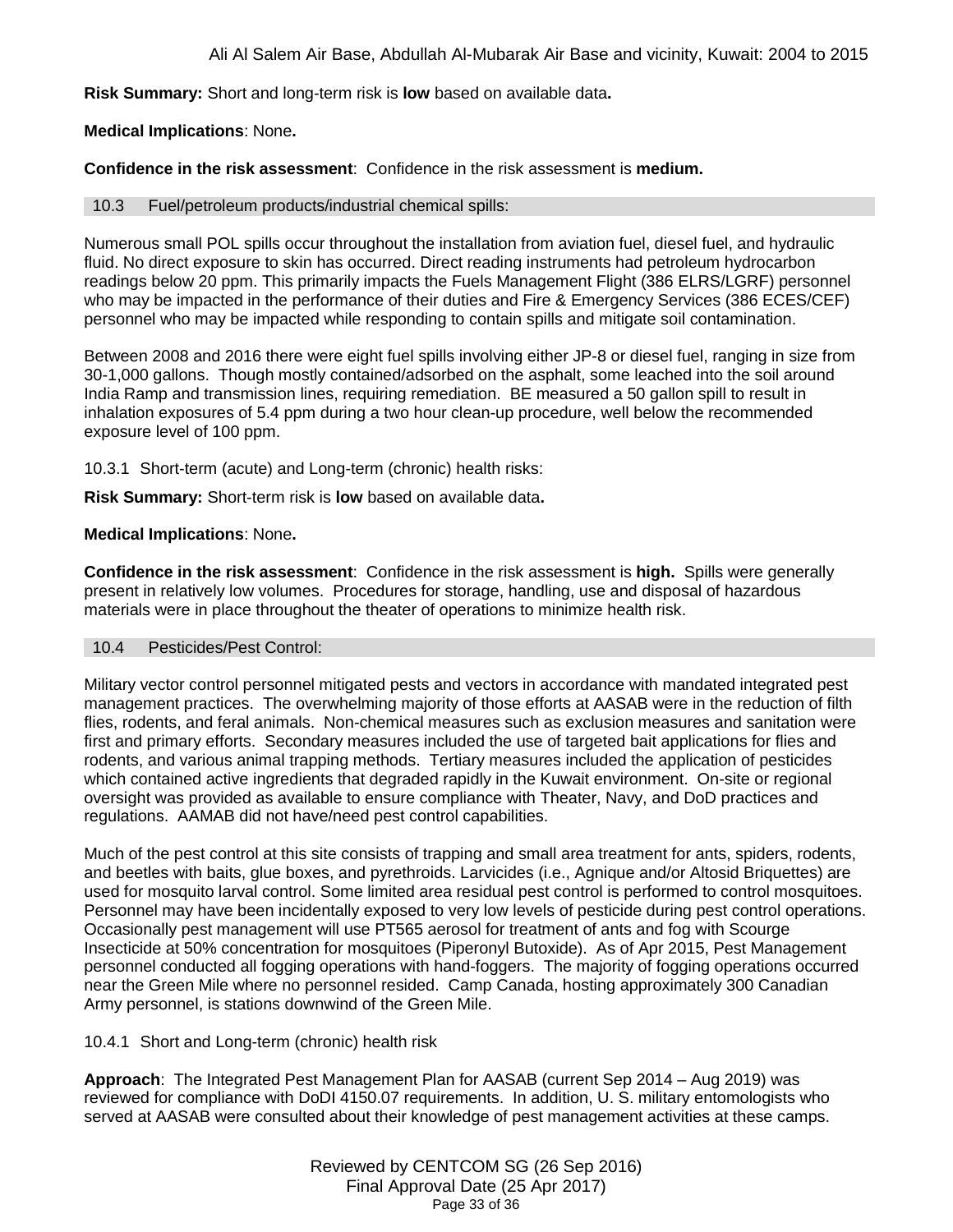**Risk Summary:** Low based on available data.

Short-term health risk: Medical effects are not expected at concentrations and quantities used, but Piperonyl Butoxide may cause ocular and dermal irritation, vomiting, diarrhea, and minor central nervous system depression at levels of 1.2 – 13 mg/m<sup>3</sup>.

Long-term health risk: No long-term health risk was identified based on available data.

**Confidence in the risk assessment**: Confidence in the risk assessment is **medium**. The integrated pest management plan emphasizes non-chemical control over the use of chemical pesticides. The potential for camp residents to come in contact with improperly formulated insecticides is remote.

#### 10.5 Asbestos and Lead-Based Paint

10.5.1 Site-Specific Conditions:

All structures occupied by U.S. personnel during the period were erected as new or borrowed from the Host Nation. There was no exposure to potential sources of asbestos containing material (ACM) or peeling paint that could contain lead.

10.5.2 Short-term (acute) health risk:

**Risk Summary:** Short-term risk is **negligible** based on available data.

**Medical Implications:** None**.**

**Confidence in the Risk Assessment**: Confidence in assessment is **high** based on available data**.**

10.5.3 Long-term (chronic) health risk:

**Risk Summary:** Long-term risk is **negligible** based on available data**.**

**Medical Implications**: None.

**Confidence in the Risk Assessment**: Confidence in assessment is **high** based on available data**.**

#### 10.6 Burn Pit

While not specific to Ali Al Salem or Al Mubarak Air Bases, the consolidated epidemiological and environmental sampling and studies on burn pits that have been conducted as of the date of this publication have been unable to determine whether an association does or does not exist between exposures to emissions from the burn pits and long-term health effects (Reference 7).

The committee's review of the literature and the data suggests that service in Iraq or Afghanistan (i.e., a broader consideration of air pollution than exposure only to burn pit emissions) may be associated with longterm health effects, particularly in susceptible (e.g., those who have asthma) or highly exposed subpopulations, such as those who worked at the burn pit.

Such health effects would be due mainly to high ambient concentrations of PM from both natural and anthropogenic sources, including military sources. If that broader exposure to air pollution turns out to be relevant, potentially related health effects of concern are respiratory and cardiovascular effects and cancer.

Susceptibility to the PM health effects could be exacerbated by other exposures, such as stress, smoking, local climatic conditions, and co-exposures to other chemicals that affect the same biologic or chemical

> Reviewed by CENTCOM SG (26 Sep 2016) Final Approval Date (25 Apr 2017) Page 34 of 36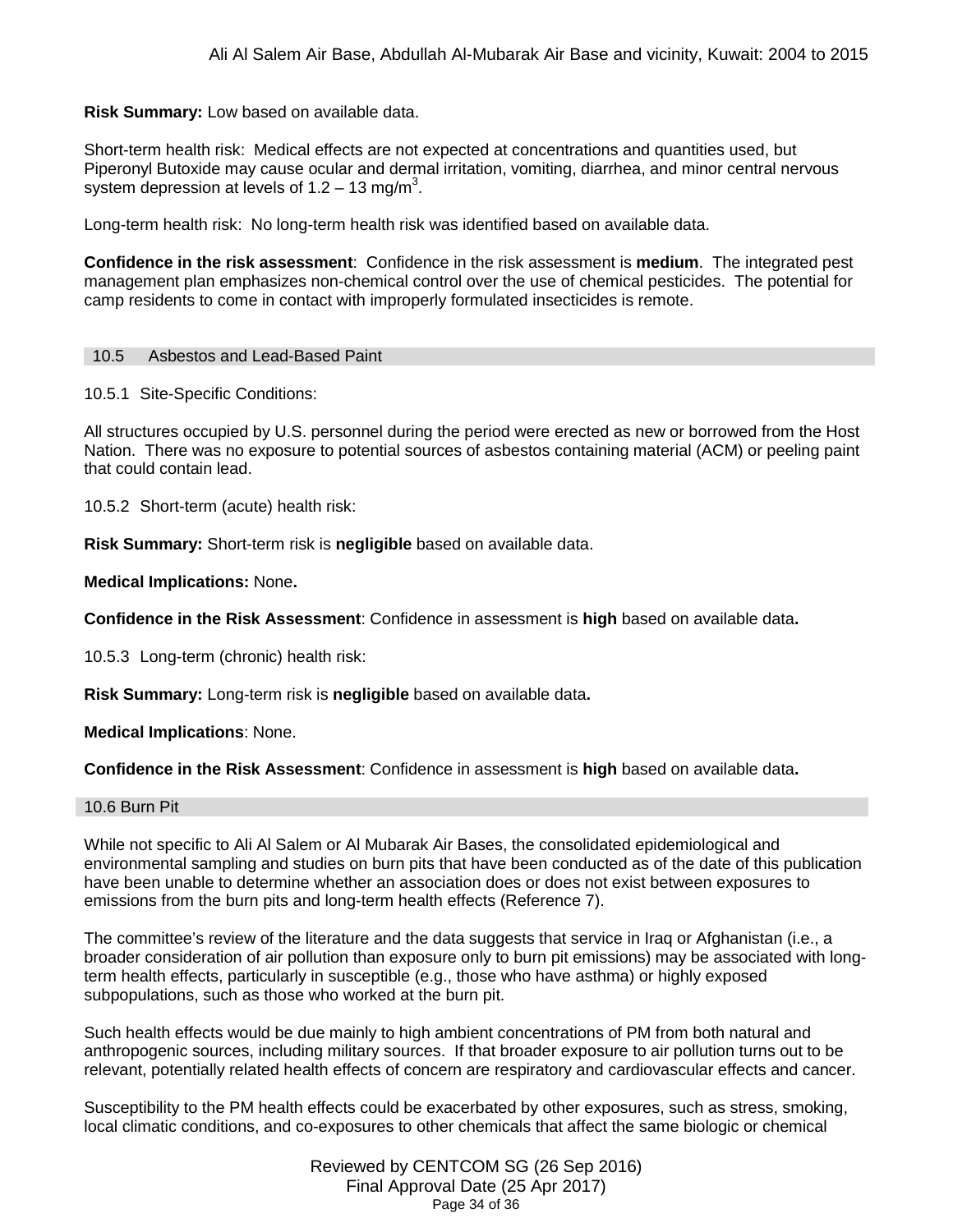#### processes.

Individually, the chemicals measured at burn pit sites in the study were generally below concentrations of health concern for general populations in the United States. However, the possibility of exposure to mixtures of the chemicals raises the potential for health outcomes associated with cumulative exposure to combinations of the constituents of burn pit emissions and emissions from other sources.

10.6.1 Site-Specific Conditions:

There are currently no burn pits in operation on Ali Al Salem or Al Mubarak Air Bases.

10.6.2 Short-term (acute) health risk:

**Risk Summary:** Short-term risk is **low** based on available data.

**Medical Implications:** None**.**

**Confidence in the Risk Assessment**: Confidence in assessment is **high** based on available data**.**

10.6.3 Long-term (chronic) health risk:

**Risk Summary:** Long-term risk is **low** based on available data**.**

**Medical Implications**: None.

**Confidence in the Risk Assessment**: Confidence in assessment is **high** based on available data**.**

#### <span id="page-34-0"></span>11 References

## *POEMS developed according to:*

- **1. DoDI 6490.03,** *Deployment Health***, 2006.**
- **2. JCSM (MCM) 0028-07,** *Procedures for Deployment Health Surveillance,* **2007.**
- **3. DoDI 6055.05, Occupational and Environmental Health, 2008.**
- **4. Klaassen, C.D.** *Casarett & Doull's Toxicology: the Basic Science of Exposures***, Chapter 2, Principles of Toxicology; Fifth Edition, McGraw Hill, New York.**

*Site description and baseline information obtained from:*

**5. Occupational and Environmental Health Site Assessment for Ali Al Salem Air Base, Survey ID: 228175, September 20, 2014 and Survey ID: 244633, January 17, 2015**

*Sampling data were obtained from the:*

- **6. Defense Occupational and Environmental Health Readiness System (referred to as the DOEHRS-EH database) at [https://doehrs-ih.csd.disa.mil/Doehrs/.](https://doehrs-ih.csd.disa.mil/Doehrs/) Some of the data may be classified or otherwise have some restricted distribution. See discussion below.**
- **7. Military Exposure Surveillance Library: [https://mesl.apgea.army.mil/mesl/.](https://mesl.apgea.army.mil/mesl/) Some of the data and reports used may be classified or otherwise have some restricted distribution.**

*Additional environmental health reports/survey documents are from the:*

- **8. Integrated Pest Management Plan – AASAB – Sep 2014 – Aug 2019 Restricted link only from Armed Forces Pest Management Board[, http://www.afpmb.org/](http://www.afpmb.org/)**
- **9. Kuwait – Camp Bastion Profile – GlobalSecurity.Org <http://www.globalsecurity.org/military/facility/ali-al-salem.htm>**

*Chemical hazards (air, water, soil) evaluated based on military exposure guidelines (MEGs) and risk assessment methodology in:*

**10. USACHPPM June 2010 Revision, Technical Guide (TG230), "Environmental Health Risk Assessment and** 

Reviewed by CENTCOM SG (26 Sep 2016) Final Approval Date (25 Apr 2017) Page 35 of 36